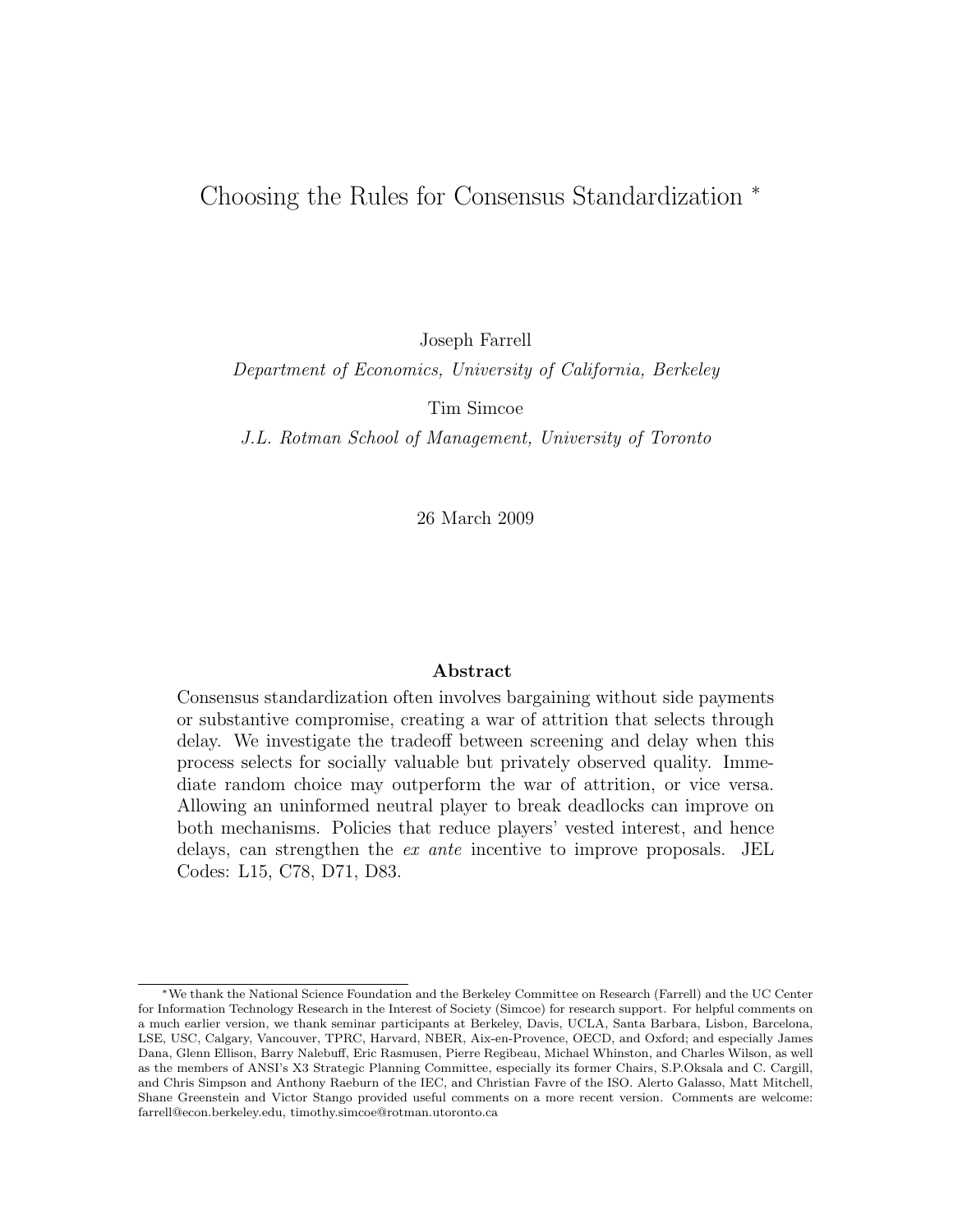# 1 Introduction

In Standard Setting Organizations (SSOs) firms seek voluntary consensus on aspects of product design so that different products can work together. This process mingles technical discussion and political negotiation, in contrast to the race for market share and battle for expectations typical of de facto standards wars. Engineers often hope, and sometimes think, that the process is a collaborative search for the best solution. But firms often have strong vested interests in particular technologies, and there may be no effective mechanism for compromise. This makes it hard to achieve consensus, and turns the coordination problem into a war of attrition: proponents argue for their preferred solution, or simply hold out, until one side concedes.

We show how the war of attrition can select for the technically best solution, but imposes delays when there is vested interest. We then explore policy implications. First, in our model, it is often efficient to interrupt the war of attrition and make a random choice, either immediately or after a period of screening. If commitment to random choice is institutionally awkward, an SSO could give an uninformed but neutral participant a tie-breaking vote. Second, policies that reduce vested interest, including intellectual property licensing rules, can reduce delays while preserving quality screening, and need not weaken players' ex ante incentive to improve proposals.

While motivated by the formal standards process, our model may illuminate the performance of other institutions that seek consensus among parties with private information who cannot use side-payments or substantive compromise.<sup>1</sup> We isolate the role of delay in negotiation, while non-cooperative bargaining theory typically analyzes the interaction between side-payments and delay.

 $1$ Other groups that seek consensus — defined as unanimity, or a substantial super-majority — include juries in criminal trials and multi-lateral institutions such as the World Trade Organization or the United Nations. Though we focus on compatibility, SSOs also use the consensus process to create standards for product quality, safety, and corporate labor or environmental practices.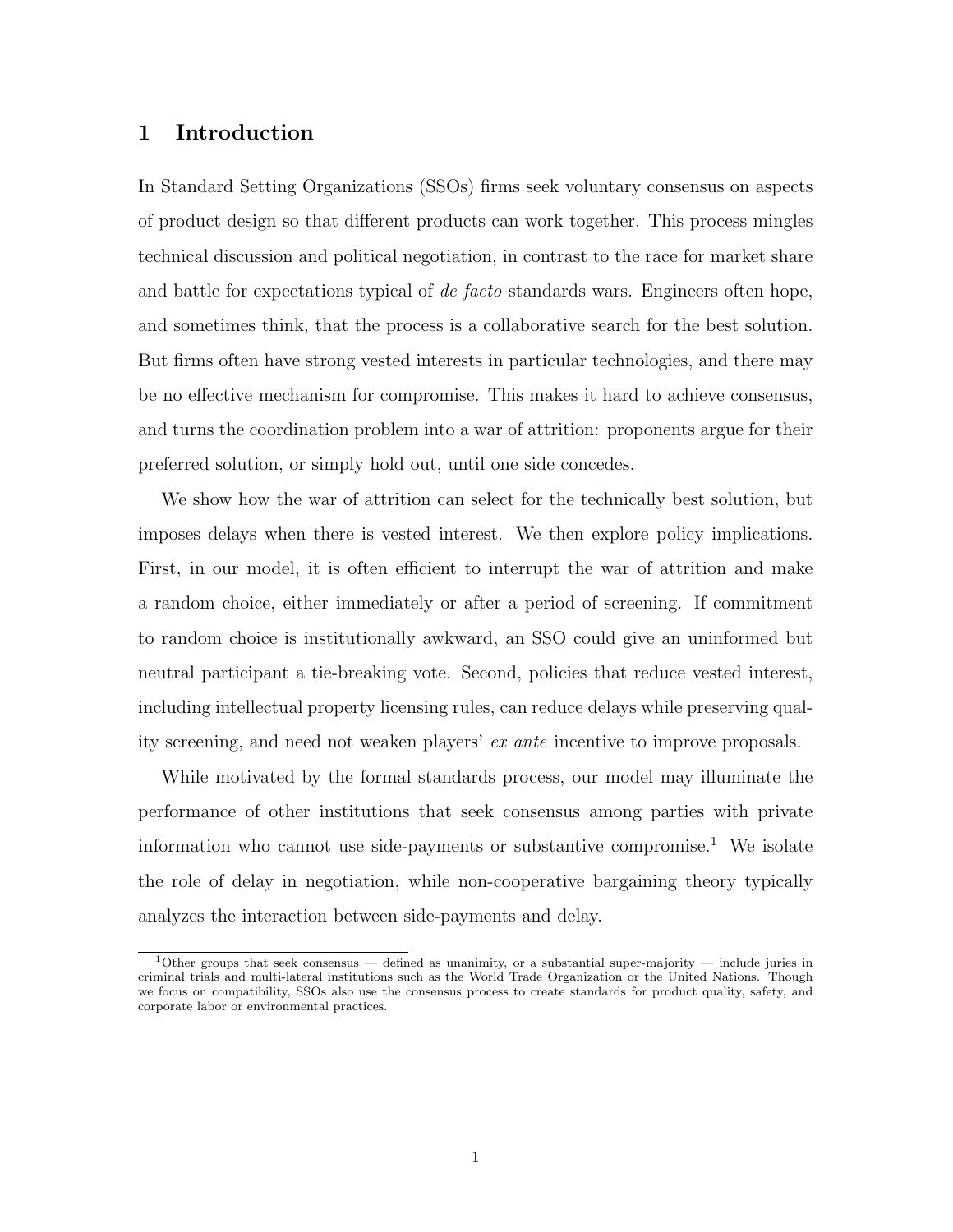#### 1.1 Standard Setting Organizations

SSOs promote technical coordination by replacing (or complementing) the bandwagon de facto standards process with an orderly explicit search for consensus.<sup>2</sup> Active participants incur direct costs such as membership, staff support and travel.<sup>3</sup> This can induce a free-rider problem, encouraging over-representation by firms with vested interests in a particular solution (Weiss and Toyofuku, 1996; Osborne et al., 2000). These vested interests can result from leads in product development, a pre-existing installed base, or (increasingly) intellectual property rights.<sup>4</sup>

In principle, an SSO could choose any decision mechanism to select a standard: taking into account members' information, their incentives to participate, the level of vested interest, and the need to produce standards that will attract widespread support. However, SSOs generally seek consensus, which the International Organization for Standardization (ISO) defines as:

"general agreement, characterized by the absence of sustained opposition to substantial issues by any important part of the concerned interests and by a process that involves seeking to take into account the views of all parties concerned and to reconcile any conflicting arguments." (ISO/IEC Directives 2004, page 26)

While economists might view monetary transfers as a natural route to consensus, SSOs do not encourage that. Since consumers are seldom at the table, antitrust issues might arise if firms paid each other to agree to proposed standards (especially when they implicate participants' intellectual property). Side-payments could also

<sup>2</sup>We use the term SSO to include both formally accredited standards developing organizations (SDOs) and less formal standards forums and industry consortia.

<sup>3</sup>Estimates of these costs vary widely. (Siegel, 2002, page 227) suggests that "a medium to large end-user corporation will invest \$50,000 per year" per SSO in salary, travel, and membership fees; and that firms who "contribute" technology may spend considerably more. Both Hewlett Packard and Sun Microsystems belonged to more than 150 SSOs in 2003 (see "Major Standards Players Tell How They Evaluate SSOs," Andrew Updegrove, Consortium Standards Bulletin, June 2003). Chiao et al. (2007) cite a Forbes magazine article suggesting that IBM spent \$500 million on standardsrelated activities in 2005.

<sup>4</sup>The trade press contains numerous accounts of vested interest, such as "Zapping the Competition: How companies are using obscure standards-setting bodies to cripple new technologies and hog-tie rivals" (Scott Woolley, Forbes, October 2, 2006) or "UWB Standards Group Calls it Quits," (Mark Hachman, Computerworld, January 19, 2006). (Eisenman and Barley, 2006, page 4) quote one participant on the matter of development lead times: "... there is tremendous resistance from other companies, who say 'Why should I endorse something that you're ready to ship and give you a time-to-market lead?'" The March 2007 Consortium Standards Bulletin (http://consortiuminfo.org/bulletins) also offers a practitioner's view of intellectual property issues.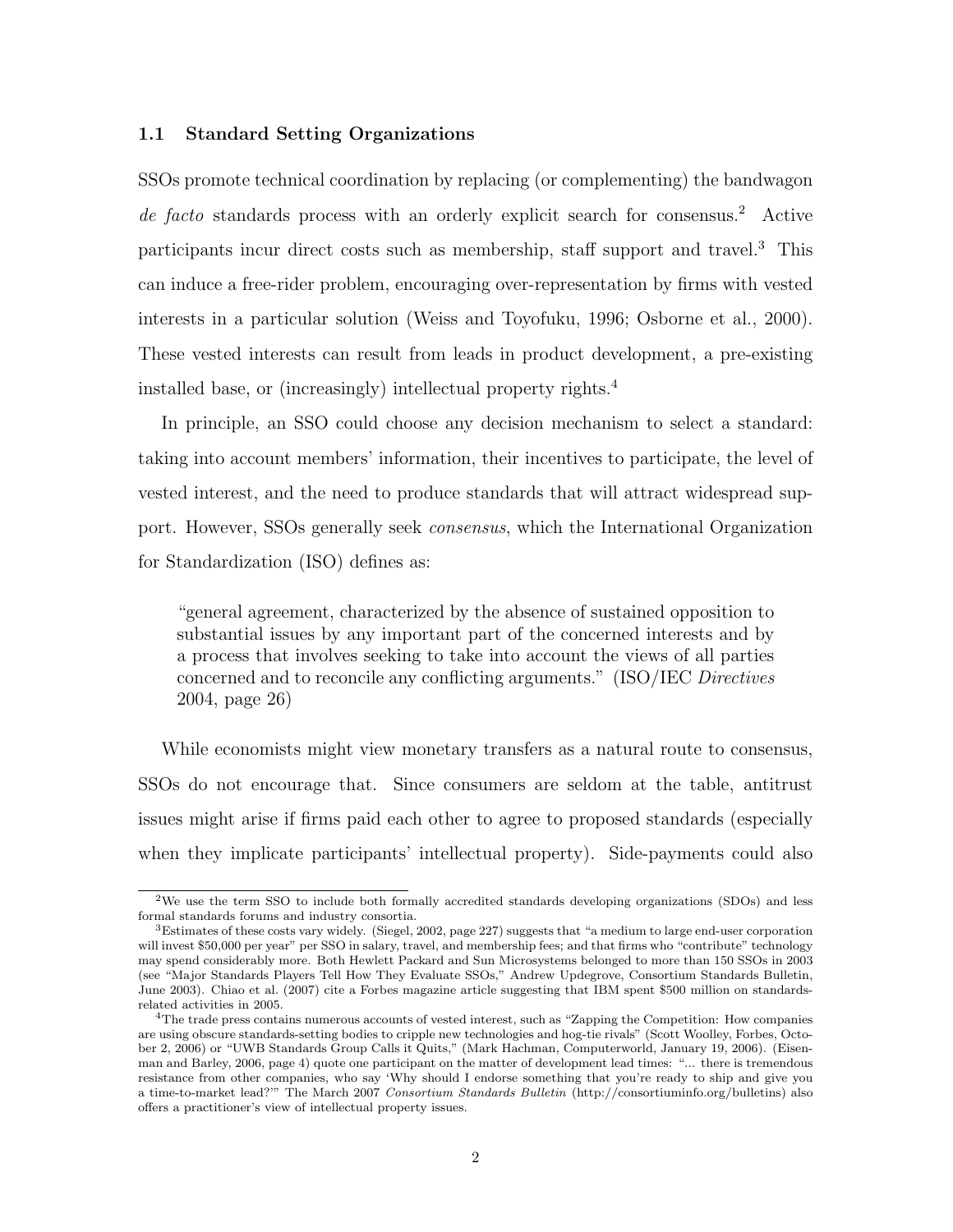encourage firms to submit weak proposals, so as to be "bought off." Log-rolling can be blocked by inter-temporal commitment problems. While substantive compromise often does play a role — many standards include "vendor specific options" to allow for product differentiation — at some point, a clear choice may have to be made.<sup>5</sup>

When the consensus principle enables each participant to hold up an agreement, and side-payments or compromise are unavailable or ineffective, bargaining becomes a war of attrition. Davies (2004) describes consensus decision-making at the Internet Engineering Task Force (IETF):

"A single vocal individual or small group can be a particular challenge to Working Group progress and the authority of the chair. The IETF does not have a strategy for dealing effectively with an individual who is inhibiting progress, whilst ensuring that an individual who has a genuine reason for revisiting a decision is allowed to get his or her point across."

Similarly, Sun Microsystems' director of standards (Cargill, 2001) claims that "[the] formal process — with its Byzantine structures, considerable delays for review, reconsideration, and re-vote. . . can take up to 48 months to complete, resulting in lost market opportunity." While many SSOs have adopted "fast track" procedures and strive to reduce administrative delays, most still take several years to approve a significant standard.<sup>6</sup>

## 1.2 Outline of the Paper

We introduce and solve a model of the war of attrition with private information on the quality of sponsors' proposals. In Section 2, we show that a symmetric equilibrium of the war of attrition picks the better proposal, and calculate the delay involved; the key parameter is a measure of vested interest. Section 3 explores the welfare tradeoff

 $5$ Powell (2004) surveys a literature that uses dynamic commitment problems to explain the inefficient use of power as an outside option in bargaining games. Roth (2007) describes various settings where "repugnance" (i.e. ethical norms) present a significant obstacle to monetary transactions. More colorfully, the 1993 film "Indecent Proposal" explores the cost of using explicit side-payments in romantic competition.

<sup>&</sup>lt;sup>6</sup>The 1999 Annual Report of the International Electrotechnical Commission (IEC) claimed that 20 percent of its standards were developed in less than three years, "in direct response to industry requests that we speed up the standardization process." By comparison, its 1991 Annual Report indicated a mean development time of 87 months (page 6).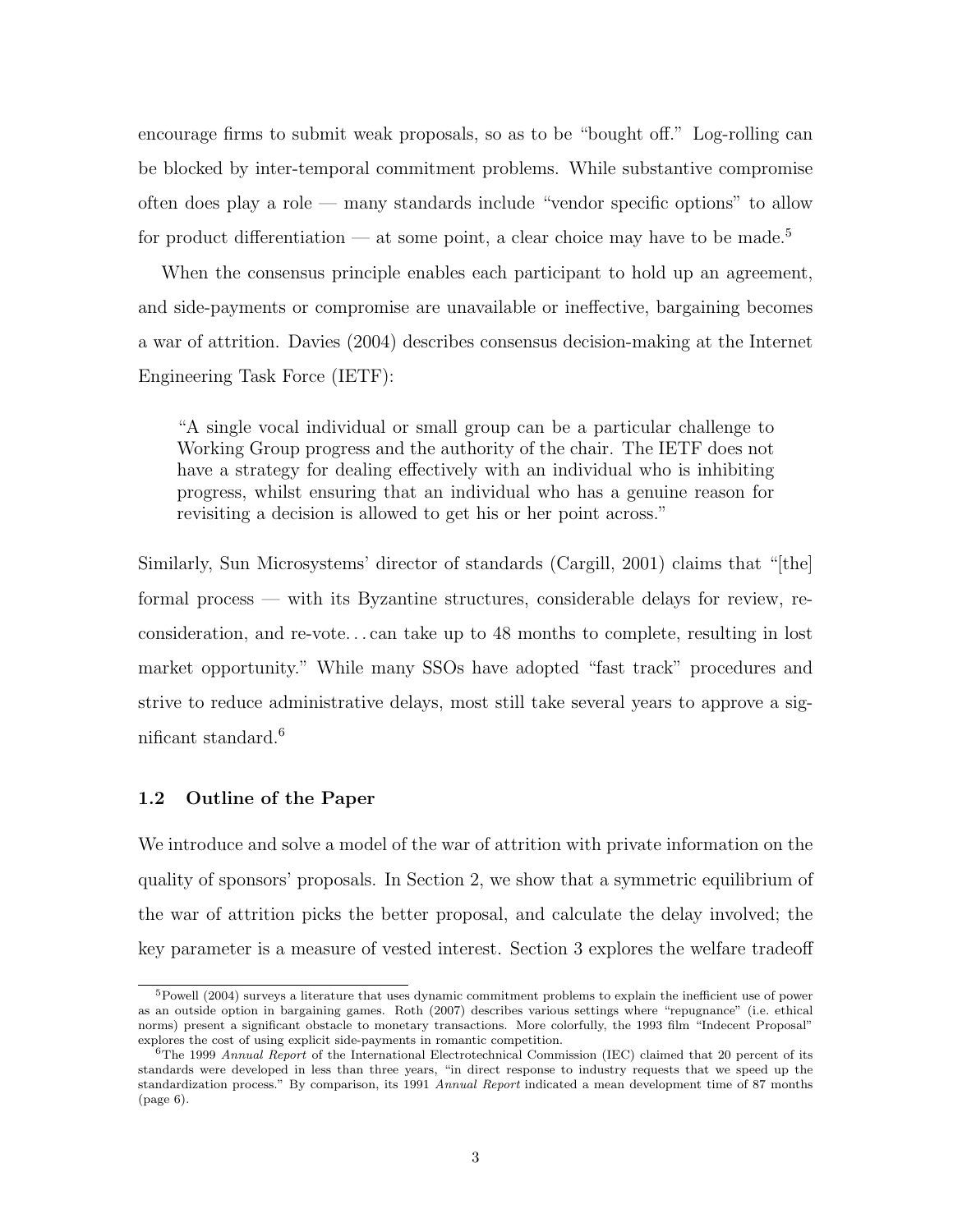between selection and delay, showing when immediate random choice outperforms the war of attrition, and that a delayed random choice may outperform either. Section 4 analyzes implications for sponsors' incentives to develop and improve their proposals, finding that the war of attrition provides relatively weak incentives but (because improving a losing proposal is actually harmful) that even those weak incentives can be excessive. We also show that policy changes that reduce vested interest can strengthen the incentives to develop good proposals in the first place.

## 1.3 Related Literature

Farrell and Saloner (1988) first modeled consensus standard setting as a war of attrition. Their complete-information analysis predicted that a consensus process is more likely to achieve coordination than a decentralized adoption process, but that on average it is slow, and in a symmetric setting is outperformed by immediate random choice. Random choice, however, picks a random standard, while (as we show) a war of attrition could select for technological quality. To address that possibility we introduce private information on the quality of proposals, and evaluate how well, and how promptly, the process selects one. David and Monroe (1994) also use the incomplete information war of attrition to study SSOs; but they model the players' outside option as private information, so there is no trade-off between delay and the quality of outcomes.

Lerner and Tirole (2006) stress SSOs' role as a certifier, rather than a forum for reaching consensus. In their model, SSOs differ in their degree of sympathy for technology vendors relative to end-users. Vendors choose the friendliest SSO whose certification will persuade end-users to adopt the standard. Chiao et al. (2007) used data on SSO procedures to test that model of forum shopping. But aside from case studies,<sup>7</sup> empirical research on SSOs remains scant. Weiss and Sirbu (1990) examine

<sup>&</sup>lt;sup>7</sup>Case studies of compatibility standard setting include Besen and Johnson (1988), Besen and Saloner (1989), Foray (1995), Lehr (1995) and Eisenman and Barley (2006). Combining case research with descriptive data analysis, Bekkers et al. (2002) show how the patent portfolios and alliance network of firms participating in the European Telecommunications Standards Institute (ETSI) evolved over time.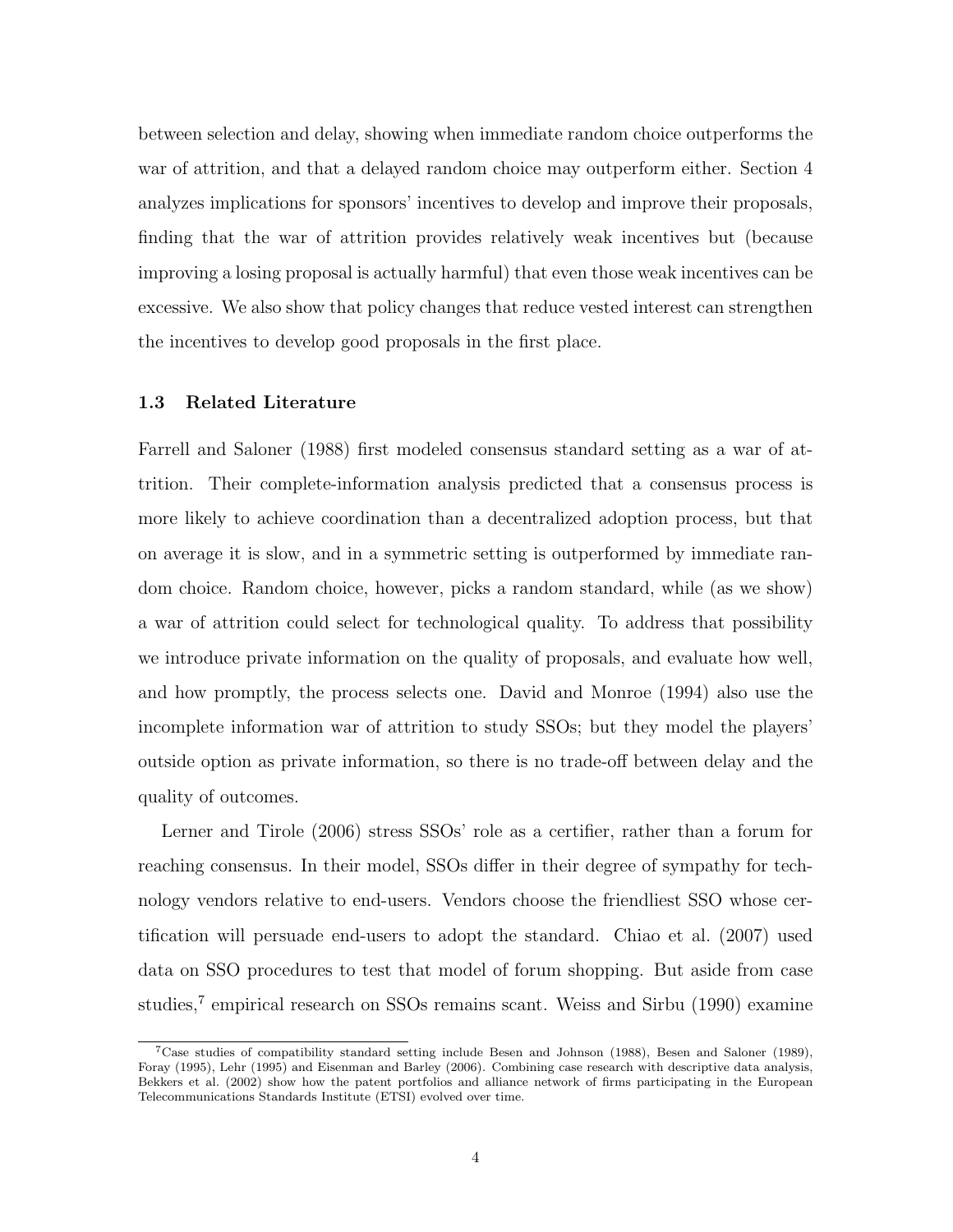the determinants of successful proposals. Leiponen (2008) studies log-rolling when participants meet in multiple standards fora. Rysman and Simcoe (2008) use patent citations to measure the impact of SSO endorsements. Simcoe (2008) shows that several proxies for vested interest are correlated with slower decision-making at the Internet Engineering Task Force.

The war of attrition has been used to describe biological competition (Smith, 1974; Riley, 1980), labor strikes (Kennan and Wilson, 1989), the decision to exit a market (Fudenberg and Tirole, 1986), the road to war (Fearon, 1994), and a variety of picturesque applications (Bliss and Nalebuff, 1984). Bulow and Klemperer (1999) and Myatt (2005) use standard-setting as a motivating example of the war of attrition, but do not focus on the issues we examine.<sup>8</sup>

Finally, there is a public-choice literature on consensus decision rules, typically modeled as unanimity (e.g. Buchanan and Tullock, 1965). Maggi and Morelli (2006) show that unanimity may be the optimal "self-enforcing" voting rule in completeinformation binary voting against the status quo. We evaluate unanimity as a decision rule under incomplete information about competing alternatives, each of which is known to dominate the status quo.

# 2 A Model of Consensus

Two proponents offer solutions; each  $(i = 1, 2)$  has a privately known quality  $q_i$ . The game ends when one player concedes, agreeing to the other's proposal. We assume there is no scope for compromise or side payments.

Player i's strategy is a concession time  $t_i$ , meaning that he will concede at  $t_i$  if  $j \neq i$  has not yet conceded. If  $t_1 < t_2$  then player 1 actually concedes at time  $t_1$ , and as of that date gets a payoff of  $L_{q_2}$ , while player 2 gets  $W_{q_2}$ , where  $L > 0$  and  $W > 0$ 

<sup>8</sup>While there is an extensive literature on bargaining delays, most of these papers focus on purely distributive problems, and so do not consider the potential trade-off between screening and delay. In addition to time-based signalling, as in the war of attrition, bargaining delays can occur when disagreement payoffs are endogenous, Fernandez and Glazer (1991); Busch and Wen (1995), when there are externalities (Jehiel and Moldovanu, 1995), when the size of the pie is stochastic (Merlo and Wilson, 1995), or when players learn about their relative bargaining power over time (Yildiz, 2004).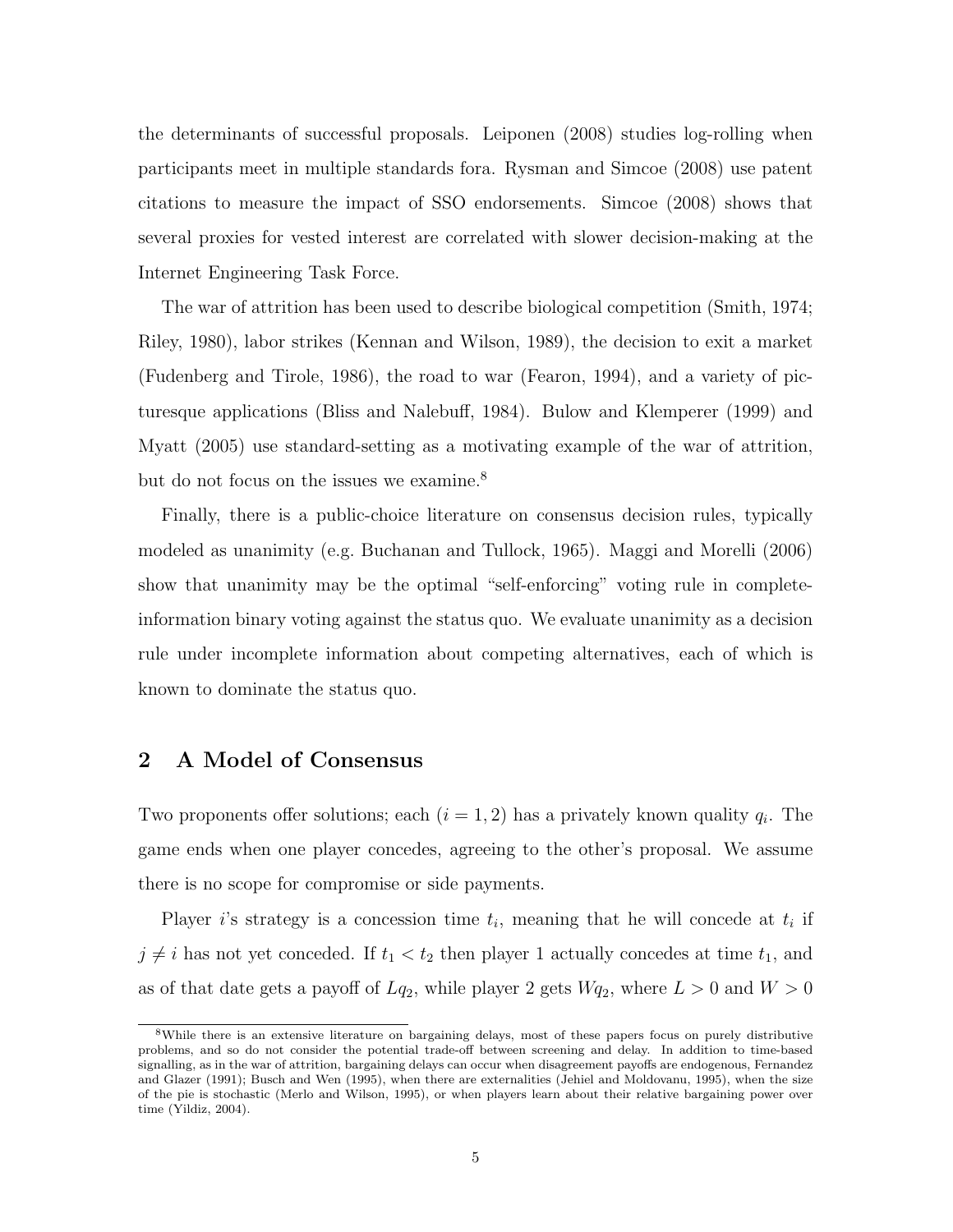measure the "loser's" and "winner's" shares of the total surplus  $q = q_2$ .<sup>9</sup> If  $t_1 = t_2$ each player wins with probability  $\frac{1}{2}$ .

When  $L = W$ , both players want the type with lower quality to concede.<sup>10</sup> More realistically, as we assume henceforth,  $W > L$ : there is "vested interest." Thus, each player would like its proposal adopted, even if its rival has somewhat higher quality, though each would concede if it knew that its rival's quality was more than  $W/L$ times better than its own.

Players share a discount rate  $r$ , and flow payoffs are zero until agreement is reached. We assume it is common knowledge that each  $q_i > 0$ , so that both players prefer either standard to the status quo. We consider a symmetric model and focus on symmetric perfect Bayesian equilibrium: a concession-time strategy  $t(\cdot)$ , such that a player of type q finds it optimal to concede at time  $t(q)$  if its rival has not yet conceded and if it believes its rival is also using the strategy  $t(.)$ . <sup>11</sup> The resulting mechanism resembles a second-price all-pay auction with a consolation-prize: each player "bids" a concession time, both pay a waiting cost determined by the smaller bid, and both receive prizes proportional to the winner's type.

### 2.1 Screening and Equilibrium

If proposal qualities are independently distributed, it is well known that equilibrium concession strategies  $t(\cdot)$  are an increasing function of proposal quality.<sup>12</sup> (Proofs not contained in the text are collected in an appendix.)

Lemma 1 When qualities are independently distributed, every rationalizable Bayesian strategy is weakly increasing.

<sup>&</sup>lt;sup>9</sup>For reasons discussed below, we do not normalize so that  $W + L = 1$ .

 $10$ As a result, they could resolve the issue through cheap talk. We show below that in the limit as W and L converge, the war of attrition also achieves full screening with no delay.

<sup>&</sup>lt;sup>11</sup>There is often also an asymmetric equilibrium in which player 1 never concedes and player 2 concedes immediately. This equilibrium must be supported by out-of-equilibrium beliefs of the same form: if player 2 does not immediately concede, player 1 must expect it to do so at the next instant. There must also be enough vested interest so that if player 1 knows its quality is extremely low it will still prefer to let player 2 concede. In ex ante symmetric situations, the symmetric equilibrium seems a natural model, but if one player is seen as a focal standard-setter, the asymmetric equilibrium may well be played. Historically, IBM may have been focal in the computer industry, and AT&T in US telecommunications. Myatt (2005) characterizes the equilibrium in a war of attrition with ex ante asymmetries.

<sup>&</sup>lt;sup>12</sup>Versions of this result are in Bliss and Nalebuff (1984, Theorem 2), Fudenberg and Tirole (1991, page 217) and Bulow and Klemperer (1999, Lemma 1).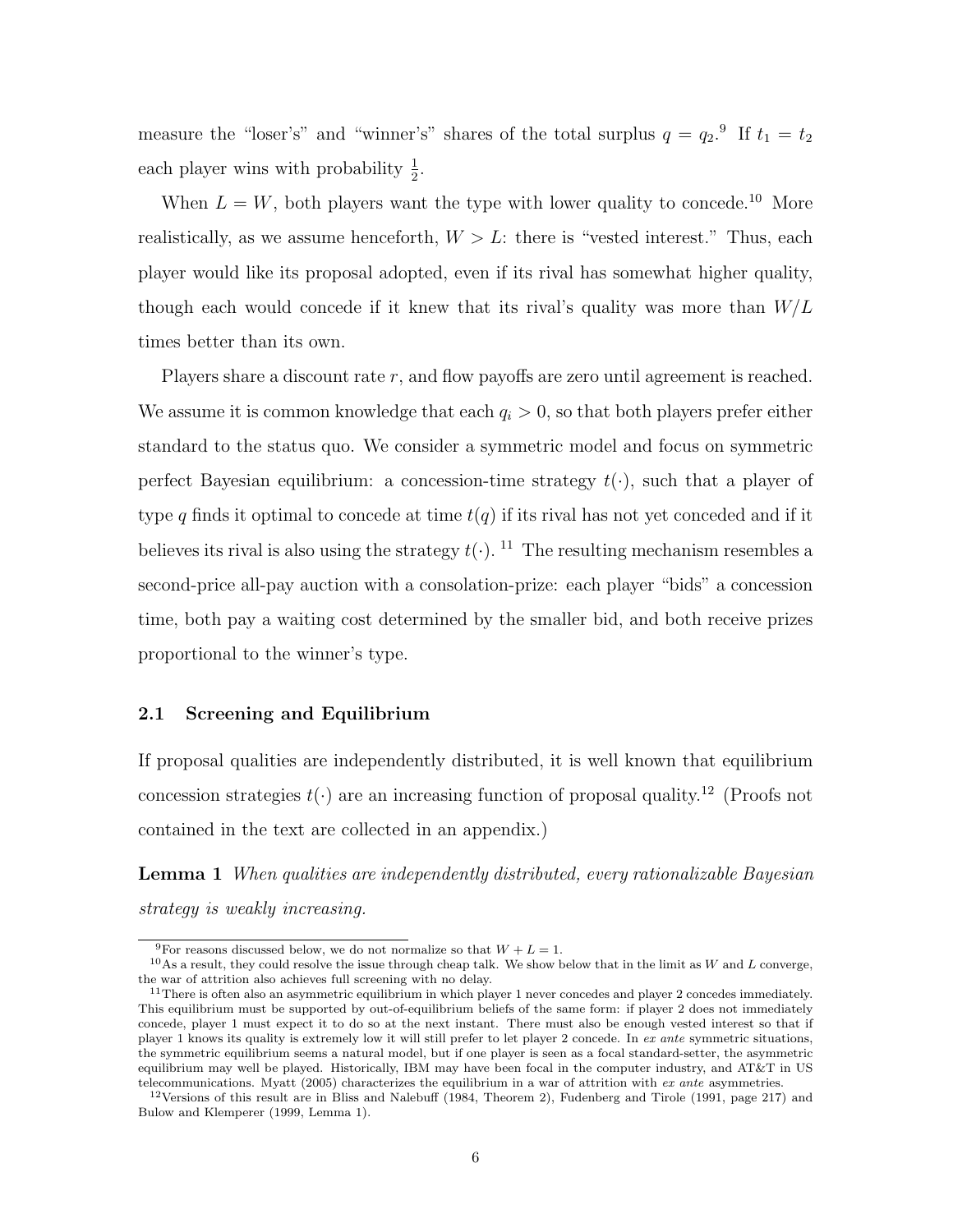Lemma 1 is intuitive: a player's expected payoff from concession is independent of its own type (quality), while its expected payoff from holding out longer increases with its type. If qualities are drawn from a continuous distribution function  $F(\cdot)$ , symmetric equilibrium concession strategies will be one-to-one. Thus, we have

**Proposition 1** When qualities are independently and continuously distributed, the symmetric equilibrium of an uninterrupted war of attrition selects the better system.

It is helpful to define the expected type of a player whose type is at least  $x$ :

$$
G(x) \equiv \mathbb{E}[y|y \ge x] = \frac{\int_x^{\infty} s \, dF(s)}{1 - F(x)}.
$$

To characterize equilibrium when concession strategies are strictly monotonic, define  $\beta(t(q)) = q$ , the inverse of the  $t(\cdot)$  function, and consider a type q player who, in equilibrium, will concede at time  $t(q)$ , yielding (as of then) expected payoff  $LG(q)$ . If this player were instead to hold out a short time dt longer before conceding, its expected (present-value) payoff as of  $t(q)$  would be

$$
[h(q)\beta'(t) dt] Wq + e^{-r dt} [1 - h(q)\beta'(t) dt] LG(q + \beta'(t) dt),
$$

where  $h(q)$  is the hazard rate  $f(q)[1 - F(q)]^{-1}$ . The first-order condition, equating marginal costs and benefits of delay (and suppressing arguments for brevity), is:

$$
rLG = h\beta' Wq + LG'\beta' - h\beta' LG \tag{1}
$$

and substituting  $G'(q) = h(q)[G(q) - q]$  into equation (1) yields

$$
rLG = h\beta'[W - L]q \tag{2}
$$

Intuitively, the marginal cost of delay is  $rLG$ , while the marginal benefit is the probability that a rival concedes in the next instant  $(h\beta')$  multiplied by the change in payoffs, given that concession reveals the rival to have type q.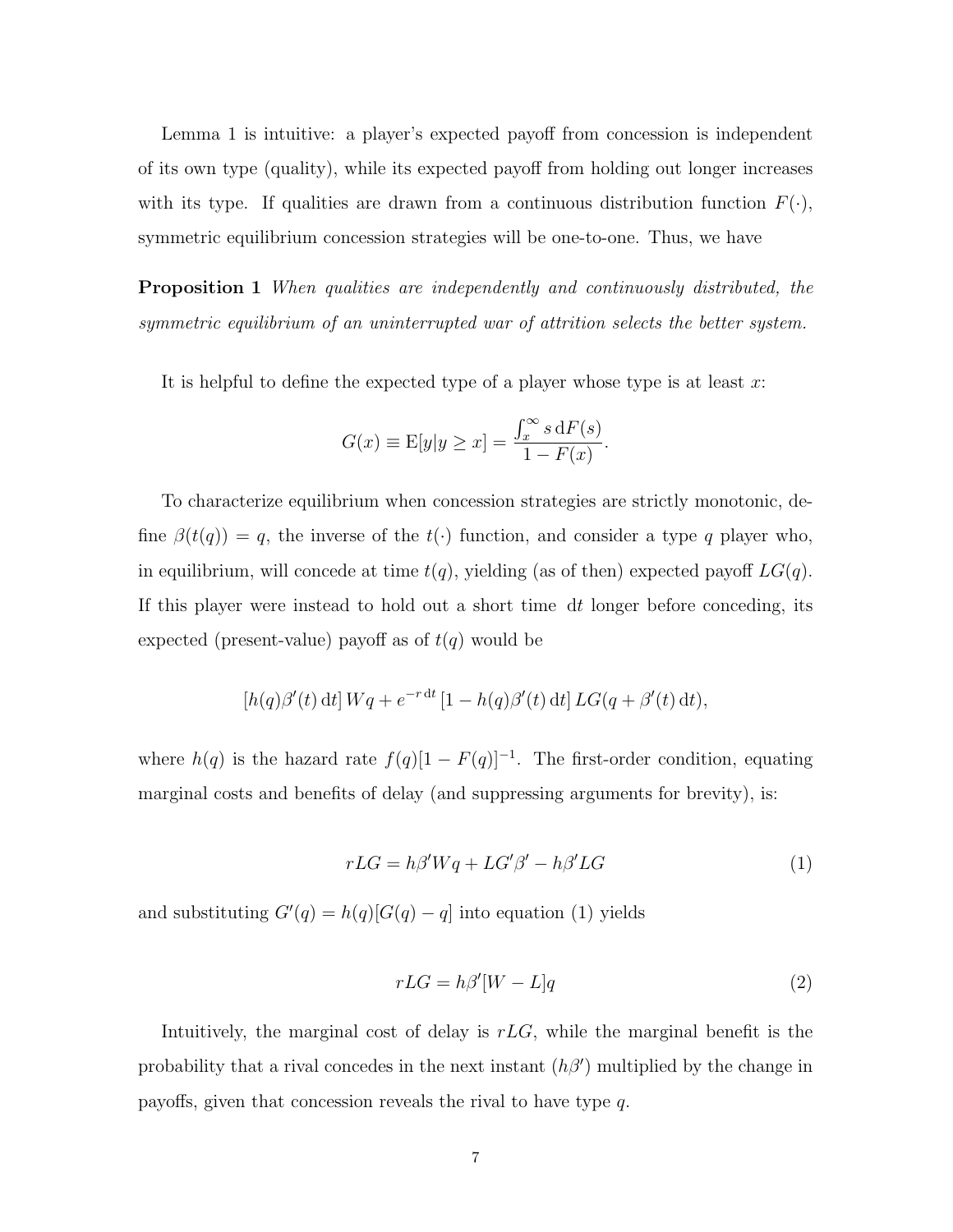To solve for the equilibrium strategies, define a measure of vested interest  $v \equiv$  $\frac{(W-L)}{L} \geq 0$ , and a quantity  $K(x) \equiv G(x)[1-F(x)] = \int_x^{\infty} s \, dF(s)$ . Note that  $G(q_{min}) =$  $K(q_{min}) = \mu$ , the ex ante average quality, and that  $K'(s) = -sf(s)$ . Rearranging equation (2) yields

$$
\frac{1}{\beta'} \equiv \frac{\mathrm{d}t}{\mathrm{d}q} = \frac{vqh(q)}{rG(q)} = \frac{vqf(q)}{rK(q)}\tag{3}
$$

This differential equation, together with the boundary condition  $t(q_{min}) = 0$ , defines a unique symmetric Bayesian equilibrium,

$$
t(q) = \frac{v}{r} \int_{q_{min}}^{q} \frac{s f(s) \, \mathrm{d}s}{K(s)} = \frac{v}{r} [\log \mu - \log K(q)] \tag{4}
$$

or in terms of the time value of delay until  $q$  concedes,

$$
\delta(q) \equiv e^{-rt(q)} = \left[\frac{K(q)}{\mu}\right]^v
$$

# 3 Performance: War-of-Attrition vs. Random Intervention

We now ask whether the war-of-attrition's screening properties make it a desirable standard setting mechanism, given the costs of delay. We measure performance as the players' expected payoffs.<sup>13</sup> From our equilibrium it immediately follows that  $r$ affects the time to agreement but not present-value payoffs as of  $t = 0$ .

Proposition 2 The ex post (and hence interim and ex ante) performance of the symmetric equilibrium of the war of attrition is independent of  $r$ . Delays are increasing in v. When v approaches zero (no vested interest), so do delays, and performance approaches first-best.

In our model, for low  $v$  the war of attrition selects the best proposal at low cost. Appendix A describes several policies that may reduce  $v$ . While this result generalizes

<sup>&</sup>lt;sup>13</sup>This approach does not explicitly include non-participants' welfare. As we discuss in Appendix A, end-users' interests may be broadly but not perfectly aligned with the active participants'.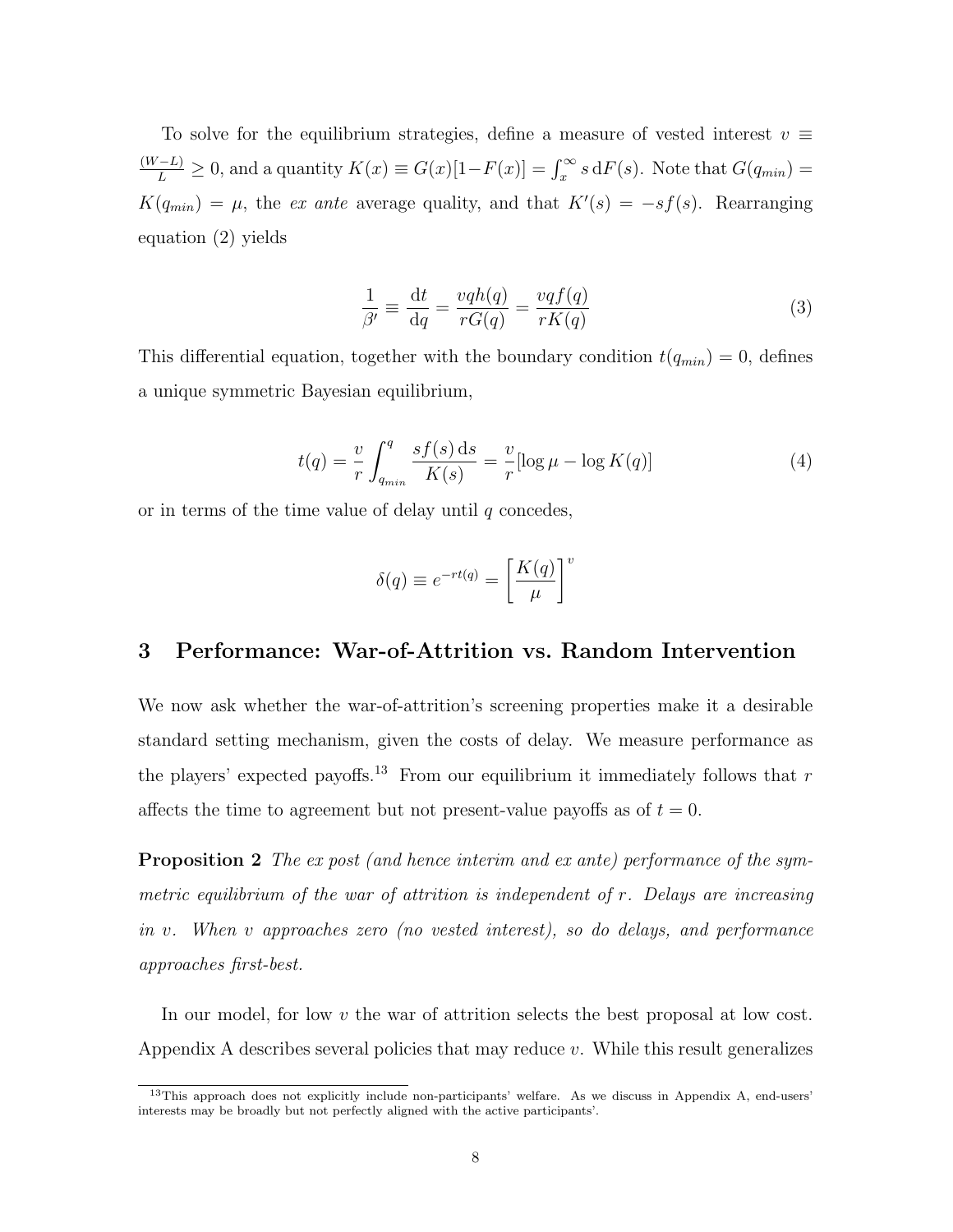somewhat (see Appendix B), it may be optimistic; the war of attrition selects for willingness to wait, and our model attributes this solely to differences in quality. Other factors could also influence willingness to wait; for instance, Katz and Shapiro (1985) emphasize that small firms are often keener to have a standard than large firms, so the war of attrition may favor large firms' proposals.

When v grows large, so do the costs of screening.  $Ex$  post performance of the war of attrition is especially poor when both players have good proposals, yielding long delays and only a slightly better system than rapid random choice, which even the winner might prefer if qualities were known. We consider whether participants would make a similar choice  $ex$  ante, by committing to an immediate, or a well-timed, random intervention.

To model random intervention, we introduce a neutral player who knows the game and parameters, but not the proposal qualities, and who can only decide how long  $(T)$  to let the war of attrition run before choosing a winner at random. Two special cases are the war of attrition itself (never intervene,  $T = \infty$ ), and immediate random choice (intervene immediately,  $T = 0$ ).

While proponents face the same ex ante trade-off between screening and delays as a neutral player, their interim preferences depend on  $q$ ; in particular, those with better proposals prefer more screening. Thus, the "toss-a-coin at T" rule is unlikely to attract unanimous interim support, although (as we show) proponents will often prefer that policy when they are behind a veil of ignorance.

The neutral player in this model could represent three rather different institutional realities. The first is a hard deadline; as might arise when a government agency must choose by  $T$ , but is prepared to defer to a timely consensus recommendation from the industry.<sup>14</sup> A second possibility is that the neutral player holds a pivotal vote. Many SSOs have "balance of interest" policies to encourage participation by neutral parties,

<sup>&</sup>lt;sup>14</sup>An alternative model of deadlines might be a standards process ends with all players receiving a payoff of zero. But if players cannot commit to that (bad) outcome, there is nothing to prevent them from starting anew, with beliefs that reflect the information gleaned from previous attempts.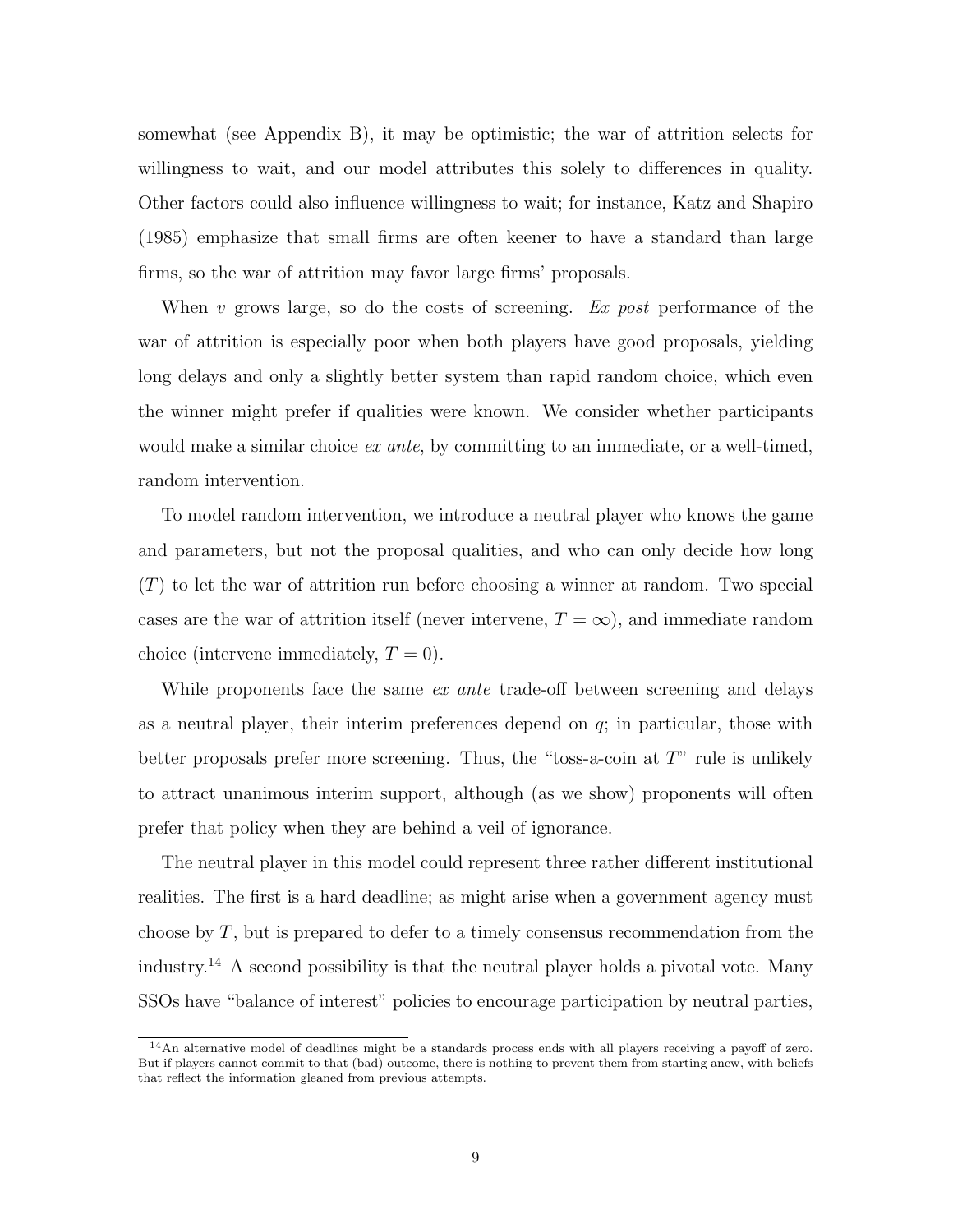and allow a specified super-majority to approve a standard.<sup>15</sup> Thirdly, the neutral player could represent a large end-user or "platform leader" (Cusumano and Gawer, 2002) with enough clout to bypass the SSO and jump-start market adoption. While the neutral player could intervene at any time, they are unlikely to make a public ex ante commitment to some pre-specified deadline T in the second or third scenario.

In general, proponents' concession strategies will respond to (anticipations of) T. Nevertheless, we begin by analyzing the choice of  $T$  by a neutral player as if proponents will continue to play their concession strategies derived above in the uninterrupted war of attrition. They would of course do so if intervention were unanticipated. Less obviously, as we show below, they would also do so if they expect random intervention at  $T = t^*$ , the *optimal* time for a surprise intervention. This justifies our use of the the generally false, but (we will show) true at  $T = t^*$ , assumption:

Fixed Concession Strategies (FCS): If proponents expect a random choice at T, then their equilibrium concession strategies remain unchanged (i.e., as if  $T = \infty$ ).

If screening ends at  $t$ , whether through concession or random intervention, the neutral player's (interim) expected payoff is  $e^{-rt}G(\beta(t))$ . Thus, while a neutral player might in principle play a probability distribution over  $T$ , the optimal strategy (under FCS) will put mass only on the value(s) of t that maximizes that payoff. The expected value of waiting slightly longer before intervention is

$$
G'(\beta(t))\beta'(t) - rG(\beta(t))\tag{5}
$$

Substituting  $\beta'$  from (3) reveals that a neutral player prefers a bit more screening if and only if

<sup>15</sup>The ISO allows for draft international standards approved by a two-thirds majority of "P-members" provided that "every attempt shall be made to resolve negative votes" (IEC/ISO Directives, part 1, section 2.4.3.). OASIS, a consortium that develops software standards, allows two-thirds of the membership to approve a proposal provided no more than twenty-five percent object. To promote a "balance of interests," ANSI's Essential Requirements stipulate that "no single interest category may constitute a majority of the membership of a consensus body" and describes several broad categories of participant, including producers, users, consumers, and general interest (e.g. individual or academic) members (ANSI, 2006, page 6). Of course, each of these groups may have their own rent-seeking incentives (see Appendix A).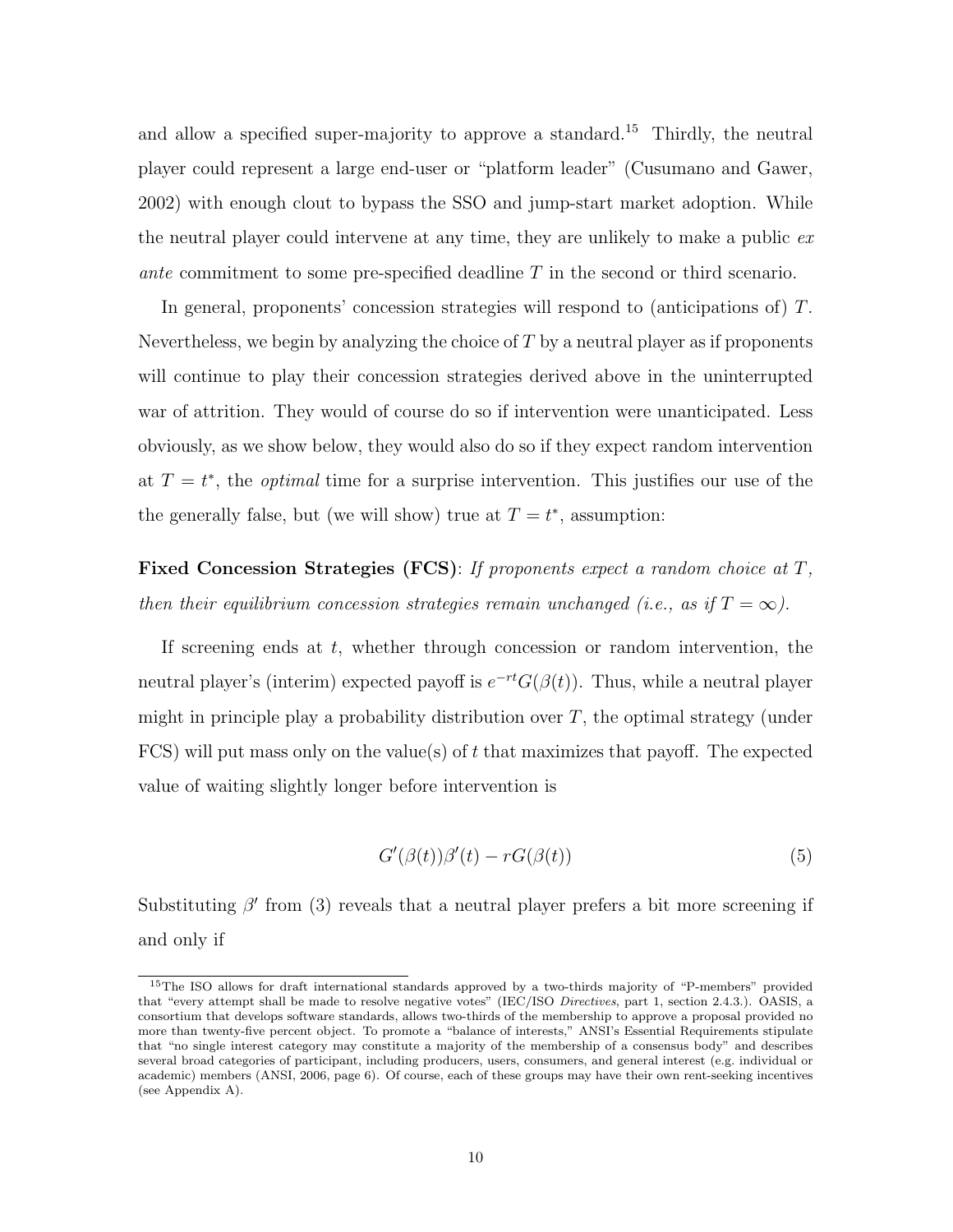$$
G(q) - (1+v)q > 0
$$
\n(6)

If  $(6)$  holds for all q, then (under FCS) a neutral player will never want to intervene, because the war of attrition screens so efficiently. If (6) never holds, the war of attrition screens so slowly that delay is never desirable, and the neutral player should make an immediate random choice. Both of these extreme cases are possible:<sup>16</sup>

Example 1 With the Pareto distribution and under assumption FCS, a neutral player makes an immediate random choice if  $av > 1$  and allows an uninterrupted war of attrition if  $av < 1$ .

In general, neither (6) nor its reverse will hold globally. When  $G(q) - (1 + v)q$ crosses the axis from above exactly once, at say  $q^*$ , the neutral player's expected payoff (under FCS) is single-peaked as a function of  $T$ , so he prefers the war of attrition until  $T = t^* \equiv t(q^*)$  and immediate random choice thereafter. Bagnoli and Bergstrom (2005, Theorem 6) prove that  $G(q) - q$  is decreasing when either  $f(q)$ or  $1 - F(q)$  is log-concave, which holds for many standard probability distributions, including the uniform, normal, exponential and logistic.<sup>17</sup> Thus we have:

**Lemma 2** Under FCS, if either  $f(q)$  or  $1 - F(q)$  is log-concave, there is a unique time  $t^* \geq 0$  such that a neutral player prefers screening via the war of attrition at all  $t < t^*$  and immediate random choice thereafter.

Lemma 2 describes when equilibrium screening, described by equation (6), is fast enough to make quality screening socially worth its price in delays. To see how this condition relates to the private benefits of delay, re-write the sponsor's first-order condition (1) as

<sup>&</sup>lt;sup>16</sup>Details of this and subsequent examples, all based on the Pareto Distribution, are in the appendix. The Pareto distribution has support  $x \ge 1$  and depends on a dispersion parameter  $a > 0$ : it has  $F(x) = 1 - x^{-(1+a)}$ .

<sup>&</sup>lt;sup>17</sup>With v > 0, the Bagnoli-Bergstrom result implies that  $G(q) - (1 + v)q$  is strictly decreasing. In failure analysis  $G(q) - q$  is called the mean-residual-life function. It gives the expected time-to-failure of a machine that has already run for q. If this function is decreasing, then a machine "ages" or wears out over time.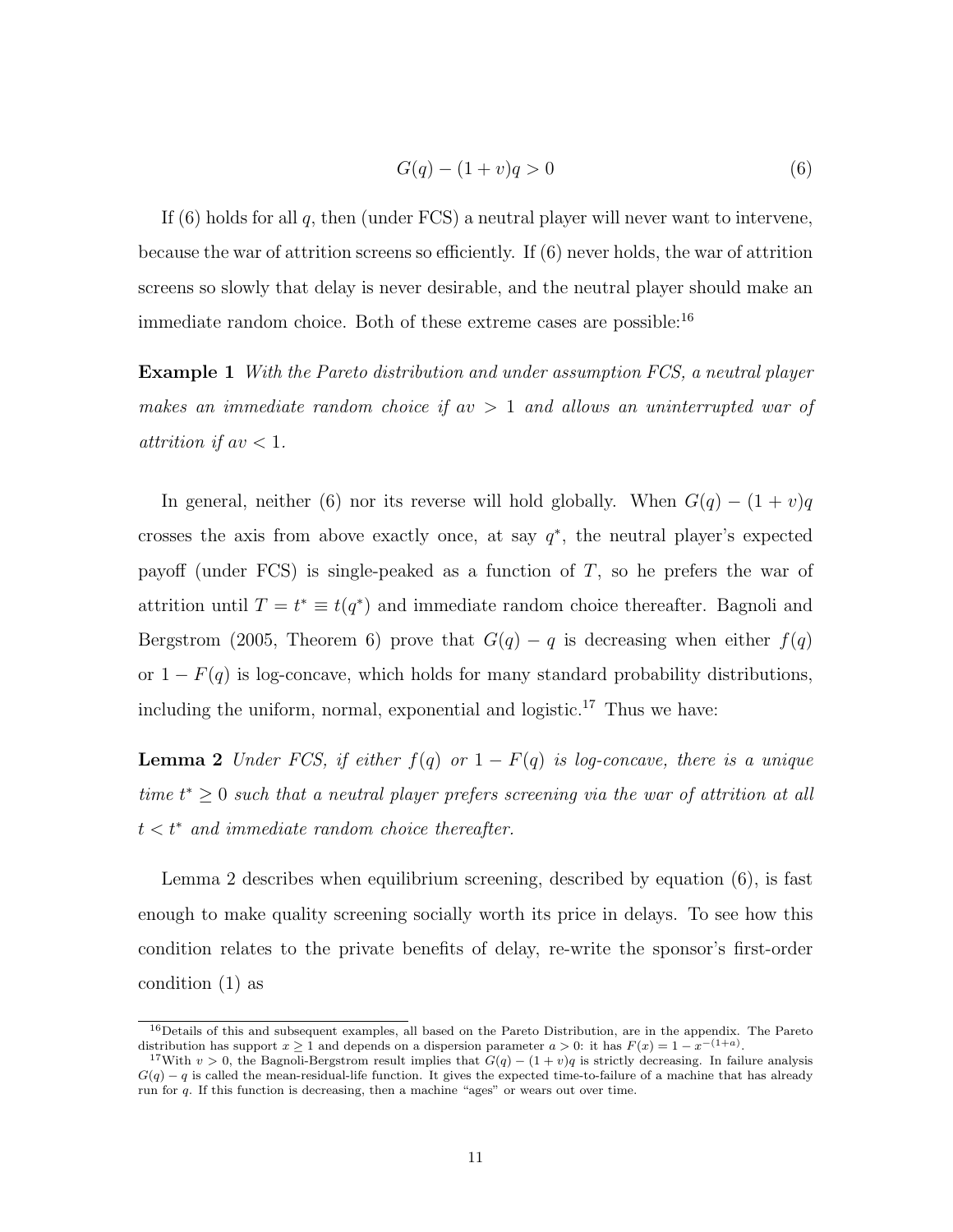$$
L(G'\beta' - rG) + h\beta'(Wq - LG) = 0\tag{7}
$$

The first term reflects the benefits of screening; it is proportional to the marginal social benefits of delay, as given in (5). The second term reflects a sponsor's vested interest "wish to win" as of time t; it is the probability that the other sponsor concedes in the next instant, times the change in (interim) expected private payoff if that happens. Perhaps surprisingly, this interim "wish to win" is negative when  $Wq <$  $LG(q)$ , since victory implies the bad news that rival quality is much worse than expected. Because (7) is a sponsor's first-order condition, the two terms must cancel for the type meant to concede at  $t$ . Thus, we have:

**Lemma 3** In a symmetric equilibrium, at time  $t(q)$ , the marginal type q prefers concession to immediate victory if and only if screening is locally efficient:  $G'(q)\beta'(t(q)) >$  $rG(q)$  if and only if  $Wq < LG(q)$ .

As promised above, we now justify assumption FCS by showing that it holds if players expect random choice at  $T = t^*$ .

**Proposition 3** The following strategies are a perfect Bayesian equilibrium: Sponsortypes  $q < q^*$  use the concession strategy derived in Section 2.1. Types  $q > q^*$  never concede. The neutral player waits until  $t^*$  before making a random choice (and would also intervene at all times  $t > t^*$ ).

To understand this result, note that by Lemma 3,  $Wq^* = LG(q^*)$ : the type  $q^*$ who is meant to concede at  $t^*$  is (at that time) indifferent between concession and an immediate random choice. Players of lower type would prefer to concede. If (contrary to equilibrium) they waited until  $t^*$ , they would scurry to concede rather than risk "winning", because for them,  $Wq < LG(q^*)$ . Players of higher type, for whom  $Wq > LG(q^*)$ , would rather win than concede at  $t^*$ , and will therefore accept a random choice. Other potential deviations are unprofitable just as they were without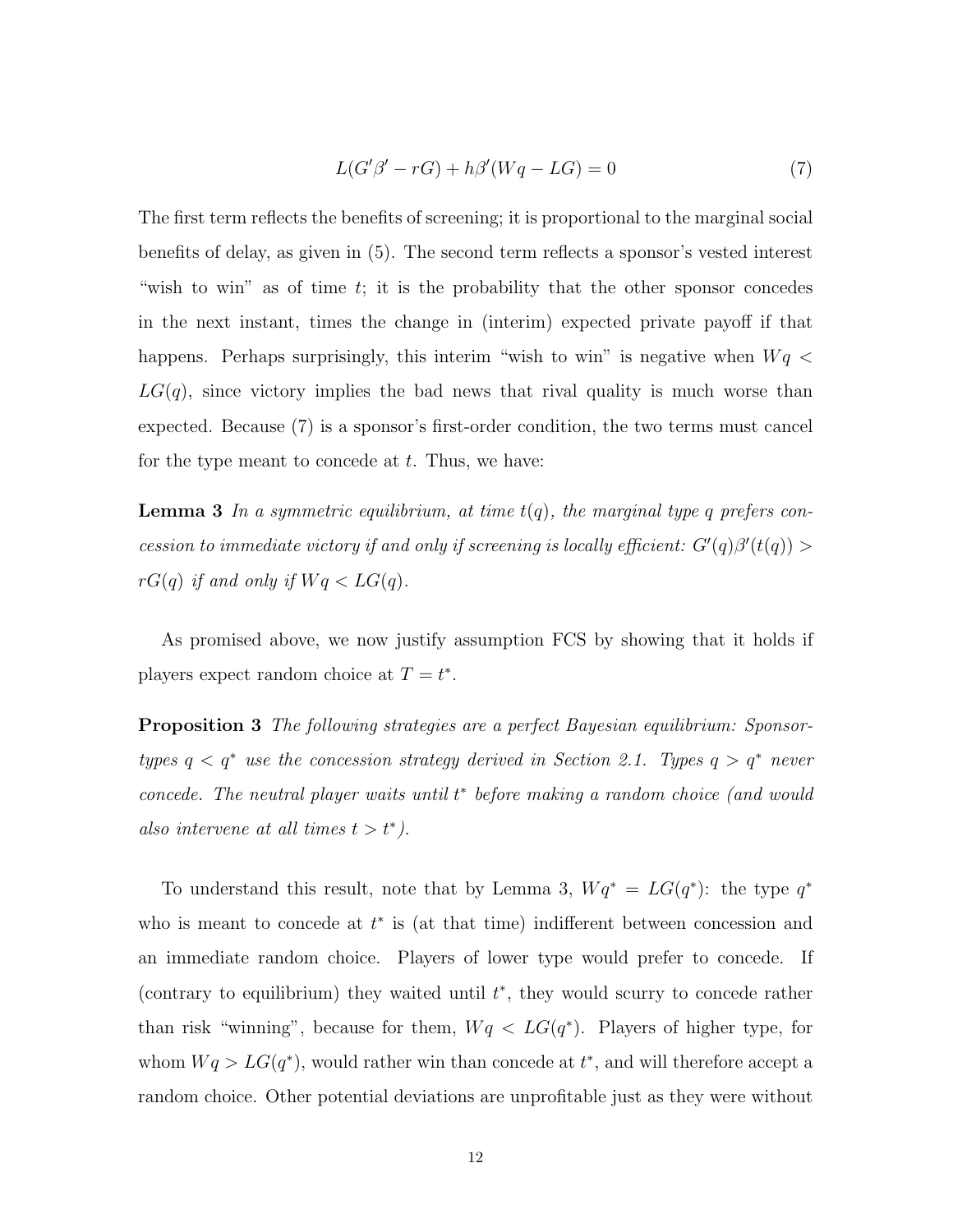the prospect of random choice: their marginal costs and benefits have not changed. Finally, if the game has continued (out-of-equilibrium) past  $t^*$ , remaining types will not concede, since the neutral player's specified strategy is then immediate random intervention, which they prefer to concession.

We offer two remarks about this equilibrium. First, totally differentiating  $(6)$ , higher v leads to lower  $q^*$ : a neutral player responds to increasing vested interest by giving up some screening in favor of more speed. And second, the neutral player's offequilibrium strategy of intervention at  $t > t^*$  is credible even if sponsors have weaker off-equilibrium beliefs than we specify. For example, a neutral player would intervene at all  $t > t^*$  if the war of attrition would continue indefinitely, rather than "stalling" at  $t^*$ , as in Proposition 3.<sup>18</sup>

Proposition 3 says that it is an equilibrium for a neutral player to intervene at  $t^*$ : it is optimal, given that proponents expect it. In Appendix C, we analyze equilibrium concession strategies when sponsors anticipate a random choice at  $T \neq t^*$ . While low-quality sponsors still concede according to their first order condition (7), this generally leads to gaps (just before T, when  $T > t^*$ ) or atoms (at T, when  $T < t^*$ ) in the distribution of concession times.

Since intervention at  $T > t^*$  merely slows down the concession rate, it is strictly dominated by intervention at  $t^*$ . We also show that  $t^*$  is the only renegotiation-proof choice of T; when sponsors expect random intervention at  $T < t^*$ , the neutral player is tempted to allow a bit more screening following a "flurry" of concessions at T. Thus, the only possibility for improving on the outcome in Proposition 3 might be commitment to some  $T < t^*$ ; unfortunately the analysis of this case is complex and we do not know whether this possibility can occur.

In practice, it may be difficult for SSOs to commit to an arbitrary deadline, and an explicitly random decision may jeopardize *ex post* adoption.<sup>19</sup> In contrast, allowing

<sup>&</sup>lt;sup>18</sup>The war of attrition might continue indefinitely if sponsors believed that intervention was a one shot opportunity available to the neutral player only at  $t^*$ ; or that there is an "interventionist type" of neutral player who would intercede at  $t^*$ , so that failure to intervene shows that the neutral player is not that type.

<sup>&</sup>lt;sup>19</sup>In our model the neutral player need only be willing to wait a while and then toss a coin. Taken literally, Proposition 3 suggests that an N-player standards committee should accept any proposal that can gather two or more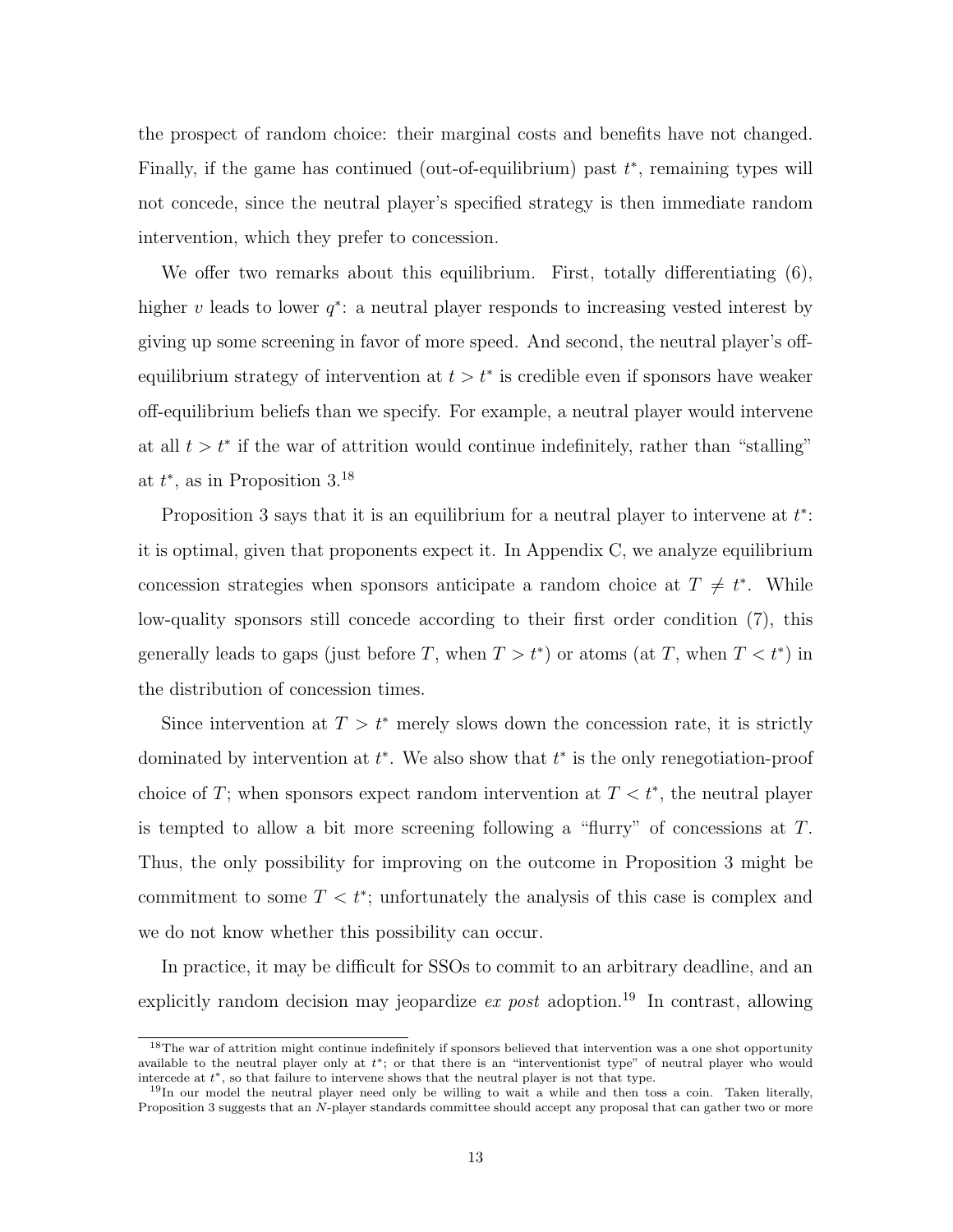neutral participants to break deadlocks can reduce delay while preserving a (less demanding) version of consensus.

# 4 Innovation Incentives

Above, we used our model to analyze a trade-off between screening and delays. We now ask whether policies that reduce screening (random choice) or delays (lower  $v$ ) would reduce sponsors' incentives to develop better solutions in the first place.

#### 4.1 War of attrition versus random choice

A player's interim expected payoff in the uninterrupted war of attrition can be found by accounting for outcomes as a function of its rival's type:<sup>20</sup>

$$
u(q) = Wq \int_{q_{min}}^{q} \delta(s) dF(s) + \delta(q)G(q) [1 - F(q)] \tag{8}
$$

If this player's rival cannot observe its quality improvements, its interim incentive to improve q is  $u'(q)$ . From the envelope theorem, this equals the gain from an increase in q holding its own (as well as its rival's) concession strategies fixed:

$$
u'(q) = W \int_{q_{min}}^{q} \delta(s) \, dF(s)
$$
\n(9)

This describes the incentive to un-observably improve quality that is now  $q$ . For a simple model of  $ex$  ante incentives, suppose that players choose effort  $e$  that increases quality by  $e$  whatever the realization of  $q$ , so the cumulative quality distribution becomes  $F^*(q; e) \equiv F(q - e)$ . Since the marginal benefit of effort is equivalent to a small increase in quality dq, taking expectations over q measures the (gross) ex ante

votes; since any sponsor who has already conceded could serve as the tie-breaker. However, a naive "two-vote rule" would be easy to manipulate, since competing proposals are typically sponsored by coalitions that vary in size and influence. And while random choice may seem tempting when the standards process is painfully slow, formalizing that decision rule could encourage the submission of low quality proposals.

<sup>&</sup>lt;sup>20</sup>An alternative derivation of  $u(q)$  starts from (9) and uses the boundary condition  $u(q_{min}) = L\mu$ . Integrating by parts,  $u(q) = L\mu + W \int_{q_{min}}^{q} \delta(s) f(s) [q - s] ds$ . Thus, the "information rents" in this model are a weighted average of differences between a player's own type  $q$  and all worse types.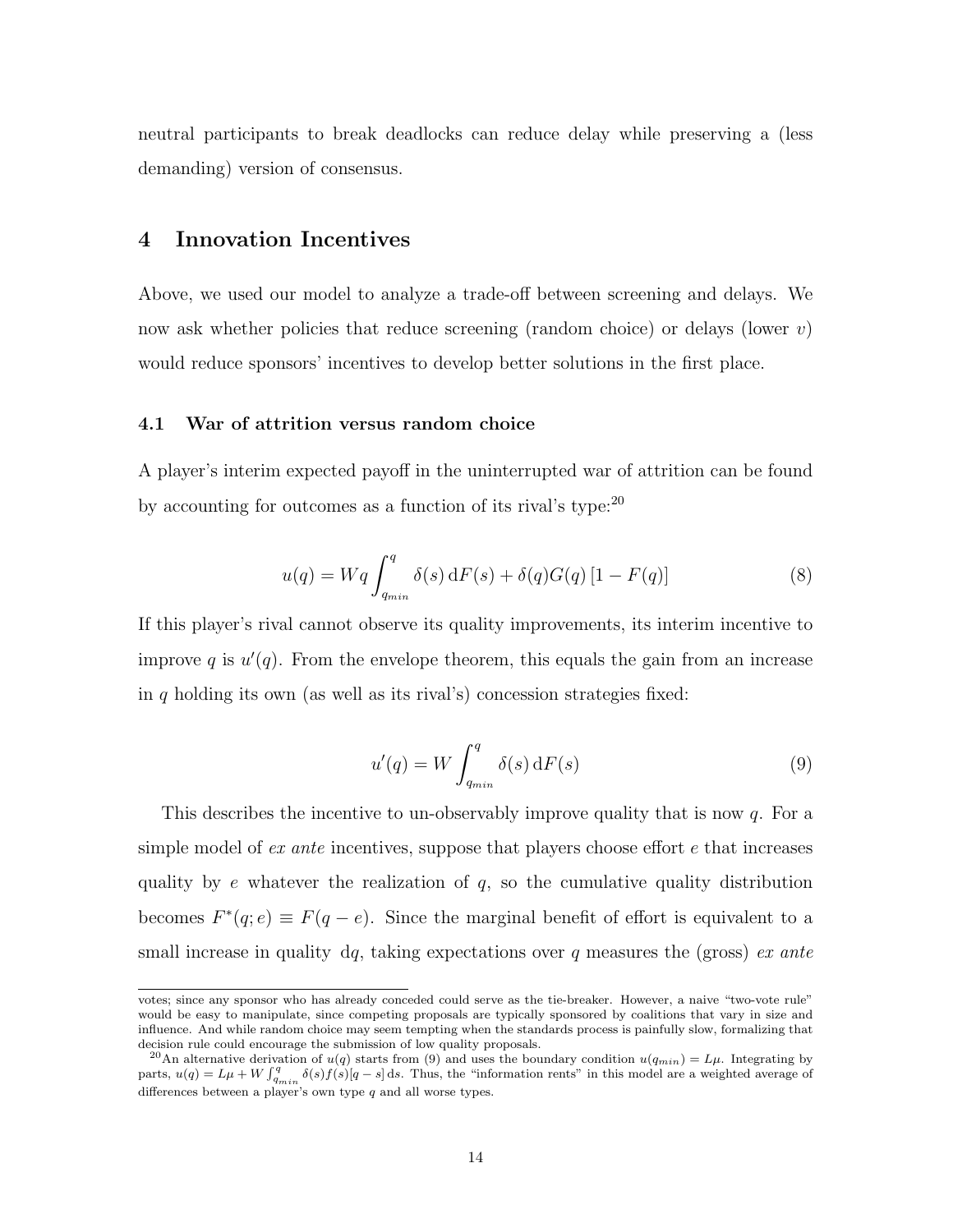innovation incentive in an uninterrupted war of attrition:  $I^{WOA} \equiv E[u'(q)]$ . <sup>21</sup>

Now consider incentives to improve q under several interpretations of random choice. First, a predetermined standard-setter's payoff is  $Wq$ , so its incentive to improve quality is  $I^{PS} = W$ . Its rivals have no incentive to develop or propose technologies.<sup>22</sup> Second, if random choice represents a "rough and ready" selection process, where each player wins immediately half of the time, then each player has  $ex$  ante innovation incentive  $I^{RC} = \frac{1}{2}W$ . Finally, if a neutral player will break deadlocks through random intervention at  $t^*$ , then interim incentives to un-observably improve  $q(I^{\text{RI}})$  are a combination of the previous cases: sponsor-types  $q < q^*$  have the same incentives they would in a war of attrition, while those with  $q \geq q^*$  will face a delayed symmetric random choice whenever their rival will also wait till  $t^*$ . The following proposition compares innovation incentives under these four different arrangements.

Proposition 4 A predetermined standard setter has the strongest incentive to innovate, followed by firms facing an immediate random choice. Firms that anticipate random intervention at a finite  $t^* > 0$  have weaker incentives than under immediate random choice, but stronger than under an uninterrupted war of attrition:  $I<sup>PS</sup> = W > I<sup>RC</sup> = \frac{1}{2}W \geq I<sup>RI</sup> \geq I<sup>WOA</sup>$ 

A proof is in the appendix, but intuitively, a player gains from an increase in its own  $q$  if and only if it is the winner. This accounts for the comparison between a predetermined standard setter and an immediate random choice. Relative to the latter, a war of attrition does not change the ex ante probability of winning, but it delays payoffs (and by longer if it is uninterrupted) that reduce the expected slope of  $e^{-rt}Wq$  conditional on eventual victory. One might expect offsetting rent-seeking "competition" in quality, but in the model each player could act as if its quality were higher (conceding later and winning more often) without actually changing its quality.

<sup>21</sup>Myatt (2005) finds that the asymmetric war of attrition strongly favors players with a (stochastically) better proposal, suggesting that innovation incentives will be strong when players can observe e, though we do not model this case.

 $22$ Given the pre-determined standard setter, this demotivation of others is efficient in the model. In general it can be desirable to give one player a strong incentive to innovate, and others none, if innovation is costly but needs no imagination. In other cases it may be better to give some incentive to each of many potential innovators.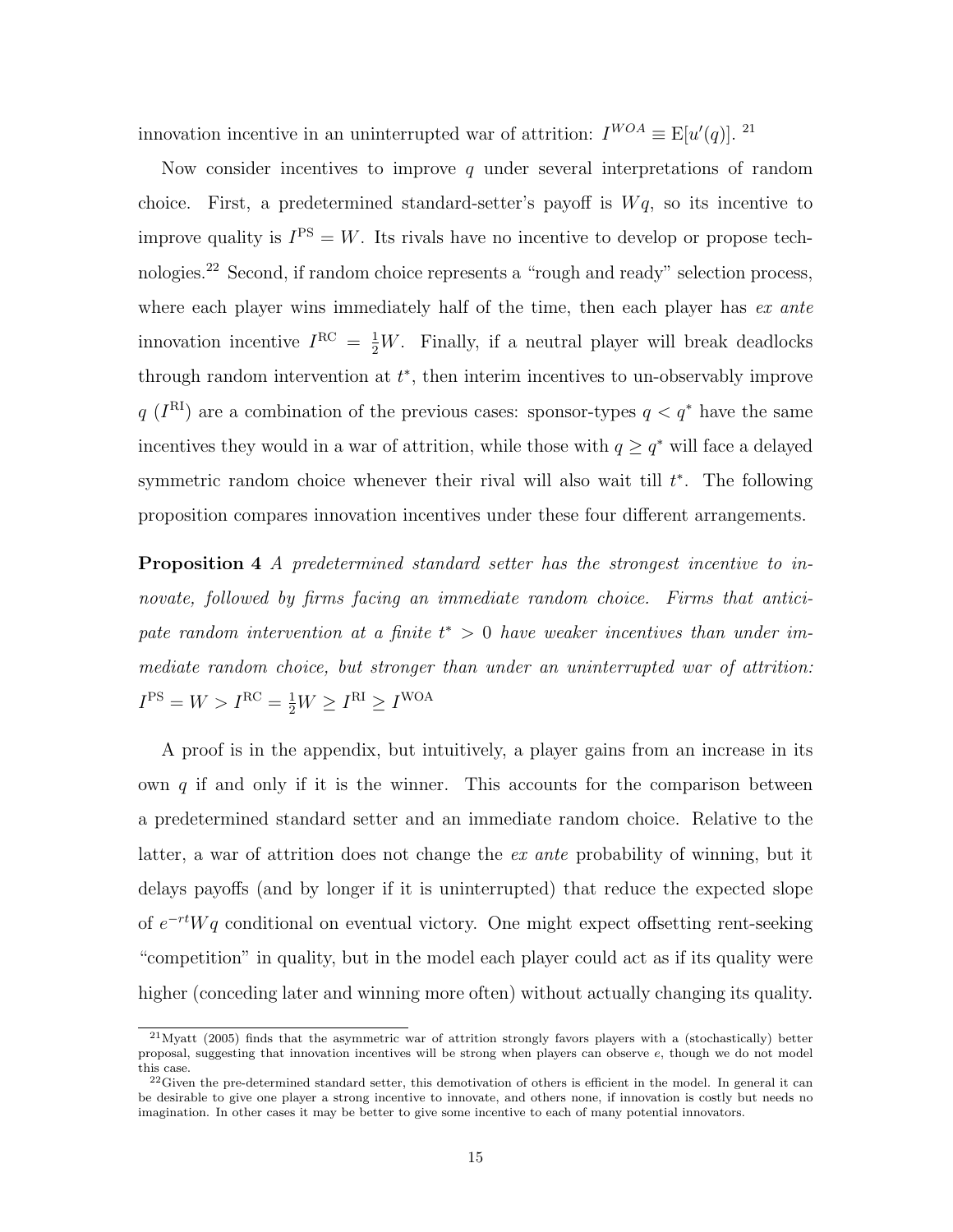So an immediate random choice produces stronger incentives than a war of attrition.<sup>23</sup>

#### 4.2 Reducing vested interest

Innovation incentives depend on W and L, not only via  $v$ , and policies may affect both W and L. For instance, allowing a winning sponsor to exploit its patents without limits after a standard is locked in will transfer surplus from end-users to the sponsor, and may also hurt other participants, but plausibly not as much as the winning sponsor gains. We model such changes as a shift in payoffs from  $(W, L)$  to  $(W + dw, L - k dw)$ for some  $k \geq 0.24$ 

In our model, increasing  $W$  raises private returns to innovation directly, while increasing  $v$  reduces them by increasing delay. From an interim point of view, both of these effects are increasing in  $q$ , since having a better proposal increases the probability of winning, but also exposes a player to longer delays (on average). On balance, increasing vested interest can either raise or lower incentives to innovate:

**Example 2** In the uninterrupted war of attrition with a Pareto distribution,  $I^{WOA}$  is increasing in w if and only if  $k < \frac{a+2}{a(v+1)^2}$ .

For the Pareto distribution, a pure transfer from consumers to the winning sponsor  $(k = 0)$  increases the incentive to improve the distribution of proposal-quality. Moreover, for small enough  $v$ , even policies that re-distribute from losers to winners  $(k = 1)$  will encourage such innovation. But when v is large, any policy change that reduces L will discourage innovation by increasing delay.

Proposition 5 In an uninterrupted war of attrition, policies that reduce vested interest may raise or lower participants' ex ante incentives to improve the distribution  $of q.$ 

 $^{23}$ Cabral and Salant (2008) develop a model where standardization may occur before firms have a chance to innovate, and improvements to a shared standard benefit all players equally. In their model, firms may delay choosing a standard to prevent free-riding in R&D.

<sup>&</sup>lt;sup>24</sup>The case  $k > 1$  corresponds to where stronger patent rights reduce total industry rents, as may occur if the patent thicket problem (Shapiro, 2001) is severe. Appendix A comments briefly on the issue of patents in standards.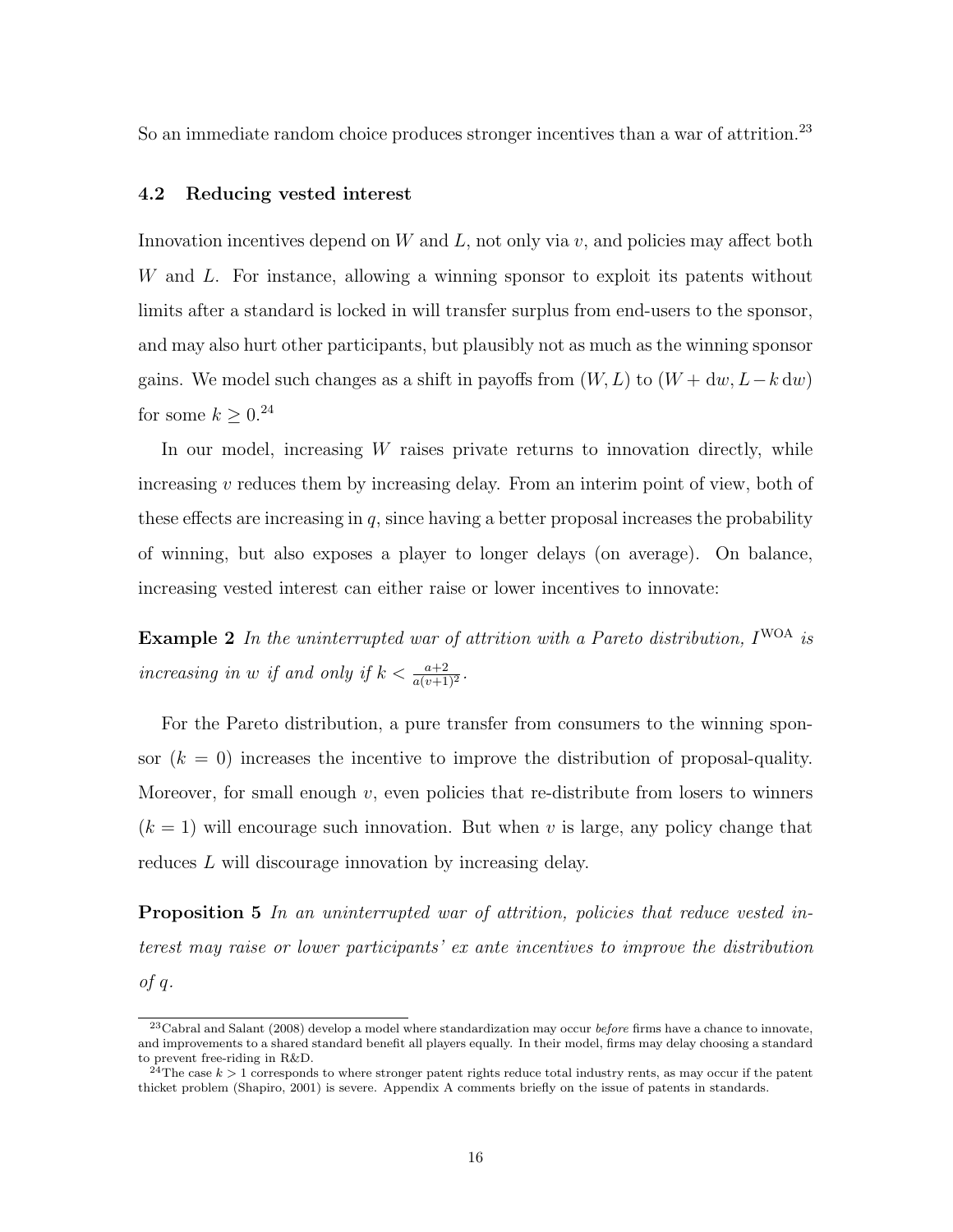#### 4.3 Private and social incentives to innovate

Conditional on player 1's type  $q$ , total expected surplus in the war of attrition is

$$
s(q) = (W + L) \left\{ q \int_{q_{min}}^{q} \delta(y) dF(y) + \delta(q) \int_{q}^{\infty} y dF(y) \right\}
$$

By  $(9)$ , the change in this from slightly improving q is:

$$
s'(q) = (W+L)\left\{\frac{u'(q)}{W} - vq\delta(q)f(q)\right\}
$$
\n(10)

As (10) suggests, interim social returns to improving a low-quality proposal can be negative: under a war of attrition improving an eventually losing proposal merely delays its concession. By contrast, as (9) shows, interim private incentives to improve quality go to zero but remain positive as  $q \rightarrow q_{min}$ . Improving an already high-quality proposal, on the other hand, confers a positive externality: the other player, already likely to lose, loses to a better proposal. Thus interim private incentives are smaller than is socially desirable for high-quality proposals. Taking expectations over  $q$ , we can ask which of these effects dominates ex ante.

**Example 3** If  $F(\cdot)$  has a Pareto distribution, then  $E[s'(q)] < E[u'(q)]$  if and only if  $v(v+2)(a+1) > 1$ : private incentives to improve quality are too high if there is strong vested interest.

Thus we have:

Proposition 6 Given v and the uninterrupted war-of-attrition structure, ex ante private incentives to improve the distribution of q may be stronger or weaker than is socially optimal. Interim incentives are too strong for improving low-quality proposals and too weak for improving high-quality proposals.

Conditional on the distribution of quality, increasing  $v$  does not improve screening but increases delay. Thus, SSOs should set  $v$  below the level that would be optimal if delays were not an issue. (Starting from that point, a small decrease in  $v$  would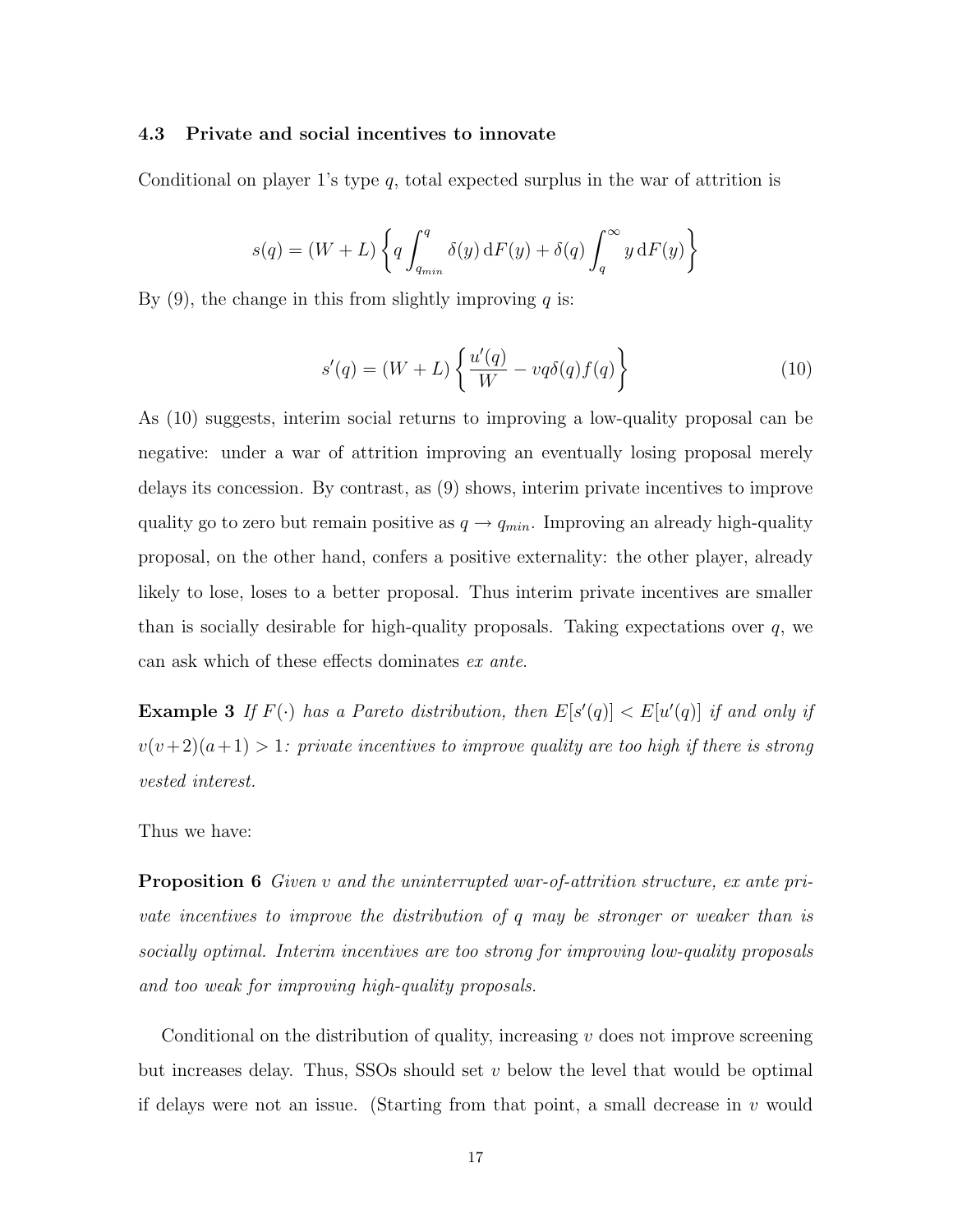reduce delays without (to first order) changing ex ante incentives.) Moreover, if  $E[u'(q)] > E[s'(q)]$ , a small reduction in v that reduces incentives  $E[u'(q)]$  would bring them closer to the social return from quality improvement, as well as reducing delays.

# 5 Conclusions

Motivated by the formal standards process, we study bargaining between privately informed parties with competing proposals whose adoption requires consensus. While the economics literature on bargaining stresses side payments and substantive compromise as routes to agreement, those paths are not always used. In some institutions, including many standards fora, participants hold out for their preferred solution until one side concedes. We proposed a model in which to evaluate the resulting delay, relative to random choice.

In our simple model, the war of attrition discriminates well, but is slow. With strong vested interest, it can be more efficient to stress speed even at the expense of screening for quality — perhaps relaxing the concept of consensus and encouraging neutral participants to break deadlocks. The model also suggests that when vested interest is strong, policies that limit vested interest may even increase the incentive to improve proposals.

We addressed these issues using a simple model of what SSOs actually do. Future work might also pursue a complementary methodology, along the lines of mechanism design, that would lay out the informational and incentive constraints in more detail and characterize optimal incentive-compatible decision-rules.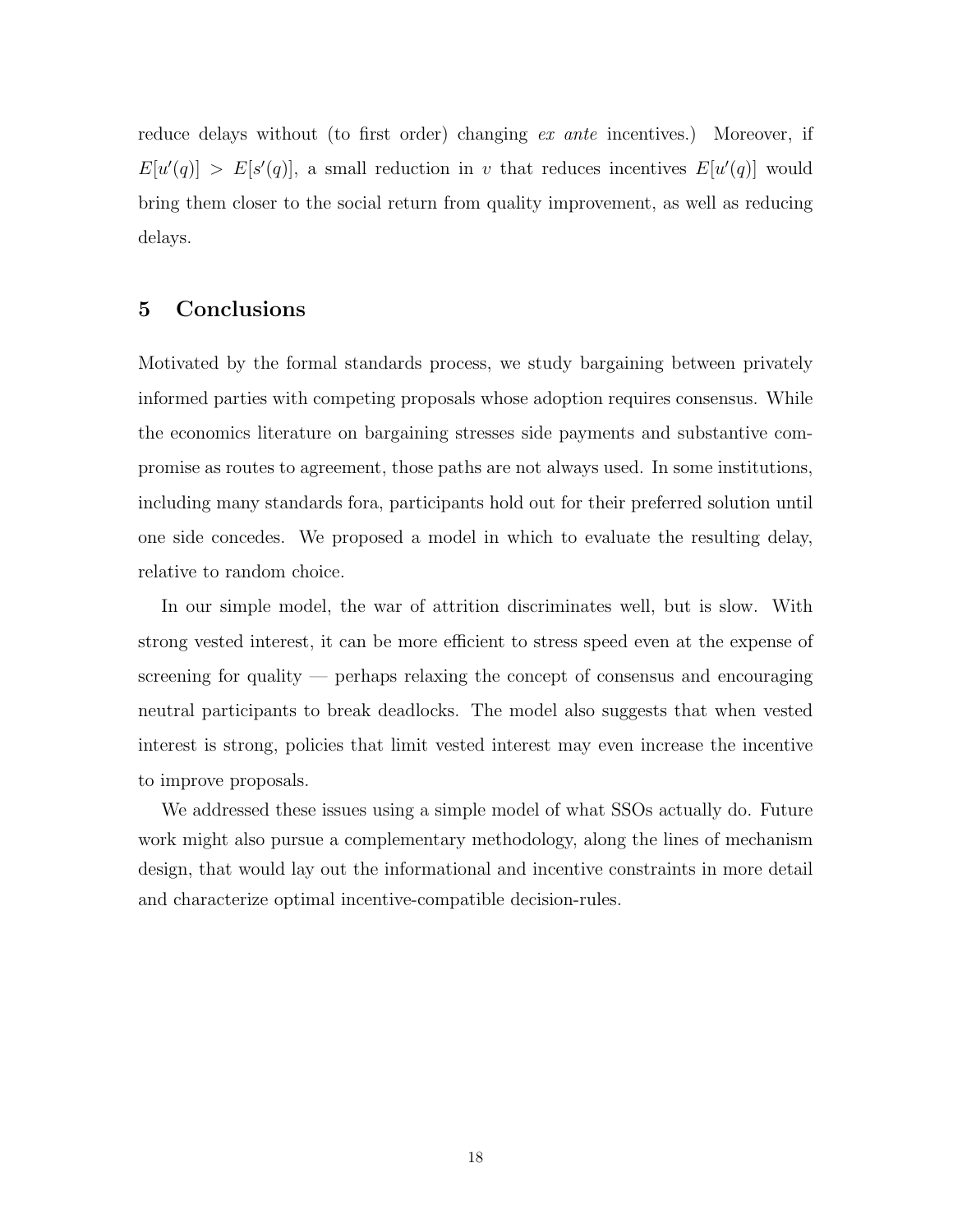# References

- American Bar Association (2003). Resources relating to antitrust and standards setting. http://www.abanet.org/antitrust/committees/intell property/june4.html.
- ANSI (2006). ANSI essential requirements: Due process requirements for American National Standards. http://www.ansi.org (accessed January 2009).
- Bagnoli, M. and T. Bergstrom (2005). Log-concave probability and its applications. Economic Theory 26, 445–469.
- Bekkers, R., G. Duysters, and B. Verspagen (2002). Intellectual property rights, strategic technology agreements and market structure: The case of GSM. Research Policy 31, 1141–1161.
- Besen, S. M. and L. Johnson (1988). Compatibility standards, competition and innovation in the broadcasting industry. RAND Study R-3453-NSF. (http://www.rand.org/pubs/reports/R3453.1).
- Besen, S. M. and G. Saloner (1989). The economics of telecommunications standards. In R. Crandall and K. Flamm (Eds.), Changing the Rules: Technological Change, International Competition, and Regulation in Telecommunications, pp. 177–220. Washington: Brookings.
- Bliss, C. and B. Nalebuff (1984). Dragon-slaying and ballroom dancing–the private supply of a public good. Journal of Public Economics 25 (1-2), 1–12.
- Buchanan, J. M. and G. Tullock (1965). The Calculus of Consent: Logical Foundations of Constitutional Democracy. Liberty Fund.
- Bulow, J. and P. Klemperer (1999). The generalized war of attrition. American Economic Review  $89(1)$ , 175–189.
- Busch, L.-A. and Q. Wen (1995). Perfect equilibria in a negotiation model. *Econometrica 63*(3), 545–65.
- Cabral, L. and D. Salant (2008). Evolving technologies and standards regulation. Working Paper. (http://ssrn.com/abstract=1120862).
- Cargill, C. (2001). Evolutionary pressures in standardization: Considerations on ANSI's national standards strategy. Testimony Before the U.S. House of Representatives Science Committee. (http://www.sun.com/software/standards/Testimony-Final-reformatted.pdf ).
- Chiao, B., J. Lerner, and J. Tirole (2007). The rules of standard setting organizations: An empirical analysis. RAND Journal of Economics 38 (4), 905–930.
- Cusumano, M. A. and A. Gawer (2002). The elements of platform leadership. MIT Sloan Management Review  $43(3)$ , 51.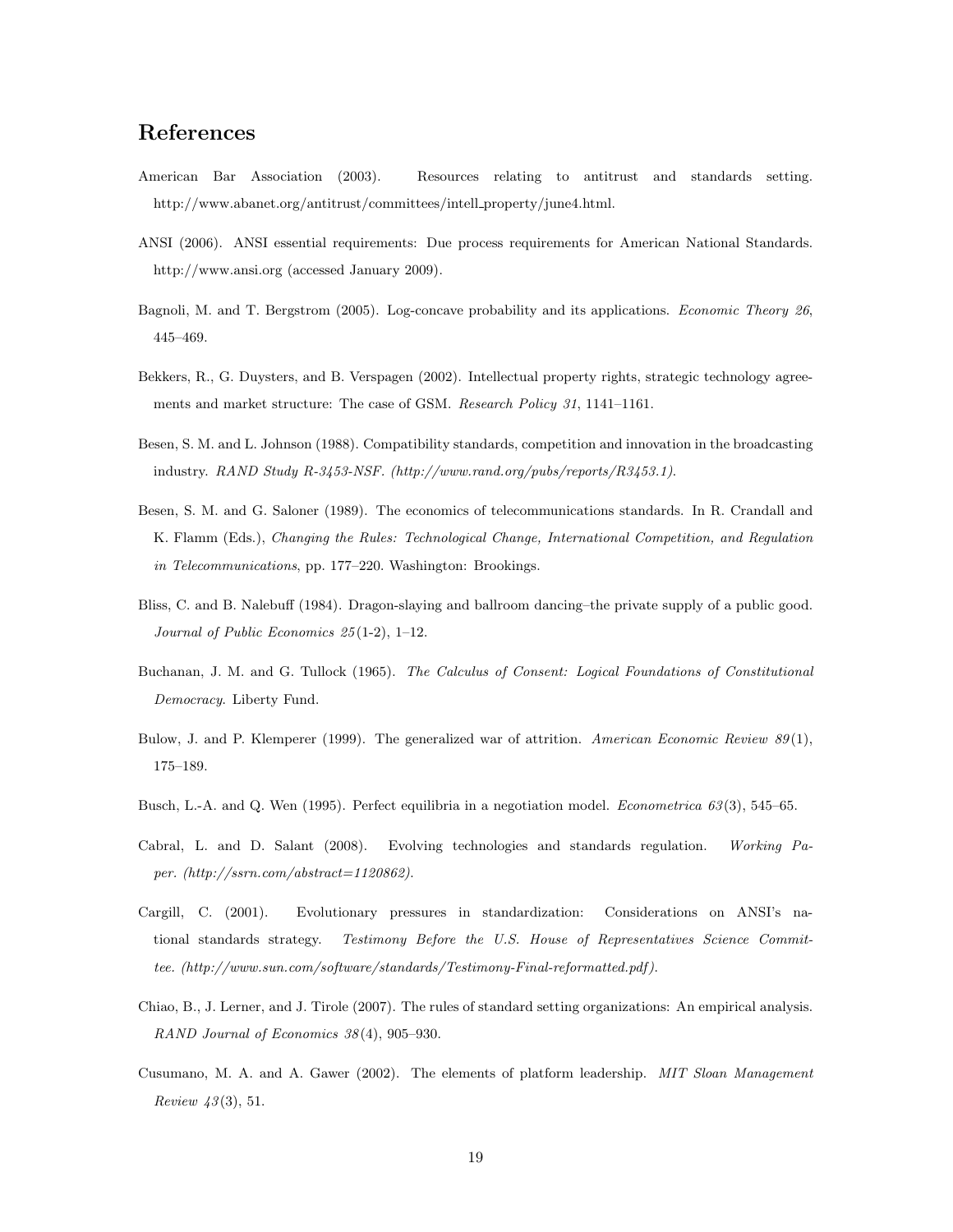- David, P. A. and H. K. Monroe (1994). Standards development strategies under incomplete information: Isn't the "battle of the sexes" really a revelation game? Working Paper. (http://www.merit.unu.edu/publications/rmpdf/1994/rm1994-039.pdf ).
- Davies, E. (2004). IETF problem statement. Request for Comments 3774, Internet Engineering Task Force, http://www.ietf.org/rfc/rfc3774.
- Eisenman, T. and L. Barley (2006). Atheros communications. Harvard Business School Case 806-093 .
- Farrell, J., J. Hayes, C. Shapiro, and T. Sullivan (2007). Standard setting, patents and hold-up. Antitrust Law Journal 74, 603–670.
- Farrell, J. and P. Klemperer (2007). Coordination and lock-in: Competition with switching costs and network effects. In M. Armstrong and R. H. Porter (Eds.), Handbook of Industrial Organization, Volume 3, pp. 1967–2056. Elsevier.
- Farrell, J. and G. Saloner (1988). Coordination through committees and markets. RAND Journal of Economics  $19(2)$ ,  $235-252$ .
- Fearon, J. D. (1994). Domestic political audiences and the escalation of international disputes. American Political Science Review 88, 240–252.
- Fernandez, R. and J. Glazer (1991). Striking for a bargain between two completely informed agents. The American Economic Review 81 (1), 240–252.
- Foray, D. (1995). Coalitions and committees: How users get involved in information technology standardization. In R. Hawkins, R. Mansell, and J. Skea (Eds.), Standards, Innovation and Competitiveness, pp. 192–212. Edward Elgar.
- Fudenberg, D. and J. Tirole (1986). A theory of exit in duopoly. *Econometrica*  $54(4)$ , 943–960.
- Fudenberg, D. and J. Tirole (1991). Game Theory. MIT Press.
- Jehiel, P. and B. Moldovanu (1995). Cyclical delay in bargaining with externalities. Review of Economic Studies 62(4), 619-37.
- Katz, M. L. and C. Shapiro (1985). Network externalities, competition and compatibility. American Economic Review 75, 424–440.
- Kennan, J. and R. Wilson (1989). Strategic bargaining models and the interpretation of strike data. Journal of Applied Econometrics 4, S87–S130.
- Krishna, V. and J. Morgan (1997). An analysis of the war of attrition and the all-pay auction. Journal of Economic Theory 72 (2), 343–362.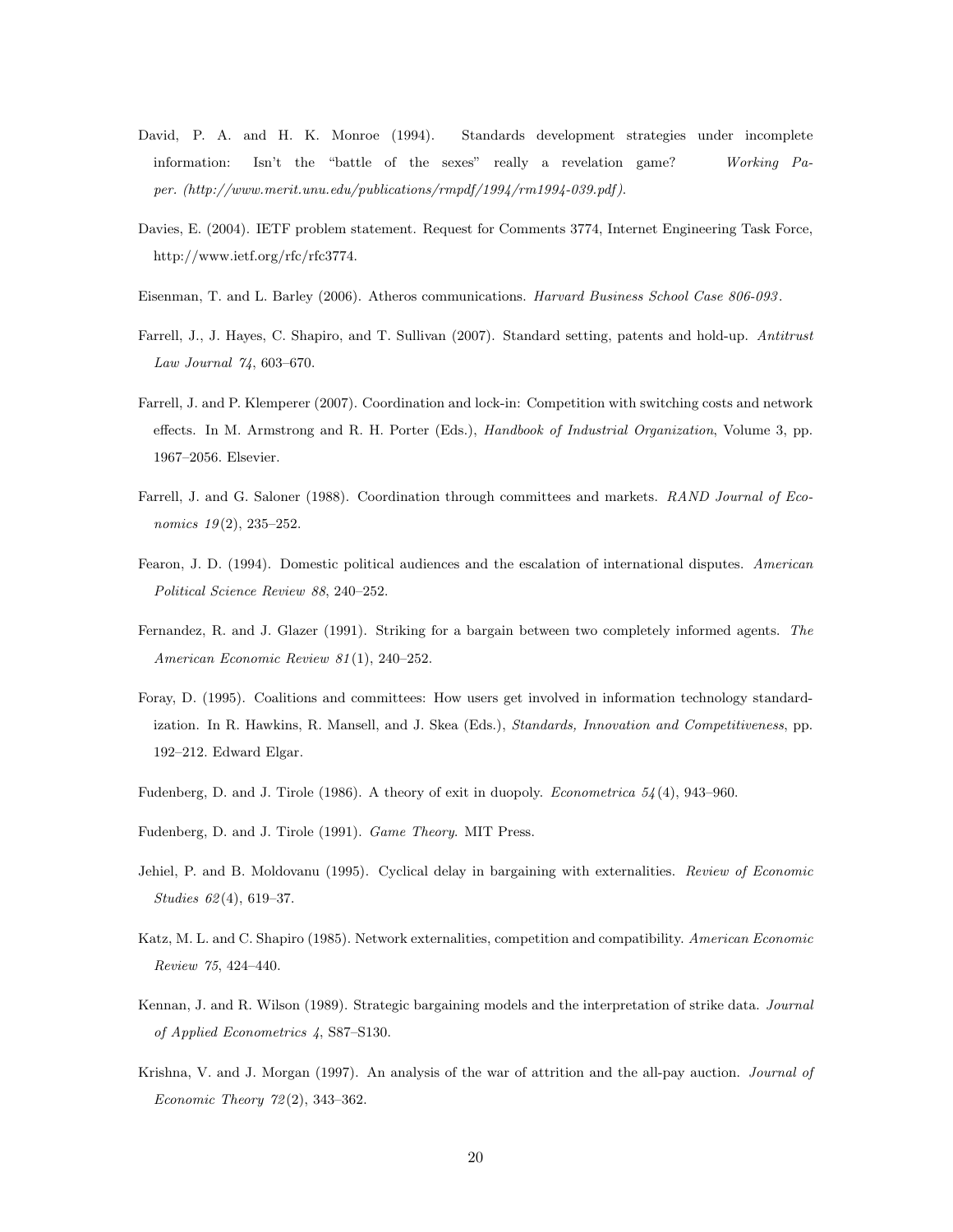- Lehr, W. (1995). Compatibility standards and interoperability: Lessons from the internet. In B. Kahin and J. Abbate (Eds.), Standards Policy for Information Infrastructure. Cambridge, MA: MIT Press.
- Leiponen, A. (2008). Competing through cooperation: Standard setting in wireless telecommunications. Management Science 54 (2), 1904–1919.
- Lemley, M. (2002). Intellectual property rights and standard setting organizations. California Law Review 90, 1889–1981.
- Lerner, J. and J. Tirole (2006). A model of forum shopping. American Economic Review  $96(4)$ , 1091–1113.
- Maggi, G. and M. Morelli (2006). Self-enforcing voting in international organizations. American Economic Review 96, 1137–1158.
- Merlo, A. and C. Wilson (1995). A stochastic model of sequential bargaining with complete information. Econometrica 63 (2), 371–399.
- Myatt, D. P. (2005). Instant exit from the asymmetric war of attrition. Oxford University Economics Working Papers No. 160.
- Osborne, J., J. S. Rosenthal, and M. A. Turner (2000). Meetings with costly participation. American Economic Review 90, 927–943.
- Powell, R. (2004). The inefficient use of power: Costly conflict with complete information. American Political Science Review 98, 231–241.
- Riley, J. (1980). Strong evolutionary equilibrium and the war of attrition. Journal of Theoretical Biology 82, 383–400.
- Roth, A. (2007). Repugnance as a constraint on markets. Journal of Economic Perspectives 21, 37–58.
- Rysman, M. and T. Simcoe (2008). Patents and the performance of voluntary standard setting organizations. Management Science 54 (11), 1920–1934.
- Shapiro, C. (2001). Navigating the patent thicket: Cross licenses, patent pools, and standard setting. In A. Jaffe, J. Lerner, and S. Stern (Eds.), Innovation Policy and the Economy, Volume 1, pp. 119–150. MIT Press.
- Siegel, J. (2002). Return on investment from consortium membership from end-user companies. In S. Bolin (Ed.), The Standards Edge. Bolin Communications.
- Simcoe, T. (2008). Standard setting committees. Working Paper. (http://ssrn.com/abstract=899595).
- Sirbu, M. and L. Zwimpfer (1985). Standards setting for computer communication: The case of X.25. IEEE Communications Magazine 23, 35–45.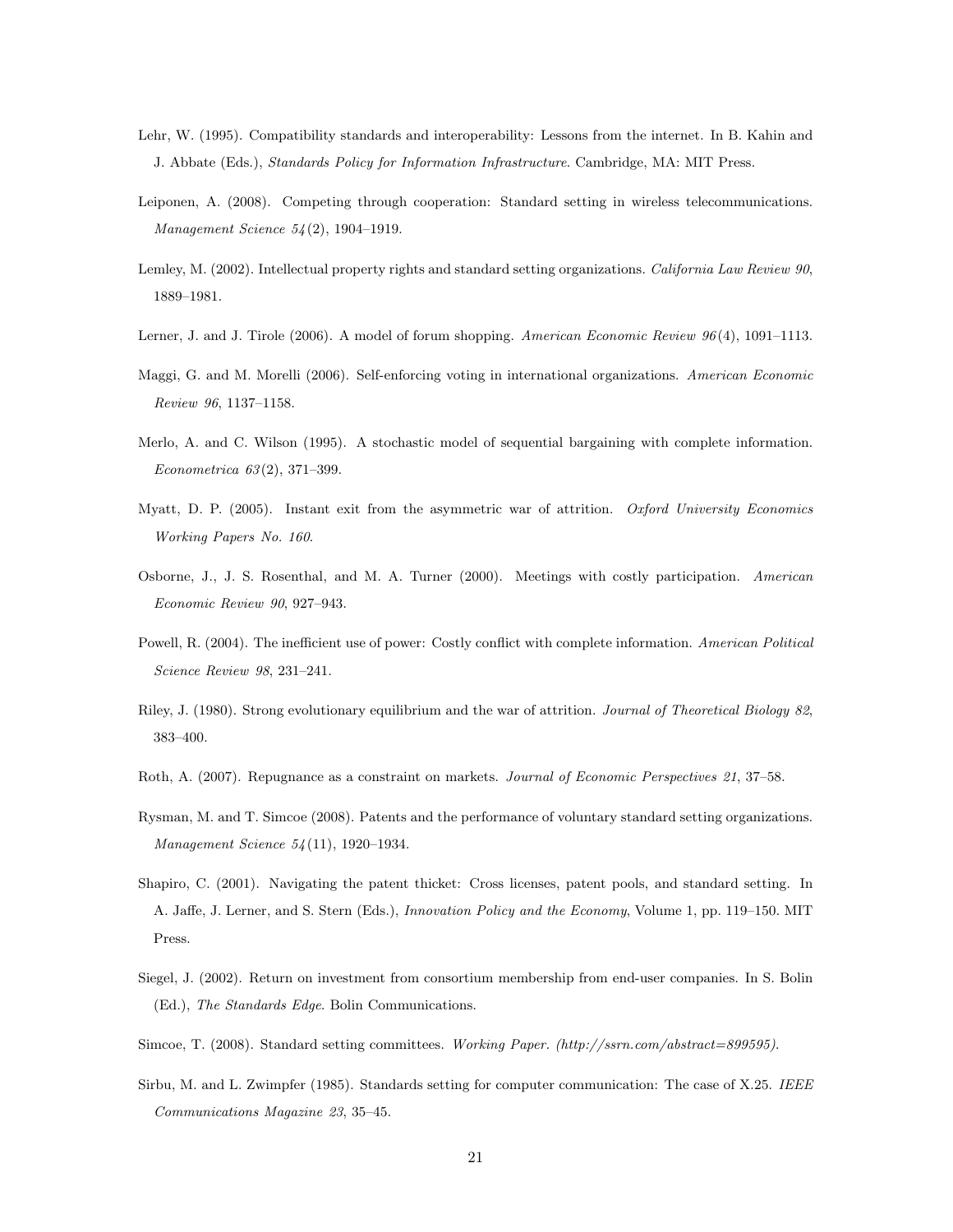Smith, J. M. (1974). The theory of games and the evolution of animal conflicts. Journal of Theoretical Biology  $47(1)$ , 209-221.

Teece, D. and E. Sherry (2003). Standards setting and antitrust. Minnesota Law Review 87, 1913–1994.

- U.S. Department of Justice and Federal Trade Commission (2007). Antitrust enforcement and intellectual property rights: Promoting innovation and competition.  $(http://www.usdoj.gov/atr/public/hearings/ip/222655.pdf).$
- Weiss, M. and R. Toyofuku (1996). Free-ridership in the standards-setting process: the case of 10BaseT.  $StandardView (4), 205–212.$
- Weiss, M. B. and M. Sirbu (1990). Technological choice in voluntary standards committees: An empirical analysis. Economics of Innovation and New Technology 1, 111–134.
- Yildiz, M. (2004). Waiting to persuade. The Quarterly Journal of Economics 119 (1), 223–248.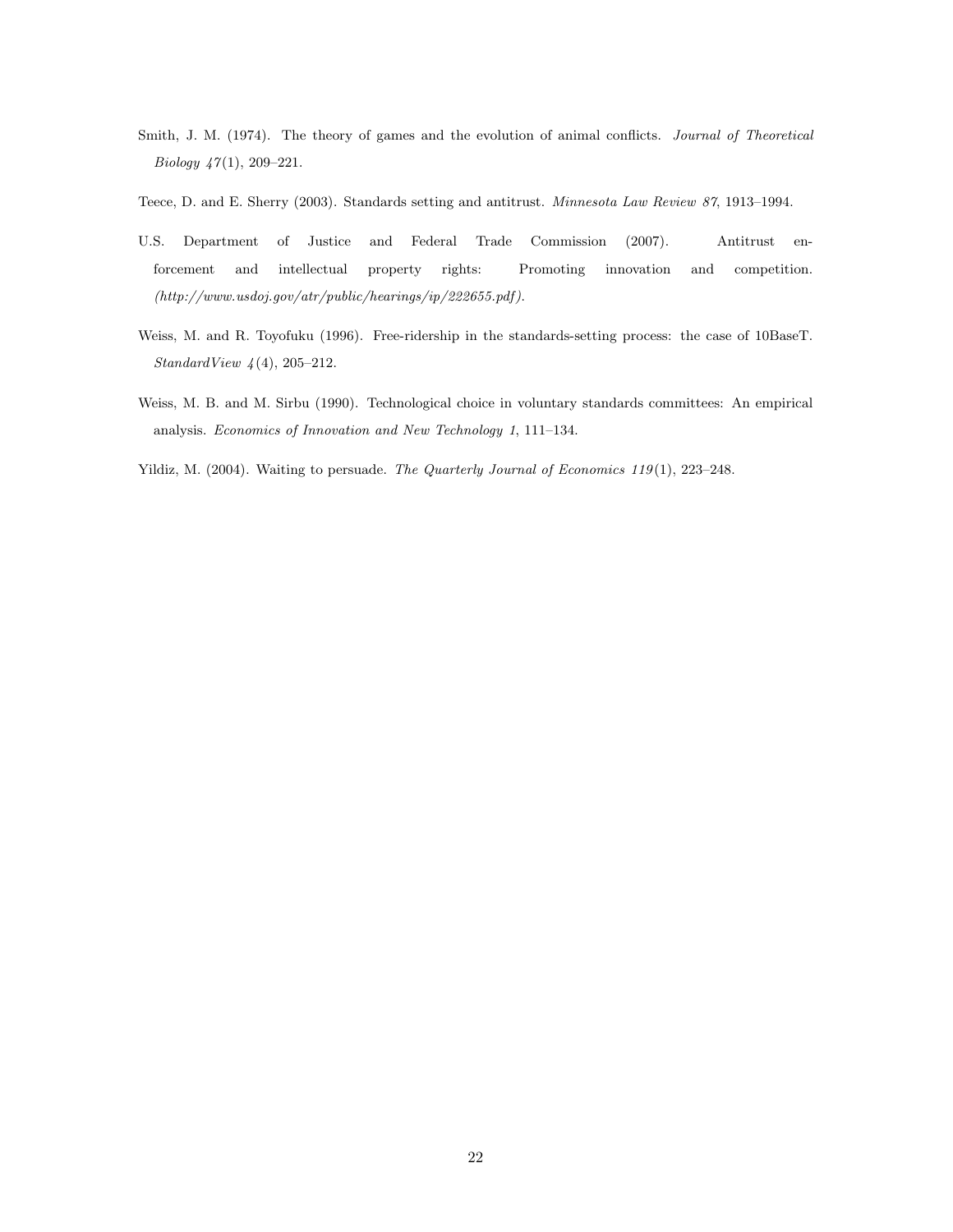# Proofs and Examples

## Proof of Lemma 1

When qualities are independently distributed, every rationalizable Bayesian strategy is weakly increasing.

**Proof:** Consider two possible types of player 1,  $q_L < q_H$ . Suppose that  $q_L$  puts positive probability weight on conceding at time  $t_L$ , and  $q_H$  puts positive weight on conceding at time  $t_H$ . Let  $\Gamma$  be player 1's (perceived) distribution function of  $t_2$ , the time when player 2 concedes (if player 1 does not previously do so). Let  $E[q|t] \equiv E[q_2|t_2 = t]$  be player 1's expected value of player 2's quality  $q_2$ given that player 2 concedes at t. (This conditional expectation does not depend on player 1's own type by assumption of independence.) We now state player 1's incentive compatibility constraints. Since type  $q_L$  is willing to concede at  $t_L$ , we have:

$$
Wq_L \int_0^{t_L} e^{-rt} d\Gamma(t) + Le^{-rt_L} \int_{t_L}^{\infty} E[q|t] d\Gamma(t) \ge Wq_L \int_0^{t_H} e^{-rt} d\Gamma(t) + Le^{-rt_H} \int_{t_H}^{\infty} E[q|t] d\Gamma(t).
$$

The same argument leads to an incentive compatibility constraint for type  $q_H$  (replace  $q_L$  with  $q_H$ and reverse the inequality in the previous expression). Adding these two inequalities yields:

$$
\int_0^{t_L} e^{-rt} \, d\Gamma(t) \le \int_0^{t_H} e^{-rt} \, d\Gamma(t)
$$

Thus, if  $t_L > t_H$ , there is zero concession probability for player 2 between  $t_H$  and  $t_L$ . But then no type of player 1 should concede at  $t_L$  (it would be better to concede at or just after  $t_H$ ), contradicting our assumption that  $q_L$  can optimally concede at that time. Thus, we conclude that  $t_L \leq t_H$ .

### Proof of Proposition 1

When qualities are independently and continuously distributed, the symmetric equilibrium of an uninterrupted war of attrition selects the better system.

**Proof:** Suppose there is an atom in the distribution of concession times at T, and let  $\bar{q}(q)$  be the supremum (infimum) of the set of types who can optimally concede at that time. Since, for a given strategy, a player's expected payoff is continuous in its type, type  $\bar{q}$  can also optimally concede at T.

If  $\bar{q} < \infty$ , then by waiting until just after T, type  $\bar{q}$  would (strictly) increase its own probability of winning without reducing the expected quality of the system that emerges. This contradicts the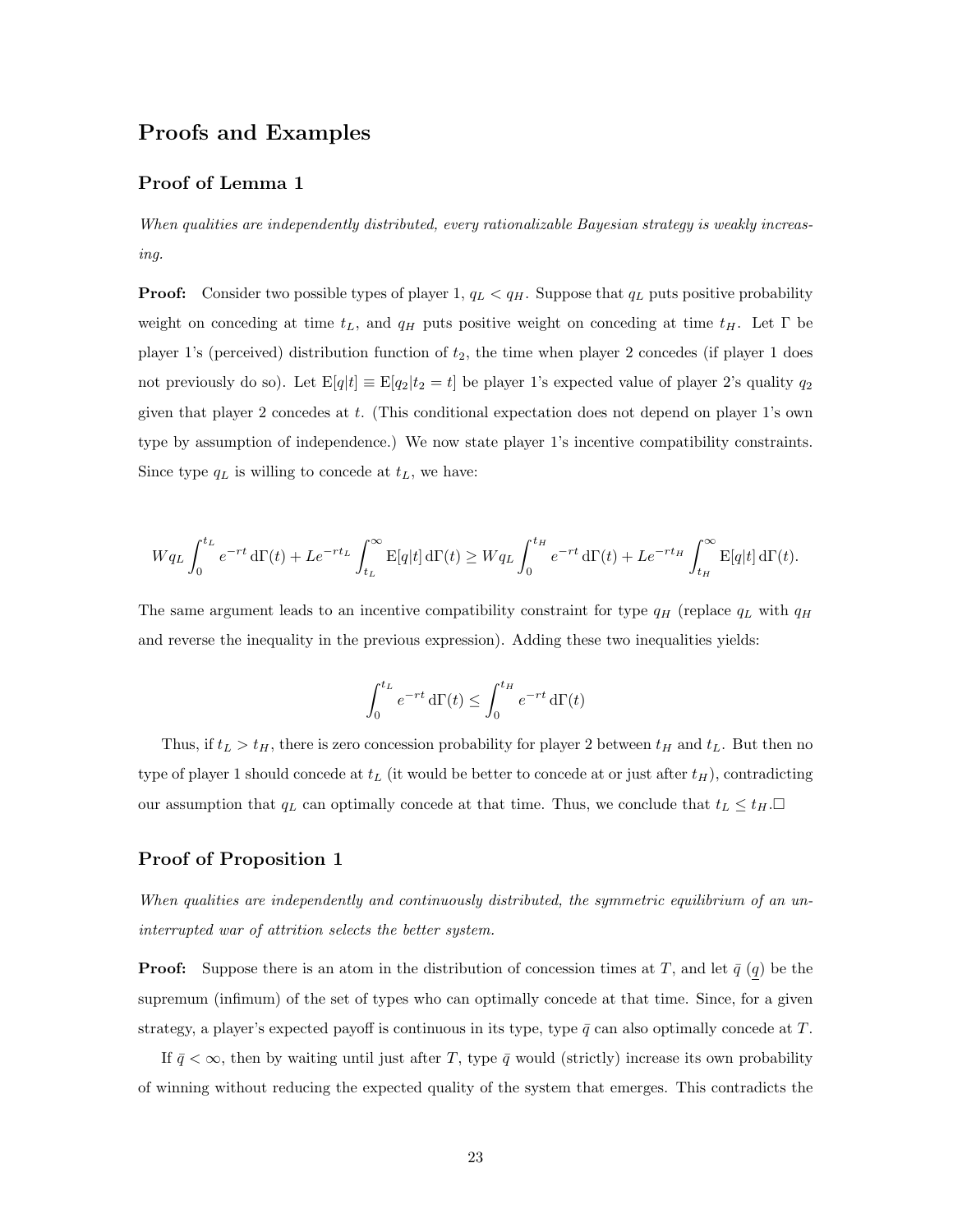statement that type  $\bar{q}$  can optimally concede at T. If  $\bar{q} = \infty$ , all types  $q \in (q, \infty)$  concede at T (by Lemma 1) and receive an expected payoff  $\frac{1}{2}(Wq + LG(q))$ . This is also a contradiction, since types  $q > \frac{LG(q)}{W}$  could do strictly better by waiting an instant to get  $Wq$  for sure.

Now suppose there is a gap in the distribution of concession times between  $t<sub>L</sub>$  and  $t<sub>H</sub>$ . This also leads to a contradiction: the lowest type that can optimally concede at  $t_H$  would do better to concede just after  $t_L$ . Thus, if quality is continuously distributed, the symmetric equilibrium strategies in an uninterrupted war of attrition must be one-to-one. The better system wins because concession times are strictly increasing in  $q$ .  $\Box$ 

#### Proof of Lemma 2

Under FCS, if either  $f(q)$  or  $1 - F(q)$  is log-concave, there is a unique time  $t^*$  such that a neutral player prefers screening via the war of attrition at all  $t < t^*$  and immediate random choice thereafter.

**Proof:** There are several cases to consider. First, if  $G(q_{min}) = \mu < (1 + v)q_{min}$  then (6) implies that a neutral player prefers immediate random choice at  $t = 0$ . Since log-concavity implies that  $G(q) - (1 + v)q$  is monotone decreasing, the neutral player will also prefer a random intervention at all  $t > 0$ ; so  $t^* = 0$ .

If  $\mu > (1+v)q_{min}$  then screening is initially worthwhile. Suppose the support of  $F(\cdot)$  is  $[q_{min}, \infty)$ . Log concavity implies that  $G(q) - q$  is bounded above by  $\mu - q_{min}$ . Since vq grows without bound as  $q \to \infty$ , continuity and the intermediate value theorem imply the existence of a unique  $q^*$  such that  $G(q^*) - q^* = vq^*$ . For all  $t > t(q^*)$  the neutral player prefers random intervention.

If the support of  $F(\cdot)$  is  $[q_{min}, \overline{q}]$ , then  $G(q)$  must converge to  $\overline{q}$  as q approaches the upper bound. Since  $v\bar{q} > 0$ , continuity and the intermediate value theorem imply a unique  $q^* < \bar{q}$ .

### Proof of Proposition 3

The following strategies are a perfect Bayesian equilibrium: Sponsor-types  $q < q^*$  use the concession strategy derived in Section 2.1. Types  $q > q^*$  never concede. The neutral player waits until  $t^*$  before making a random choice (and would also intervene at all times  $t > t^*$ .)

**Proof:** To begin, note that Lemma 3 implies  $Wq^* = LG(q^*)$ , so the last type to concede before a random intervention must be indifferent between immediate victory and concession. We need to show that two kinds of deviations are unrewarding for the players. First, in the candidate equilibrium, a sponsor with type  $q > q^*$  will wait until its rival concedes or the random choice is made; might this player deviate by conceding early, before  $t^*$ ? Second, a sponsor with type  $q < q^*$  is meant to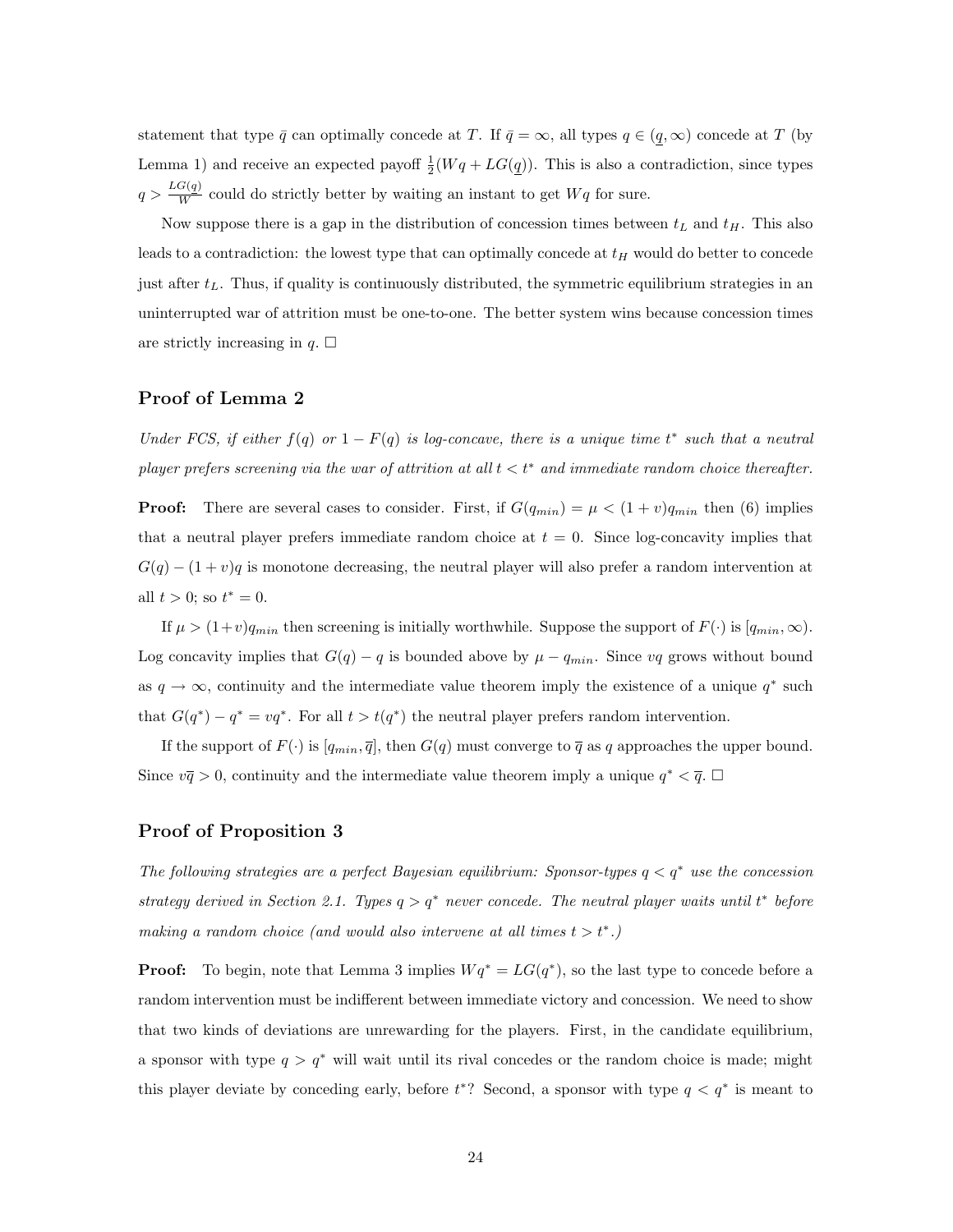concede before the random choice at  $t^*$ ; might it deviate by waiting till  $t^*$  and having a good chance of winning?

First, by Lemma 3, at  $t^*$  a sponsor with  $q > q^*$  prefers random choice to concession. Since the type  $q^*$  sponsor at least weakly prefers concession at  $t^*$  to concession at any  $t < t^*$ , Lemma 3 implies that the same is true of any higher type. Thus, types  $q > q^*$  do not have an incentive to deviate from equilibrium play. We must also check that they would not deviate from the prescribed out-ofequilibrium play. That is, if at  $t > t^*$  there has still been no random choice, but they expect one imminently, would a high-type try to concede? No: by Lemma 3, they would prefer an immediate random choice.<sup>25</sup>

Second, a player with  $q < q^*$  could, by waiting till  $t^*$ , obtain a fifty percent chance of winning. Couldn't that be a tempting deviation? No—by Lemma 3, for a low quality sponsor, concession just before  $t^*$  dominates random choice at  $t \geq t^*$ : the expected benefits of choosing a rival system exceed those of being the winner.

Finally, consider the neutral player's random intervention at  $t^*$ . By the definition of  $t^*$ , this player prefers to allow screening at all  $t < t^*$  but wants to intervene then. Since the out-of-equilibrium expectations are that no vendors will concede at any  $t > t^*$ , if no actual concession has happened by such a time, the same calculation says that the neutral player wants to intervene now. Of course, if a concession has happened, there is no incentive question to resolve.  $\Box$ 

### Proof of Proposition 4

A predetermined standard setter has the greatest incentive to innovate, followed by firms facing an immediate random choice. Firms that anticipate a random intervention at some finite  $t^* > 0$  have weaker incentives than under immediate random choice, but stronger than those produced by an uninterrupted war of attrition:  $I^{PS} = W > I^{RC} = \frac{1}{2}W \geq I^{RI} \geq I^{WOA}$ 

**Proof:** Since  $I^{WOA} \equiv E[u'(q)]$ , equation (9) implies that

$$
I^{\text{WOA}} = W \int_{q_{min}}^{\infty} \int_{q_{min}}^{x} \delta(y) dF(y) dF(x) \le W \int_{q_{min}}^{\infty} \int_{q_{min}}^{x} dF(y) dF(x) = \frac{W}{2} = I^{\text{RC}}
$$

and the inequality is strict for  $v > 0$ , since  $\delta(y) < 1$  for all  $y > q_{min}$  (by Proposition 1).

<sup>&</sup>lt;sup>25</sup>This would break down if the sponsors believe that types  $q \in (q^*,Q)$  would have already conceded by now (after t <sup>∗</sup>), so that concession looks better (relative to random choice) because the opponent's expected quality is now  $G(Q) > G(q^*)$ . But this is not an issue, since we are specifying that each believes that the other is playing "never concede after t <sup>∗</sup>," and there can be no evidence to falsify that belief: the only available evidence would be concession, after which the question doesn't arise.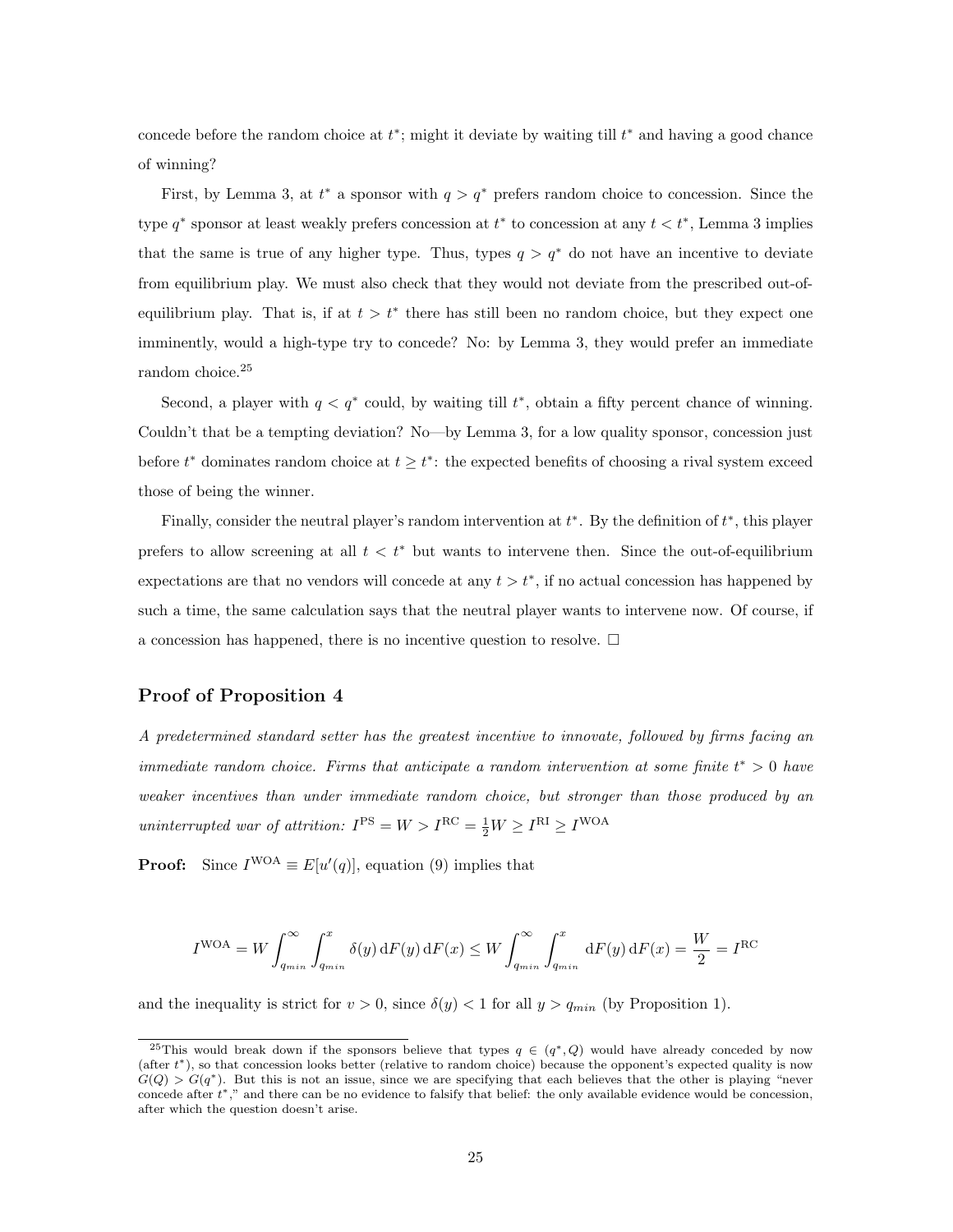Random intervention is equivalent to an immediate random choice as of  $t^*$ , and the incentive comparison is no different since *both* proposals must be better than  $q^*$  for random intervention to make any difference in outcomes. Formally, we have

$$
I^{\rm RI} - I^{\rm WOA} = \int_{q^*}^{\infty} \left( \frac{1}{2} W \delta(q^*) - W \int_{q^*}^x \delta(y) \, dF(y) \right) dF(x)
$$

Since  $\delta(y) < \delta(q^*)$  for all  $y > q^*$ , we can factor out  $\delta(q^*)$  and integrate the previous expression to show that  $I^{\text{RI}} - I^{\text{WOA}} > \frac{1}{2}W\delta(q^*)F(q^*)[1 - F(q^*)] > 0$ 

### Calculations for Examples 1-3

#### Example 1

All of the examples are based on the Pareto distribution:  $F(x) = 1 - x^{-(1+a)}$  for  $x \ge 1$  and  $a > 0$ . Example 1 uses the following calculation:

$$
G(x) = \frac{\int_x^{\infty} s f(s) ds}{1 - F(x)} = \frac{-(1+a) \int_x^{\infty} s^{-(1+a)} ds}{x^{-(1+a)}} = \frac{-(1+a) [s^{-a}]_x^{\infty}}{ax^{-(1+a)}} = \frac{(a+1)x}{a}
$$

#### Example 2

To find  $E[u'(q)]$ , start with  $u'(q)$  from equation (9). From the calculations for Example 1, we know  $\mu = \frac{(a+1)}{a}$  $\frac{+1}{a}$  and  $K(x) = \frac{(a+1)x^{-a}}{a}$  $\frac{a}{a}$ . Thus, we have

$$
u'(q) = W \int_1^q \left[ \frac{K(s)}{\mu} \right]^v dF(s) = W(1+a) \int_1^q s^{-a(v+1)-2} ds = \frac{W(1+a) \left[ 1 - q^{-a(v+1)-1} \right]}{a(v+1)+1}
$$

and taking expectations yields

$$
E[u'(q)] = \frac{W(1+a)}{a(v+1)+1} \int_1^{\infty} \left[1 - s^{-a(v+1)-1}\right] (1+a) s^{-a-2} ds
$$

$$
= \frac{W(1+a)}{a(v+1)+1} \left(1 - \frac{(a+1)}{a(v+2)+2}\right) = \frac{LW(a+1)}{Wa + L(a+2)}
$$

where the final equality is found by substituting  $v = \frac{W - L}{L}$  and simplifying. In Example 2 we differentiate this expression with respect to w where (by assumption)  $\frac{dW}{dw} = 1$  and  $\frac{dL}{dw} = -k$ , and ask whether the result is greater than zero. This yields

$$
\frac{\mathrm{d}I^{WOA}}{\mathrm{d}w} = \frac{(a+1)[L^{2}(a+2) - kaW]}{(Wa + L(a+2))^{2}}
$$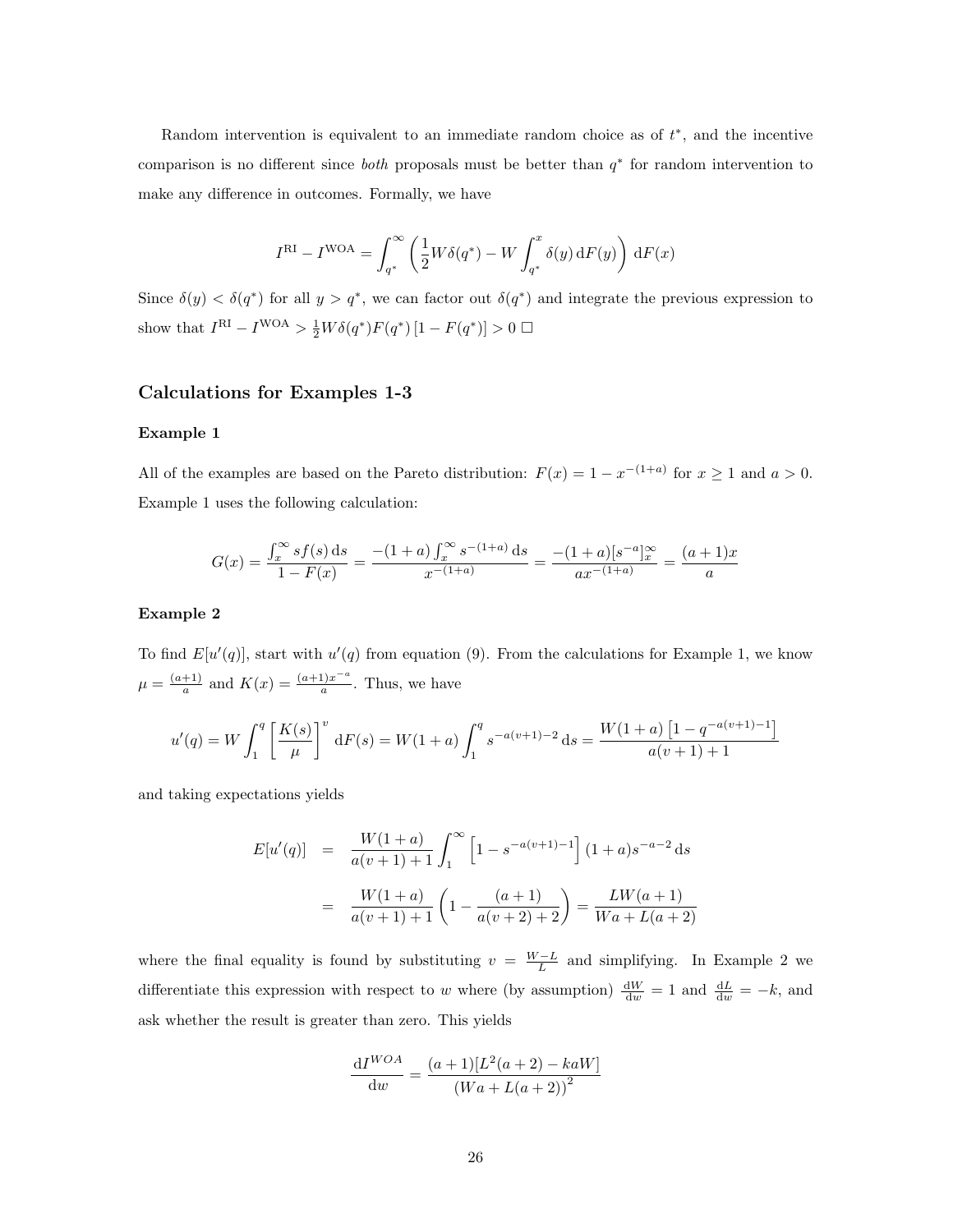and the numerator is positive if and only if  $k < \frac{L^2(a+2)}{W^2a} = \frac{a+2}{a(v+1)^2}$ 

### Example 3

Integrating equation (10) yields  $E[s'(q)]$  as a function of  $E[u'(q)]$ . Thus, using  $E[u'(q)]$  from Example 2, we have

$$
E[u'(q)] < E[s'(q)] \Leftrightarrow \frac{L}{W}E[u'(q)] > (W+L)E[qf(q)v\delta(q)] \Leftrightarrow \frac{L(a+1)}{a(v+2)+2} > (W+L)E[qf(q)v\delta(q)]
$$

Further calculations show that

$$
E[qf(q)v\delta(q)] = v(1+a)^2 \int_1^{\infty} s^{-a(2+v)-3} ds = \frac{v(1+a)^2}{a(v+2)+2}
$$

and substituting this expression into the previous inequality, yields the result stated in the text.

$$
E[u'(q)] < E[s'(q)] \Leftrightarrow \frac{L(a+1)}{a(v+2)+2} > \frac{(W+L)v(1+a)^2}{a(v+2)+2} \Leftrightarrow 1 > v(v+2)(a+1)
$$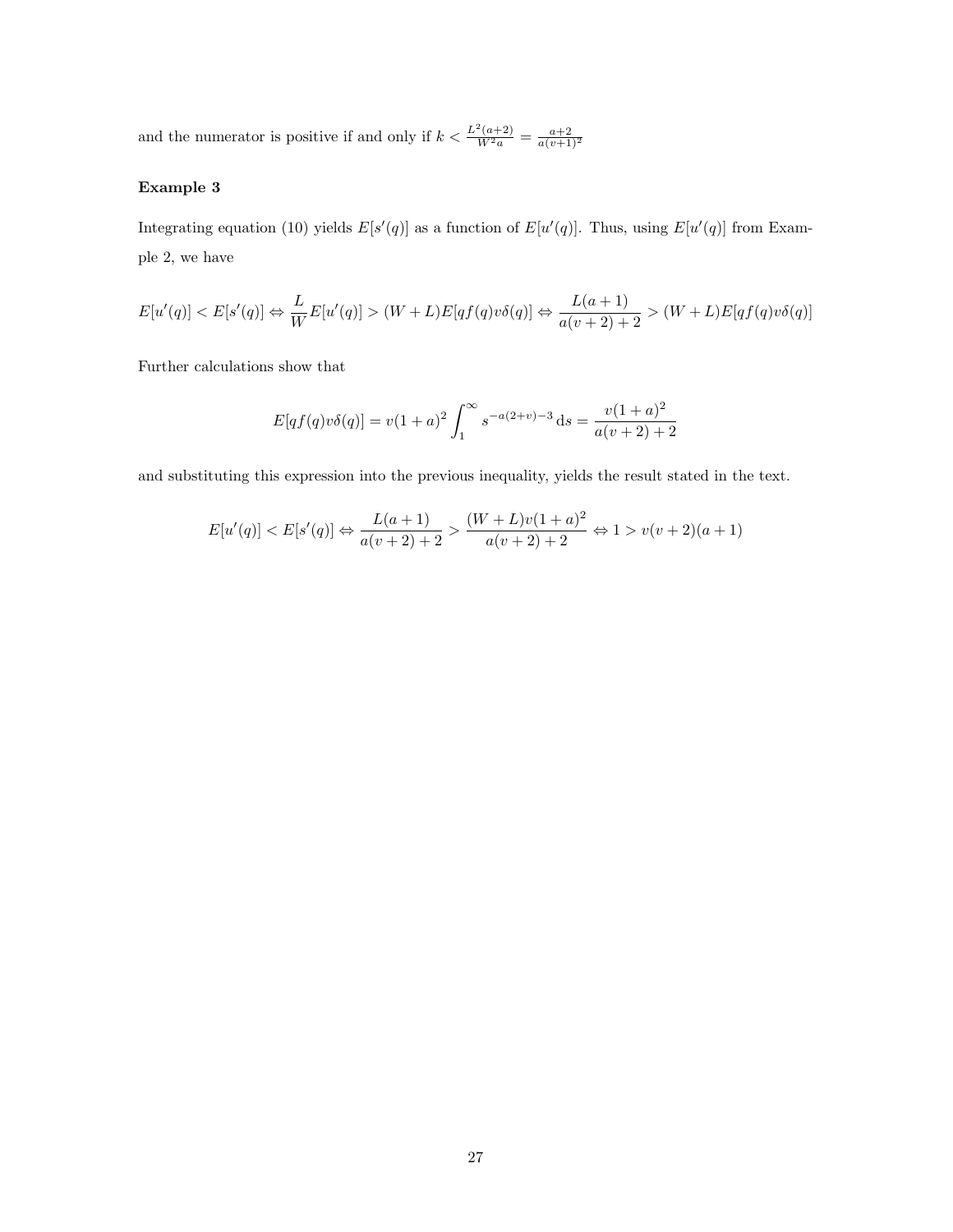# Appendix A: Additional Discussion

### A-1 Non-participants' Interests

Observers of formal standardization often fear that the interests of users, who typically do not themselves participate in the standards process, may be poorly served. In our notation, the participants' payoffs in aggregate are equal to  $(W + L)qe^{-rt}$ ; nonparticipants' might be represented as  $(1 - W - L)f(q)e^{-rt}$ , where the function  $f(\cdot)$  might be nonlinear. Thus the two groups' incentives differ in several possible ways:

#### A-1.1 Direct costs

Our model assumed that delay leads to opportunity costs, i.e. not getting the benefits of a standard. In fact, participants bear the direct costs of the process and nonparticipants do not, potentially creating several disagreements. First, there may be a public-good or free-rider problem: if participants' rents are too small, nobody may shoulder the costs of participating. We assume that self-selection leads to participation by the those with the strongest vested interests. Second, active participants will be biased against standardizing in advance, which increases direct costs because they are borne earlier and are often borne when delay might reveal that there will be no market. Third, if working faster has a greater flow cost, the model suggests that participants should be roughly indifferent to this (since it is screening that determines time to agreement), while nonparticipants will urge more speed.

#### A-1.2 Rent shifting

Participants want both W and L to be large, although they also care about the balance between them; nonparticipants (at least once the systems are developed) prefer both  $W$  and  $L$  to be small, as well as wanting v to be small (i.e.  $W \approx L$ ).

How might participants design or influence the process so as to increase their joint rents  $W + L$ ? They might set substantial license fees for the standard or for technology embodied in it. They might favor a technology that (given its quality) has a demand structure that lets an imperfectly competitive industry extract a relatively large fraction of the social surplus. They might use the standards process to exclude rent-destroying new technology. Many such actions, if jointly undertaken in order to increase joint rents, would presumably be antitrust violations. Since the standards community is generally apprehensive about antitrust, they will have some motive to steer clear of blatantly anti-competitive acts. But in practice, the distinction between technical necessity and rent-shifting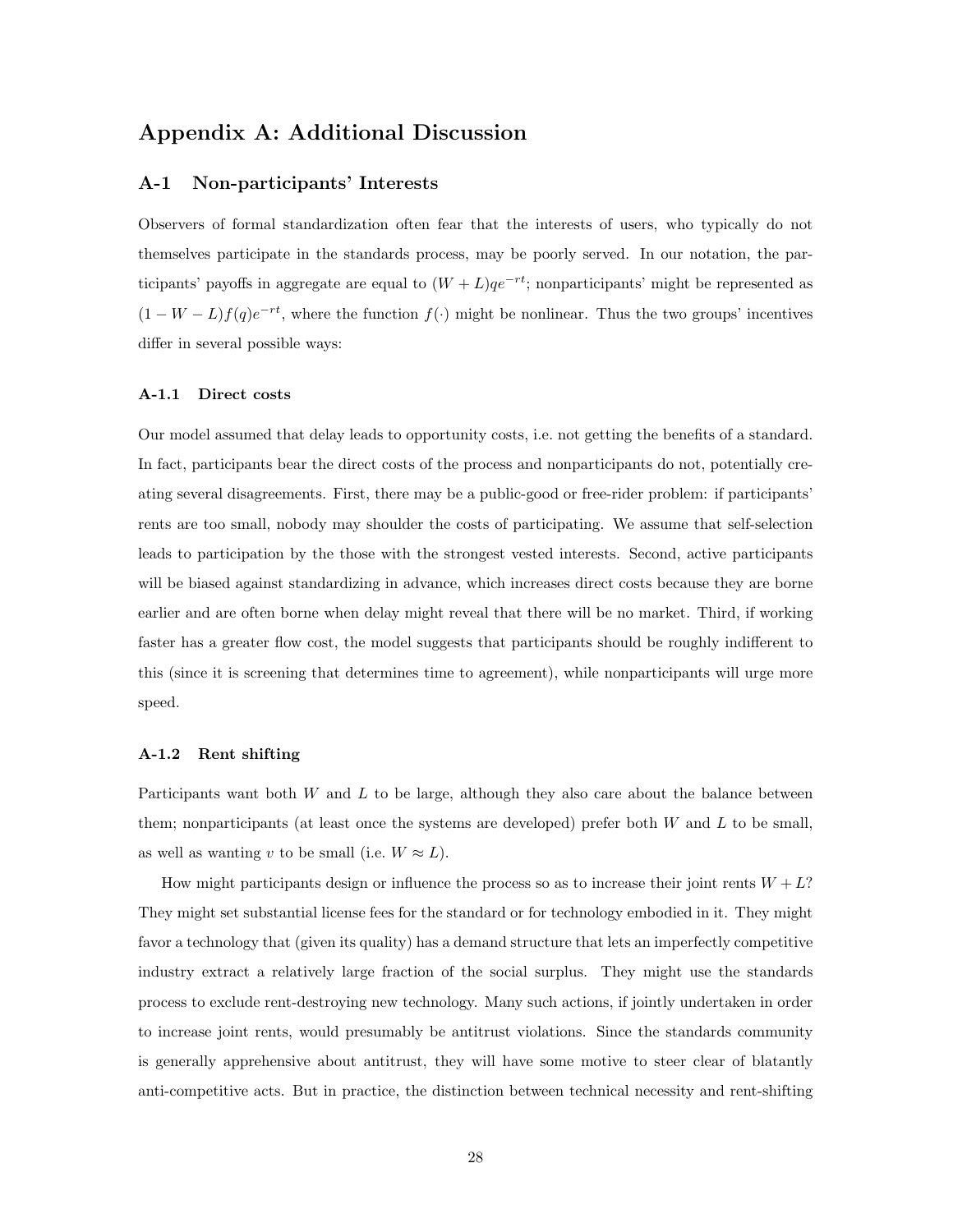can be subtle.<sup>26</sup>

#### A-1.3 Value of additional quality

If  $f(\cdot)$  does not take the form  $f(q) \equiv f(q)$  (i.e. if it is not linear through the origin) or if participants and nonparticipants have different discount rates, then the two groups face different tradeoffs between quality and delays. For instance, if  $f(\cdot)$  is not very steep, nonparticipants want some standard but do not care very much about its quality relative to participants. This is an incidence question: where do the incremental rents from higher quality accrue, and does this differ according to the level of quality? The answer will depend on the details of user tastes and of competition among vendors.

Closely allied to this question is the tradeoff between speed and completeness of a standard. If an incomplete standard (or "model") can be adopted relatively easily and therefore quickly, is it worth the extra delay in order to make the standard more complete, and thus either ensure full inter-operability or at least reduce the cost and increase the quality of converters? Again, this is an incidence question: who bears the costs of converters? For instance, if the costs of converters fall primarily on users while the costs of delays are shared between vendors and users, we would suspect that the vendors are inclined to set the rules in such a way as to over-use converters and under-use standardization, relative to the overall efficient solution. The side that has higher proportional losses is less ready to accept speedy incomplete standardization.

### A-2 Policies to Reduce Delay

Broadly speaking, policies that reduce v, or change the structure of the game (e.g. by introducing side-payments or substantive compromise) ought to speed up the process. Reforms that leave vested interest and the underlying war-of-attrition structure untouched are unlikely to have an impact.

#### A-2.1 Anticipatory standards

Vested interests are growing all the time as installed bases grow or proprietary knowledge develops. As when one sets off on a commute just before rush-hour, every delay in starting means a bigger delay in finishing. Thus, some observers urge "anticipatory standardization" in advance of the market, before vested interests grow strong. Standardizing in advance seems likely to reduce  $v$ , and hence

<sup>26</sup>For example, cellular handsets use standardized "system operator codes" to determine whether they are eligible to utilize a particular carrier network. By "locking" these codes, the wireless carriers — who helped write the standards — could raise customers' switching costs by effectively turning off their existing phone when they change networks. (Such an increase in switching costs may well, though it does not necessarily, increase prices and profits of the wireless carriers: see Farrell and Klemperer (2007)). A November 2006 ruling by the U.S. Library of Congress' Copyright Office made it legal for consumers to break these software locks and use their phones on a competing carrier's network.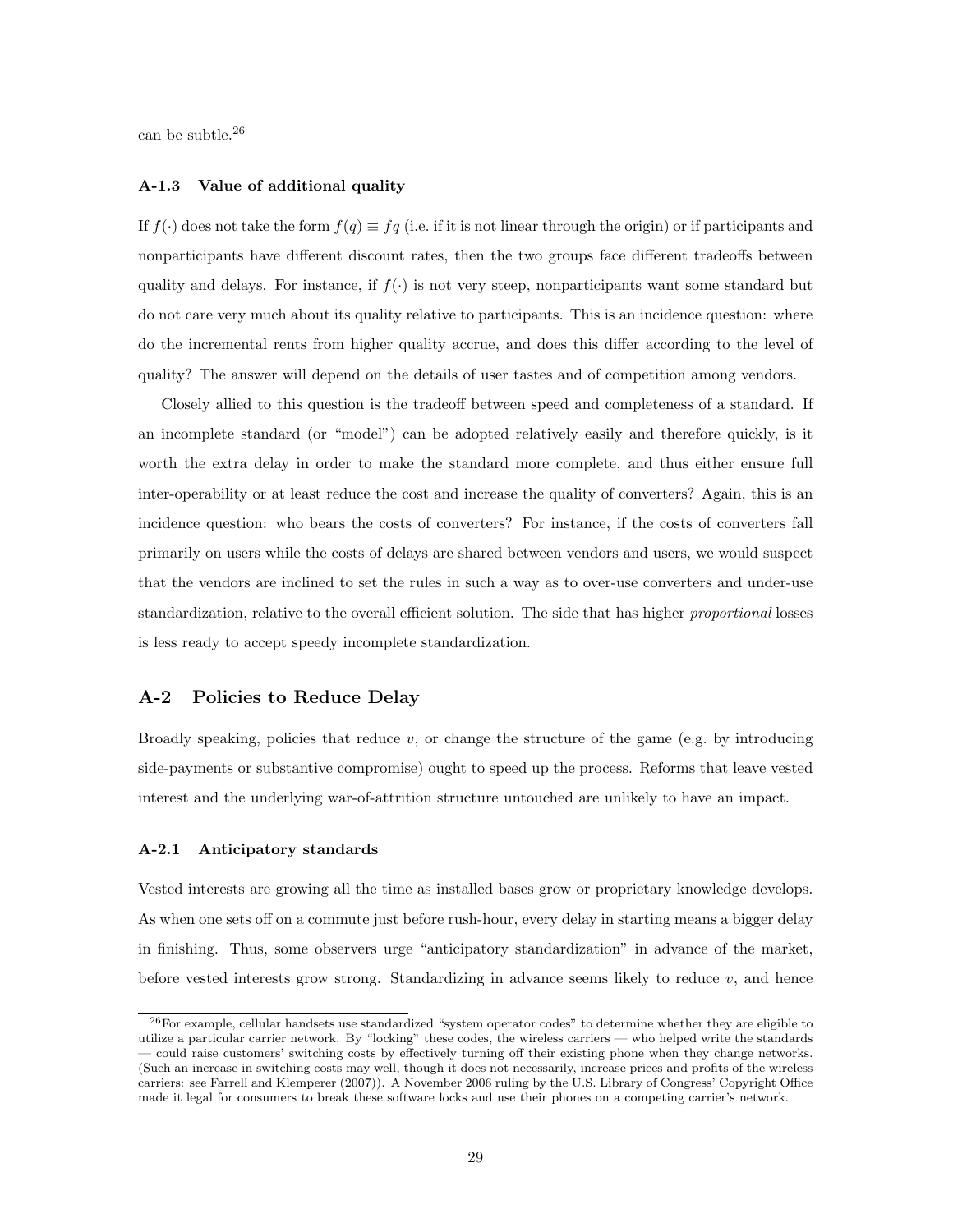delays, but to reduce both the opportunities for product development and the reliability of screening for quality. (One well-known example of an anticipatory standard that failed to anticipate future demand is the physical-address space in IPv4 — i.e. a computer's 32-bit Internet address.) It could thus be viewed as a move towards random choice.

Some practitioners suggest that parallel efforts can limit the cost of technological short-sightedness and preserve the benefits of starting before vested interest sets in. For example, Updegrove describes the development of multiple wireless standards: $27$ 

"The difficulty of predicting the future when setting anticipatory standards is clearly demonstrated by the example of early wireless data standards development. HomeRF disappeared, Bluetooth found a home in one set of short-range applications, and Wi-Fi predominated for longer distances. . . over time, it became clear which standard was optimally useful within areas of overlap."

When multiple efforts do not overlap, the parallel approach may preserve technological flexibility — though it is likely to create a future demand for converters. However, when rival firms commit themselves to a particular specification, parallel development efforts can increase vested interests in the final push for a common standard. For example, the IEEE's 802.15.3a committee disbanded after three years of work when rival factions, each with its own consortium, could not reach a compromise on protocols for ultra-wideband wireless networking.<sup>28</sup>

#### A-2.2 Incomplete standards

In practice, formal standards do not always ensure compatibility: not every two "conforming" products are inter-operable. In particular, many standards include incompatible or "vendor-specific" options; partly in response to the uncertainty about feasibility, cost, and demand that results from standardizing early, but also as a way to reduce vested interest. For instance, Sirbu and Zwimpfer (1985) describe how incompatible options were included in the X.25 packet switching standard in order to placate intractable vested interest (more than one system already had an installed base). Similarly, Kolodziej relates that an impasse in negotiating PC modem standards (V.42) was overcome by deciding "to put both protocols into the standard."<sup>29</sup>

The result is a "model" — an incompletely-specified standard, or menu of choices — meant to ensure a baseline level of inter-operability. When firms make different choices from the menu, their products may not be fully compatible. Nevertheless, a model can be of great help in achieving

<sup>&</sup>lt;sup>27</sup>"Is One Standard Always Better than Two?," Andrew Updegrove, Consortium Standards Bulletin, 18 December 2005.

<sup>28</sup>"UWB Standards Group Calls it Quits," Mark Hachman, Computerworld, January 19, 2006.

<sup>&</sup>lt;sup>29</sup> "Egos, Infighting and Politics: Standards Process bogged Down," Stan Kolodziej, Computerworld, September 7 1988, pp. 17-22.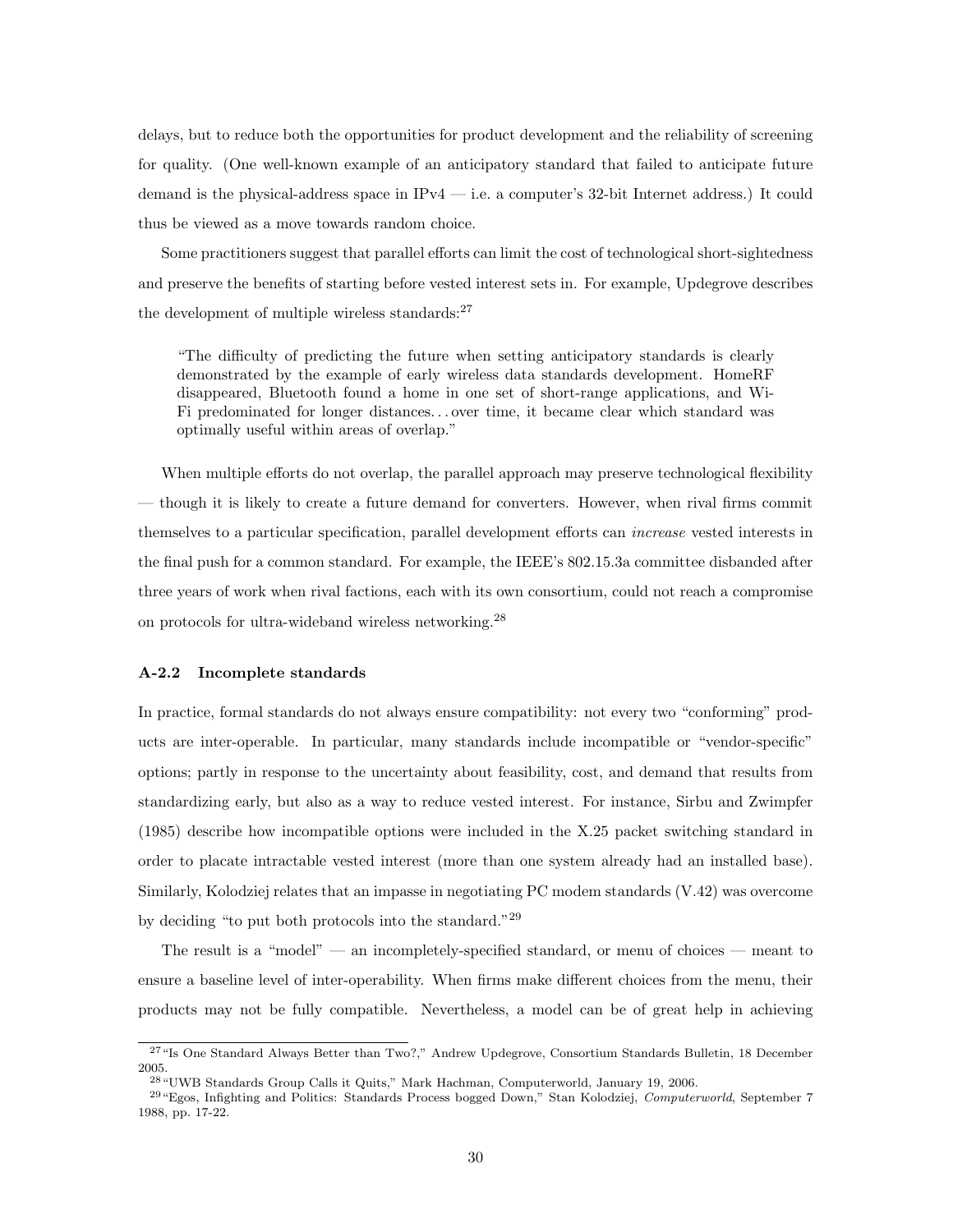compatibility. The market, or other organizations, may find it easier to choose a profile within a model than develop a standard from scratch: not all possible (or even proposed) options need be included, and many uncontroversial issues may be standardized. Moreover, it is often easier, cheaper, and more effective to patch together compatibility through converters within a model than it would be if competing technologies did not respect a model. For example, while every Internet device shares a common networking protocol (TCP/IP), the Internet's various physical networks use different transport protocols and communicate with each other through a series of converters (gateway protocols) developed and maintained by the IETF.

#### A-2.3 Intellectual property rules

Many SSOs adopt intellectual property (IP) policies, whereby participants promise to disclose relevant patents and license on "reasonable" terms any that are essential to comply with a standard.<sup>30</sup> These rules can reduce the risk of hold-up, in which a firm fails to disclose its IP until others have substantially committed to the standard, weakening them in license negotiations.<sup>31</sup> Here, we stress that IP rules also tend to lower  $v$ , and thus lead to faster screening.

Disclosure rules will lower  $v$  if, in the absence of disclosure, participants will believe that rivals are likely to hold patents (or patent applications) that are essential to implement their own proposals. Licensing rules limit participants' use of their IP once it is embedded in an industry standard, typically requiring licensing on "reasonable and non-discriminatory" (RAND) terms.<sup>32</sup> To the extent that RAND rules commit SSO participants to liberal licensing (there is some ambiguity about the legal definition of a "reasonable" price) these policies will lower W, and likely raise L, thus reducing v.

Recently, a few SSOs (notably VITA and IEEE) have started to encourage ex ante disclosure of maximum allowable royalty rates, which already takes place in some cases (see for instance the FTC's complaint in NData). In our model, these commitments provide a negotiating tool that resembles side-payments.

<sup>30</sup>Lemley (2002) and Chiao et al. (2007) survey SSOs' IP policies; Teece and Sherry (2003) and Farrell et al. (2007) discuss these policies in antitrust terms; see also American Bar Association (2003), or U.S. Department of Justice and Federal Trade Commission (2007).

<sup>&</sup>lt;sup>31</sup>The FTC has taken action against several firms for various versions of hold-up. In *Dell Computer* (FTC No. 931-0097), Dell agreed to grant royalty-free licenses. In Rambus (FTC Docket No. 9302), the commission ruled that Rambus had fraudulently exploited the formal standards process, and placed royalty caps on relevant patents; the Court of Appeals remanded this decision.

<sup>32</sup>ANSI requires sponsors to offer patent licenses either "without compensation" or "under reasonable terms and conditions that are demonstrably free of any unfair discrimination." (ANSI, 2006, Appendix I). Some SSOs require royalty-free licenses: for instance, the World Wide Web Consortium (W3C) adopted a royalty-free policy in 2005. Other SSOs require that licenses also be "fair", creating the alternative acronym FRAND.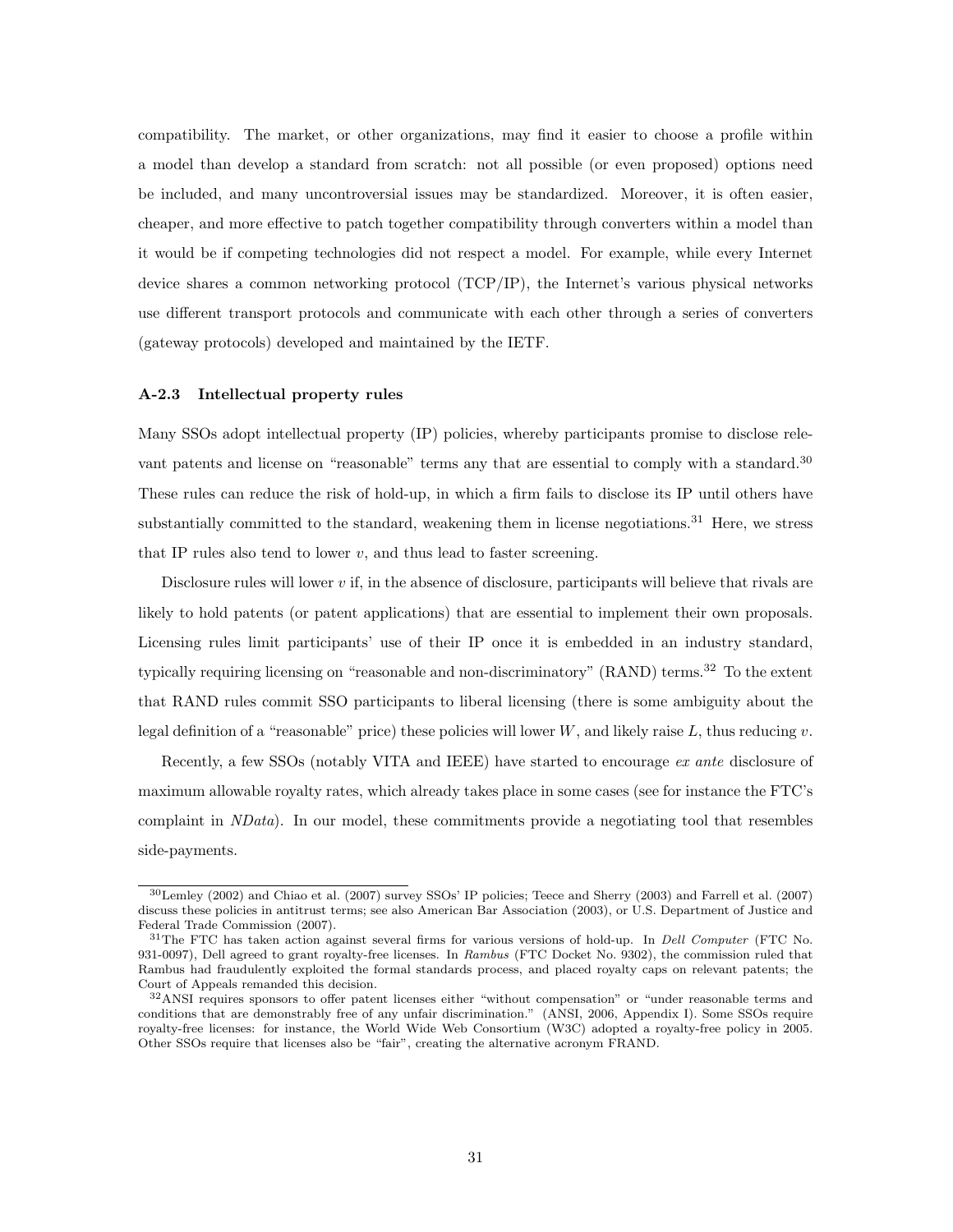#### A-2.4 Meeting more often

Committees charged with developing a consensus standard typically meet only periodically. A natural initiative toward reducing delays is meeting more often. Presumably, this provides more time to work out technical issues; and, once consensus emerges, more frequent plenary or official meetings to finish the process can help. But to the extent that, as in the model, the work is largely bargaining, the time to agreement is determined by screening constraints, and meeting more often is unlikely to reduce delays (unless it noticeably increases flow costs of delay to the participants). Indeed, our model assumes perpetual meetings; but the delays persist.

As this reasoning suggests, SDOs may have had more success in accelerating post-consensus administrative processing than in speeding consensus. In its 1994 Annual Report (page 4), the IEC noted that, "Time for the fundamental part of standards production — preparatory and technical development stages. . . has remained substantially the same, while time for the latter stages of approval and publication. . . has been brought down by 60 percent."

# Appendix B: Generalizing the War of Attrition

#### B-1 Correlated proposals

If proposals are correlated, Lemma 1 does not hold, and the symmetric equilibrium need not screen for quality. For example, perfect correlation leads to a complete-information game, whose symmetric equilibrium involves mixed strategies, and thus delay, but no screening. In general, with positive correlation, increasing privately observed  $q$  increases the benefits of winning (encouraging players to hold out longer), and also the expected quality of a rival (encouraging players to concede earlier). The following proposition provides a sufficient condition for the first effect to dominate, so there is still perfect screening. The proof is similar to Krishna and Morgan (1997), who analyze a second-price all-pay auction with affiliated private values.

Proposition B-1 If proposal qualities are drawn from a symmetric and continuous probability distribution  $f(\cdot, \cdot)$  and the function  $\phi(x, y) = \frac{x f(y|x)}{K(y|x)}$  is strictly increasing in x, then there is a unique symmetric Bayesian equilibrium with increasing strategies:  $t(q) = \frac{v}{r} \int_{q_{min}}^{q} \phi(s, s) ds$ 

**Proof:** This proof has two steps: (1) Use first-order conditions to find the symmetric equilibrium strategies, and (2) show that the payoff function is single-peaked, so that the necessary first-order conditions are also sufficient.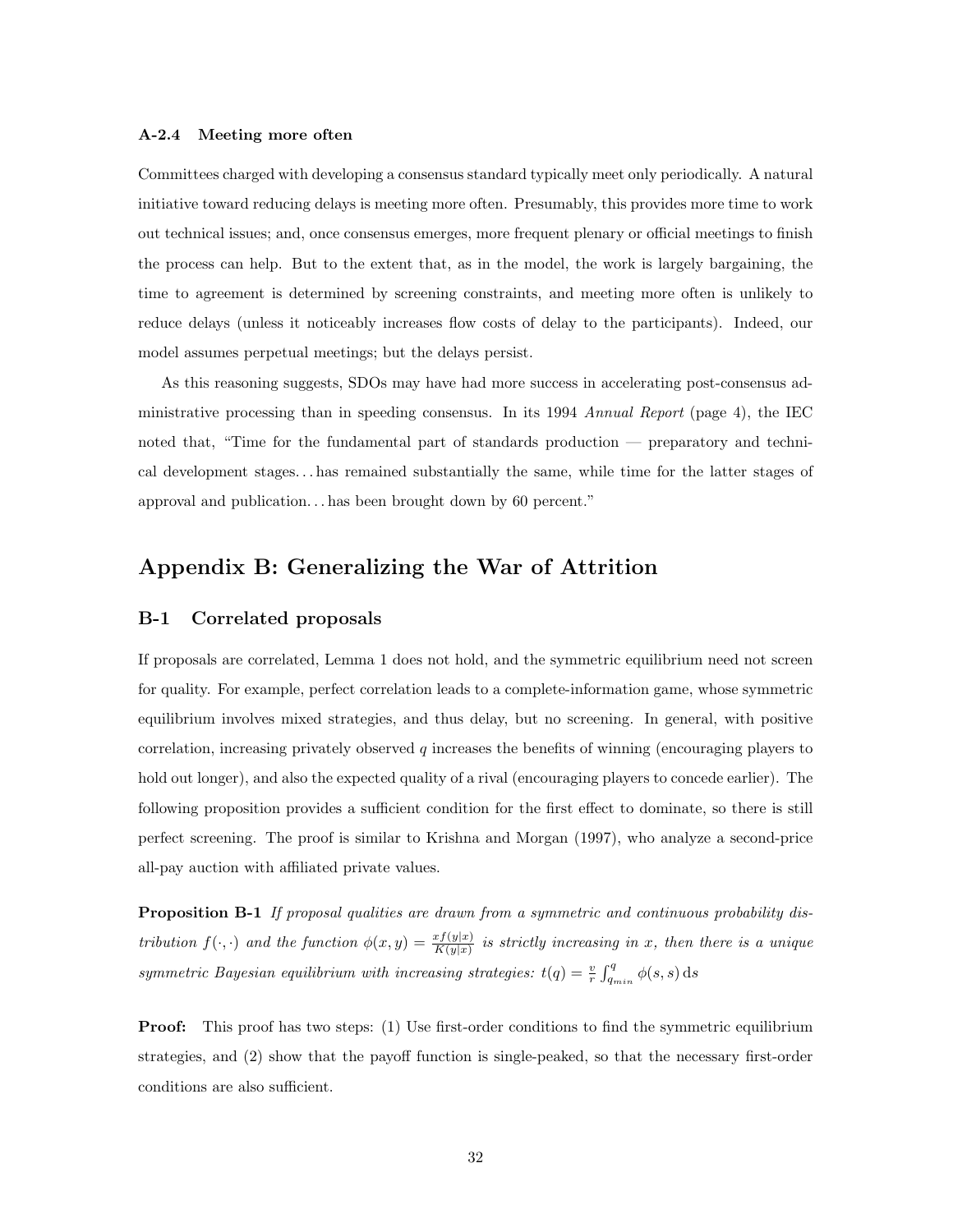**Step 1:** Suppose player 1 chooses the strictly increasing concession strategy  $t(\cdot)$ , with inverse  $\beta(t)$ , and consider the stopping problem faced by player 2 (with type q). If the game has reached time  $t$ , player 2's expectation of a rival's quality is

$$
G(\beta(t)|q) \equiv \mathbf{E}[y|y > \beta(t), q] = \frac{K(x|q)}{1 - F(x|q)} = \frac{\int_{\infty}^{\infty} s f(s,q) ds}{1 - \int_{-\infty}^{\infty} f(s,q) ds}
$$

Thus, player 2's expected payoff from concession at  $T$  is

$$
\Pi(T; q) = Wq \int_0^T e^{-rs} f(\beta(s)|q) \beta'(s) ds + [1 - F(\beta(T)|q)] e^{-rT} LG(\beta(T)|q)
$$

and the first-order condition for this stopping problem is

$$
Wqf(\beta(T)|q)\beta^{'}(T) - L\beta(T)f(\beta(T)|q)\beta^{'}(T) - rLK(\beta(T)|q) = 0
$$

Since type q is meant to concede at T, symmetry implies that  $\beta(T) = q$ . Substitution yields

$$
(W - L)qf(q|q)\beta'(T) = rLK(q|q)
$$

Finally, since the lowest type  $q_{min}$  concedes immediately and  $\beta' \equiv \frac{dT}{dq}$  we have

$$
t(q) = \frac{v}{r} \int_{q_{min}}^{q} \frac{x f(x|x)}{K(x|x)} dx
$$
 (B-1)

**Step 2:** We now verify that this strategy is optimal if one's opponent plays  $t(q)$ . Consider the payoff to a type q sponsor who deviates from  $(B-1)$  by choosing the concession time meant for type z:

$$
\Pi(t(z);q) = Wq \int_{q_{min}}^{z} e^{-rt(s)} f(s|q) ds + Le^{-rt(z)} K(z|q)
$$
\n(B-2)

The second term in (B-2) can be written as an integral:

$$
Le^{-rt(z)}K(z|q) = Le^{-rt(q_{min})}K(q_{min}|q) + \int_{q_{min}}^{z} \left[Le^{-rt(s)}K'(s|q) - rLe^{-rt(s)}K(s|q)t'(s)\right] ds
$$

We know that  $t(q_{min}) = 0$ ,  $K(q_{min}|q) = G(q_{min}|q) \equiv E[q_1|q_2 = q]$  and (from equation (B-1))  $t'(s) = \frac{vsf(s|s)}{rK(s|s)}$ . Thus, substitution yields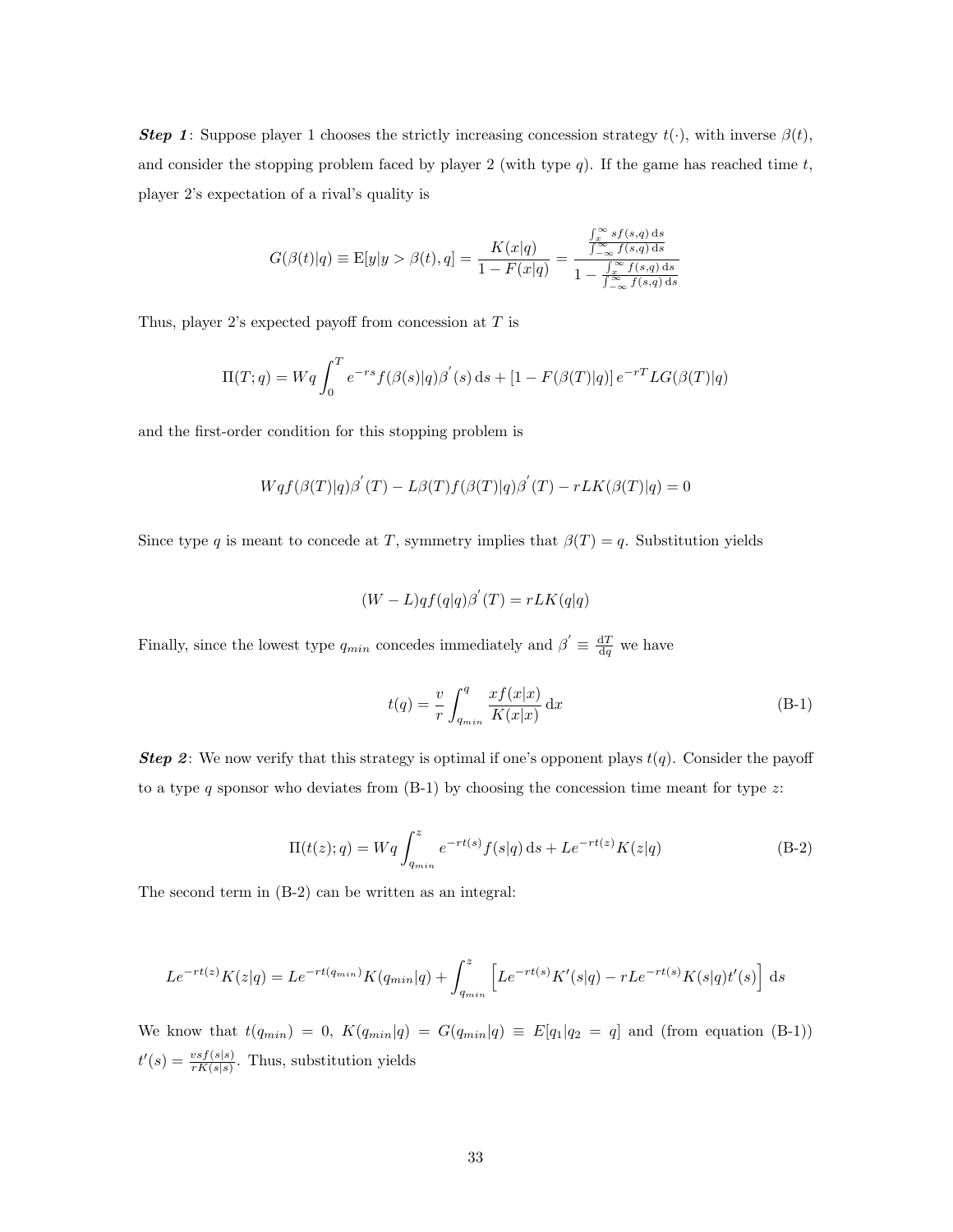$$
Le^{-rt(z)}K(z|q) = LG(q_{min}|q) - L \int_{q_{min}}^{z} e^{-rt(s)} \left[ sf(s|q) + \frac{v s K(s|q) f(s|s)}{K(s|s)} \right] ds
$$

If we plug this back into (B-2) and rearrange terms, we arrive at the following expression

$$
\Pi(t(z);q) = LG(q_{min}|q) + \int_{q_{min}}^{z} e^{-rt(s)} K(s|q) \left[ \left( \frac{Wq - Ls}{q} \right) \frac{q f(s|q)}{K(s|q)} - (W - L) \frac{sf(s|s)}{K(s|s)} \right] ds
$$

If  $\phi(x,y) = \frac{x f(y|x)}{K(y|x)}$  is increasing in x, then the term in square brackets (and therefore the entire integrand) is positive for all  $s < q$  and negative for all  $s > q$ . This implies that the optimal choice of z is q, so there is no profitable deviation from the equilibrium strategies derived in Step 1.  $\Box$ 

### B-2 Additional players

A second way to generalize our model is by adding more players. Bulow and Klemperer (1999) study the N-player war of attrition and prove that when concession does not alter a participant's flow costs, the equilibrium concession rate does not depend on the number of remaining players, i.e. participants choose an exit time and stick to it.<sup>33</sup> In their model, strategies are not influenced by  $N$ , but expected delays still increase with the size of a committee, since they depend on a second-order statistic. The following proposition shows that the same logic applies to our model, where flow costs are primarily the opportunity cost of delayed implementation.

Consider a symmetric standards committee with  $N \geq 3$  proposals, where  $N-1$  concessions are needed to reach a consensus. Each player's quality is private information, and is independently distributed with cumulative distribution  $F(\cdot)$ . The winner's payoff (as of the final concession) is  $Wq$ , and all other players receive  $Lq$ . We claim that it is a symmetric Bayesian Nash equilibrium for all N committee members to adopt the concession strategy derived in Section 2.1:

$$
t(q) = \frac{v}{r} \int_{q_{min}}^{q} \frac{s f(s) \, \mathrm{d}s}{K(s)} = \frac{v}{r} [\log \mu - \log K(q)] \tag{B-3}
$$

Proposition B-2 For a symmetric N-player standards committee, it is a Bayesian Nash equilibrium for all players to adopt the concession strategy  $(B-3)$ : the exit rate is identical to a two-member

<sup>33</sup>In Bulow and Klemperer (1999), payoffs are linearly separable from participation costs, which is a natural assumption when costs are "direct" (and in technical terms, facilitates a comparison to the all-pay auction). Our model's multiplicative structure is motivated by the importance of opportunity costs in formal standardization. A second difference is our inclusion of the "consolation prize" Lq.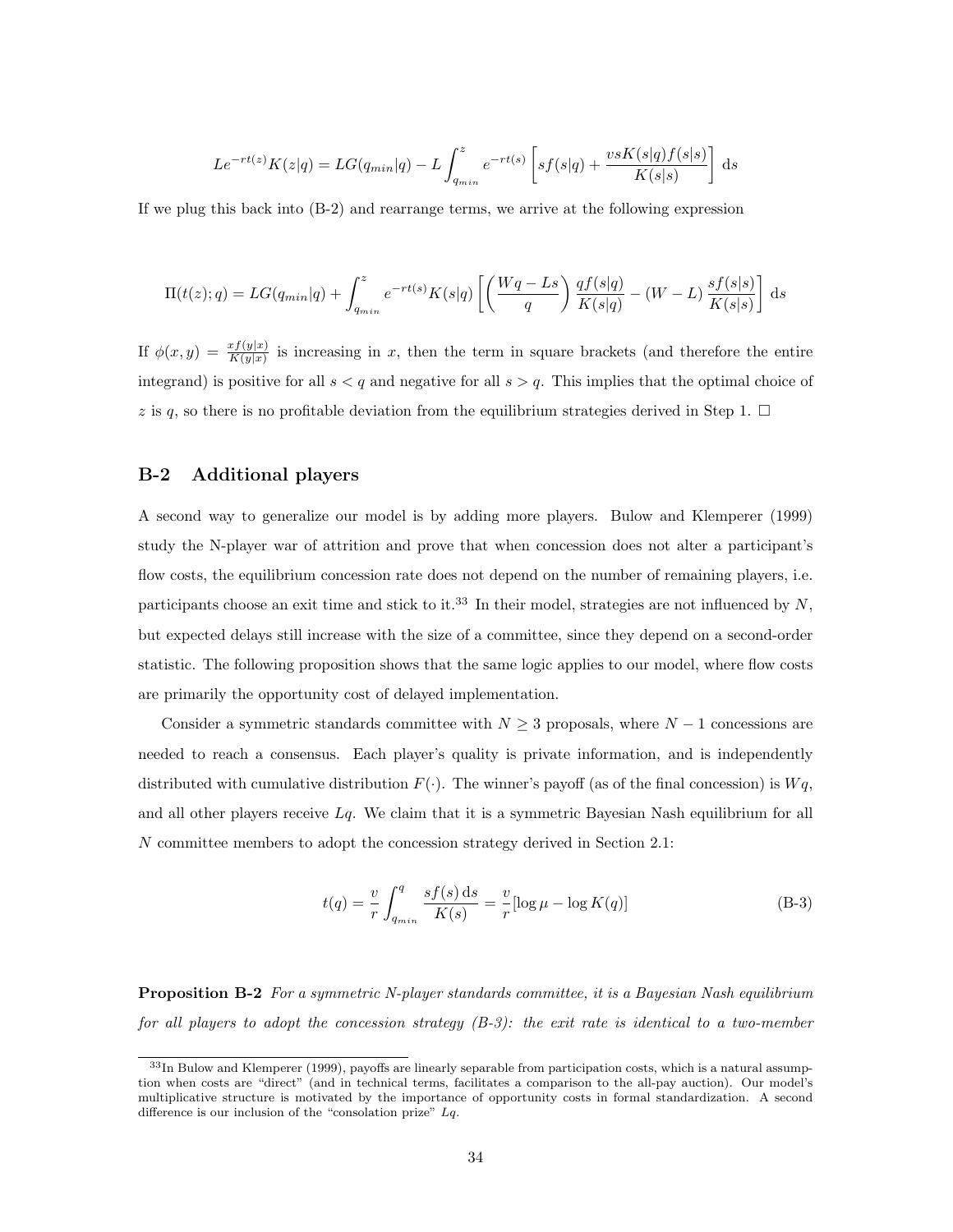committee.

**Proof:** We show that if all  $N - 1$  other players concede according to (B-3), any possible deviation for the remaining player (with proposal-quality  $q_N$ ) is weakly dominated by (B-3), which is sufficient to establish this strategy as a symmetric Nash equilibrium.

Since (B-3) is strictly increasing in q, the lowest type of player  $1 \dots N-1$  remaining at time t is  $\beta(t)$ . Now consider any sub-game, starting at time t, in which only two players remain. Since this sub-game is identical to the war of attrition analyzed in Section 2, there is a unique symmetric equilibrium. Moreover, if  $q_N < \beta(t)$  then player N must drop out immediately; otherwise, they must play according to (B-3) with  $q_{min} = \beta(t)$ .

Now suppose that three or more players remain, and player  $N$  deviates to some concession time  $\hat{t} > t(q_N)$  (i.e. they stay in for "too long"). There are two possible outcomes. If at least two other players remain at  $\hat{t}$ , this deviation makes no difference in outcomes. However, if at any time  $t \in (t(q_N), \hat{t}]$  all but one of the other players have dropped out, then player N must concede immediately (since this is the two-player sub-game considered above). Thus, deviation to  $\hat{t}$  cannot lead to any improvement in  $q_N$ 's the expected payoff.

If type  $q_N$  deviates to an "early" concession time  $\tilde{t} < t(q_N)$ , there are also two possibilities. If at least two other players remain at  $t(q_N)$ , this deviation is irrelevant. However, if the final concession occurs at some time  $t \in (\tilde{t}, t(q_N)]$ , then deviating made player N worse off (in expectation), since they would choose to wait for some strictly positive length of time in the unique equilibrium of the two-player sub-game starting at t. Thus, there is no deviation that leads to a strictly higher payoff.  $\Box$ 

Combining the two generalizations leads to an N-player model with correlated proposals. Participants will update their beliefs with each concession. When  $q$  is an affiliated (positively correlated) random variable, beliefs about the quality of remaining proposals grow more pessimistic with each exit, so the concession rate declines over time.

# Appendix C: Random Intervention with Commitment

This appendix characterizes the equilibrium when a neutral player commits to random intervention at  $T \neq t^*$ . To begin, we derive some implications of Lemma 1.

**Lemma C-1** In any equilibrium with random intervention at  $T < \infty$ , there are thresholds  $q \leq \bar{q}$ , such that all types  $q < q$  play the concession strategies from Section 2.1; all types  $q \in (q, \overline{q})$  concede at T; and all types  $q > \overline{q}$  wait for a random intervention at T.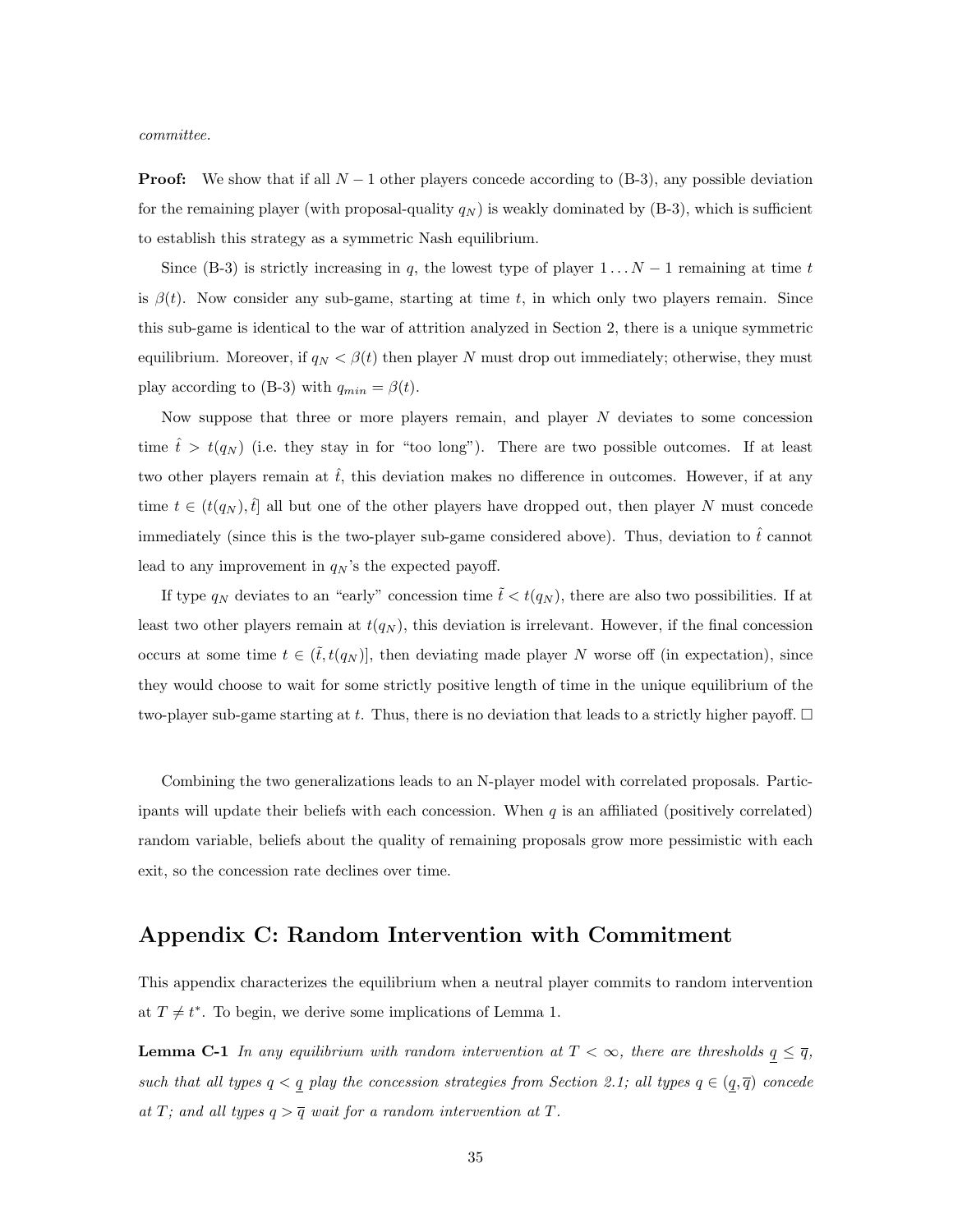**Proof:** Let q be the supremum in the set of types that concede strictly before T in any equilibrium. By Lemma 1, types  $q < q$  must also concede before T. These types will play the concession strategies given by  $(3)$ , since a random intervention at T has no impact on the marginal costs or benefits of delay for them. But under these concession strategies  $t(q) \to \infty$  as q approaches  $\infty$  (or any finite upper bound), so we must have  $q < \infty$  for any finite T. Moreover, since  $F(\cdot)$  and the payoffs are continuous, type q must be indifferent between conceding at  $t(q)$  and T.

The remaining types  $q \ge q$  have two options; they can concede at  $T$  — and win with probability  $\frac{1}{2}$  if the other player also concedes at that time — or "wait" (an instant) for the random intervention. Lemma 1 implies that if  $\overline{q}$  is the supremum in the set of types that can optimally concede at T, then any proposals between q and  $\bar{q}$  must also concede at that time. Types greater than  $\bar{q}$  wait for the random choice by construction.  $\square$ 

Proposition 3 shows that when  $T = t^*$ , there is a unique type  $q^*$  that is indifferent among all three options, so we have  $q = \overline{q} = \beta(T)$ . For other T, however, there may be gaps (just before T) or atoms (at  $T$ ) in the distribution of concession times. The following lemma shows that atoms can only occur when a random intervention "cuts short" the screening process, i.e.  $t(q) < t^*$ .

### **Lemma C-2** There is an atom in the distribution of concession times  $(q < \overline{q})$  if and only if  $q^* > \overline{q}$ .

**Proof:**  $(\Rightarrow)$  Suppose there is no atom, so that  $q = \overline{q} < q^*$ . This contradicts Lemma 3, which says that all types in the interval  $(\bar{q}, q^*)$  strictly prefer their expected payoff from concession at  $t(q)$  to an immediate (or delayed) random choice, given that all higher types have not yet conceded.

(←) Suppose that  $\bar{q} > q^*$ , so (by Lemma 3)  $W\bar{q} > LG(\bar{q}) > LE[q]\bar{q} > q > q]$ . There can be no atom, since type  $\bar{q}$  strictly prefers a random choice with expected payoff  $\frac{1}{2}(W\bar{q} + LG(\bar{q}))$  to pooling with the rival types  $(q, \overline{q})$  who (hypothetically) concede at  $T$ .  $\Box$ 

We now use Lemma C-2 to characterize equilibria with random intervention at  $T \neq t^*$ .

**Proposition C-1** If  $T < t^*$  then  $q < \overline{q} < q^*$ ; there is an atom in the distribution of concession times. If  $T > t^*$  then  $q^* < q = \overline{q}$  and  $t(q) < T$ ; there is a gap, but no atom.

**Proof:** Suppose  $T < t^*$  but there is no atom. This contradicts Lemma C-2, since  $T < t^*$  implies  $q < q^*$  (by Lemma C-1).

Now suppose  $T > t^*$ , and there is an atom at T. Lemma C-2 implies that  $q^* > \overline{q} > q$ , so there must also be a gap in concessions between  $t(q)$  and T. In this (hypothetical) equilibrium, type q must be indifferent between conceding at  $t(q)$  and T. Concession at  $t(q)$  yields the same expected payoff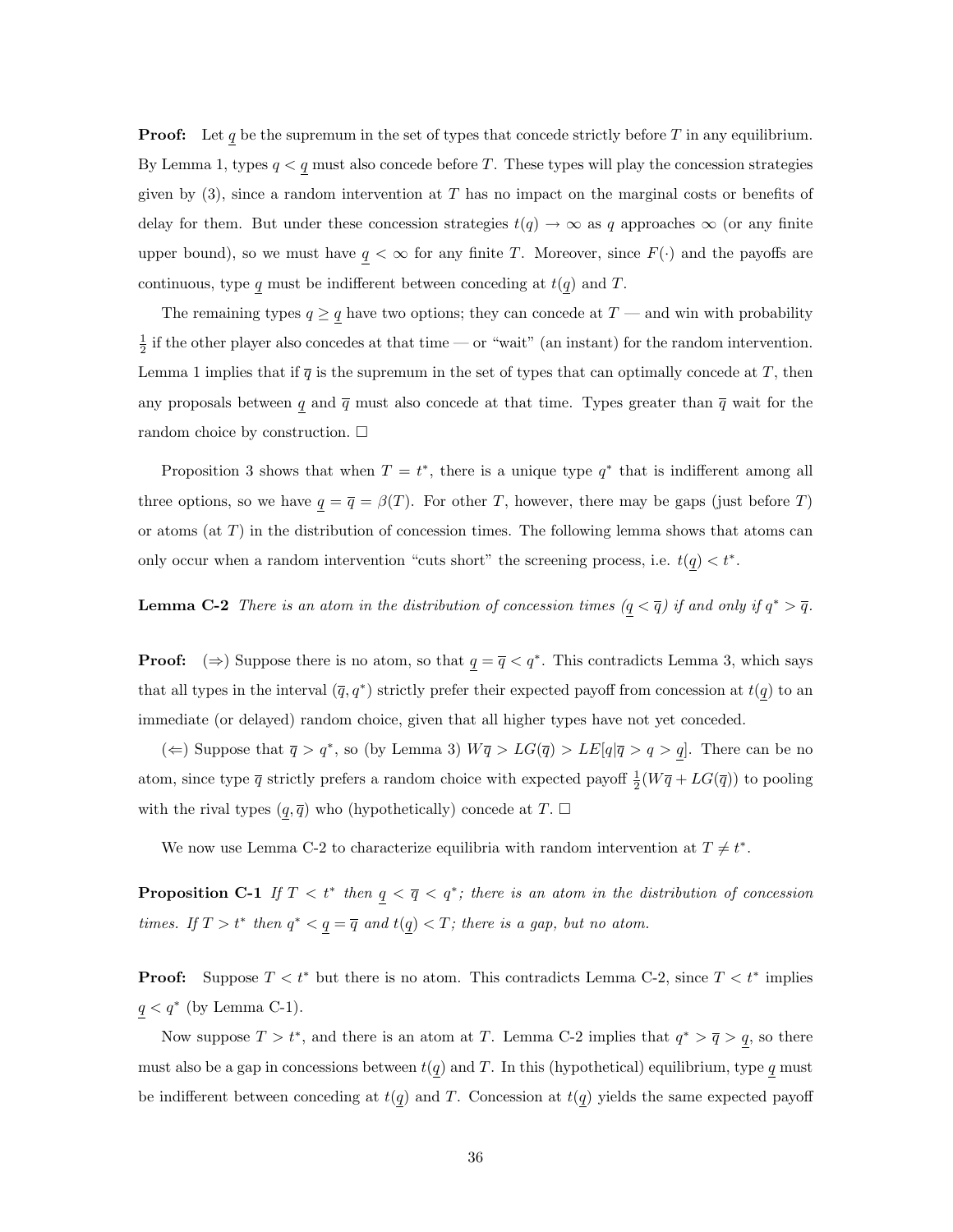as in the uninterrupted war of attrition:  $LG(q)$ . Concession at  $T > t(q)$  imposes a delay cost, which is offset by the fact that type  $\underline{q}$  will defeat rivals in the interval  $(\underline{q}, \overline{q})$  with probability  $\frac{1}{2}$ . However, in the uninterrupted war of attrition, type q could deviate to the concession time  $t(\overline{q}) < t^* < T$  and pay a strictly smaller delay cost to defeat the same rival-types with certainty. Since this deviation does not lead to a higher expected payoff in the uninterrupted game, concession at  $t(q)$  must also be a dominant strategy for type  $q$  when there is random intervention at  $T$ , contradicting our hypothetical equilibrium.

Since there is no atom when  $T > t^*$ , Lemma C-2 implies that  $q^* < q = \overline{q}$ . Lemma 3 says that any type  $q > q^*$  strictly prefers random choice to immediate concession. So, there must be a (costly) gap in concessions starting at  $t(q)$ , or types just below q will be tempted to deviate by waiting (an instant) for a random choice.  $\Box$ 

Proposition C-1 shows that the only effect of a random intervention at  $T > t^*$  is to slow down the screening process starting at  $t(q) > t^*$ . Since, by that point, screening is already inefficient, we conclude:

Corollary C-1 If the neutral player may commit to T, random intervention at  $T > t^*$  is strictly dominated by random intervention at  $t^*$ .

When  $T < t^*$  the equilibria may have both gaps and atoms, and we have not been able to determine whether (or when) these complex outcomes would outperform a random intervention at t ∗ . However, Proposition C-1 implies that in all such equilibria, the highest type to concede is strictly less than  $q^*$ . This suggests that once the "flurry" of concessions at T has occurred, a neutral player would want to allow a little more screening, and leads to our final result:

**Proposition C-2** Intervention at  $T = t^*$  is the only renegotiation-proof symmetric Bayesian equilibrium.

**Proof:** Proposition 3 establishes that intervention at  $T = t^*$  is an equilibrium when the neutral player lacks commitment power. Corollary C-1 shows that intervention at  $T > t^*$  is not credible: the neutral player would rather deviate to  $T = t^*$ .

Suppose the sponsors believe that a neutral player will intervene at  $T < t^*$ . Are these beliefs justified? No. Once types  $q \in (q, \overline{q})$  have conceded at T, the neutral player will be tempted to allow a bit more screening. This temptation would not exist if the remaining sponsors would screen very slowly. However, since  $\bar{q} < q^*$  it is a dominant strategy for the lowest remaining type to drop out immediately. Moreover, for any off-equilibrium beliefs about the timing of a subsequent random